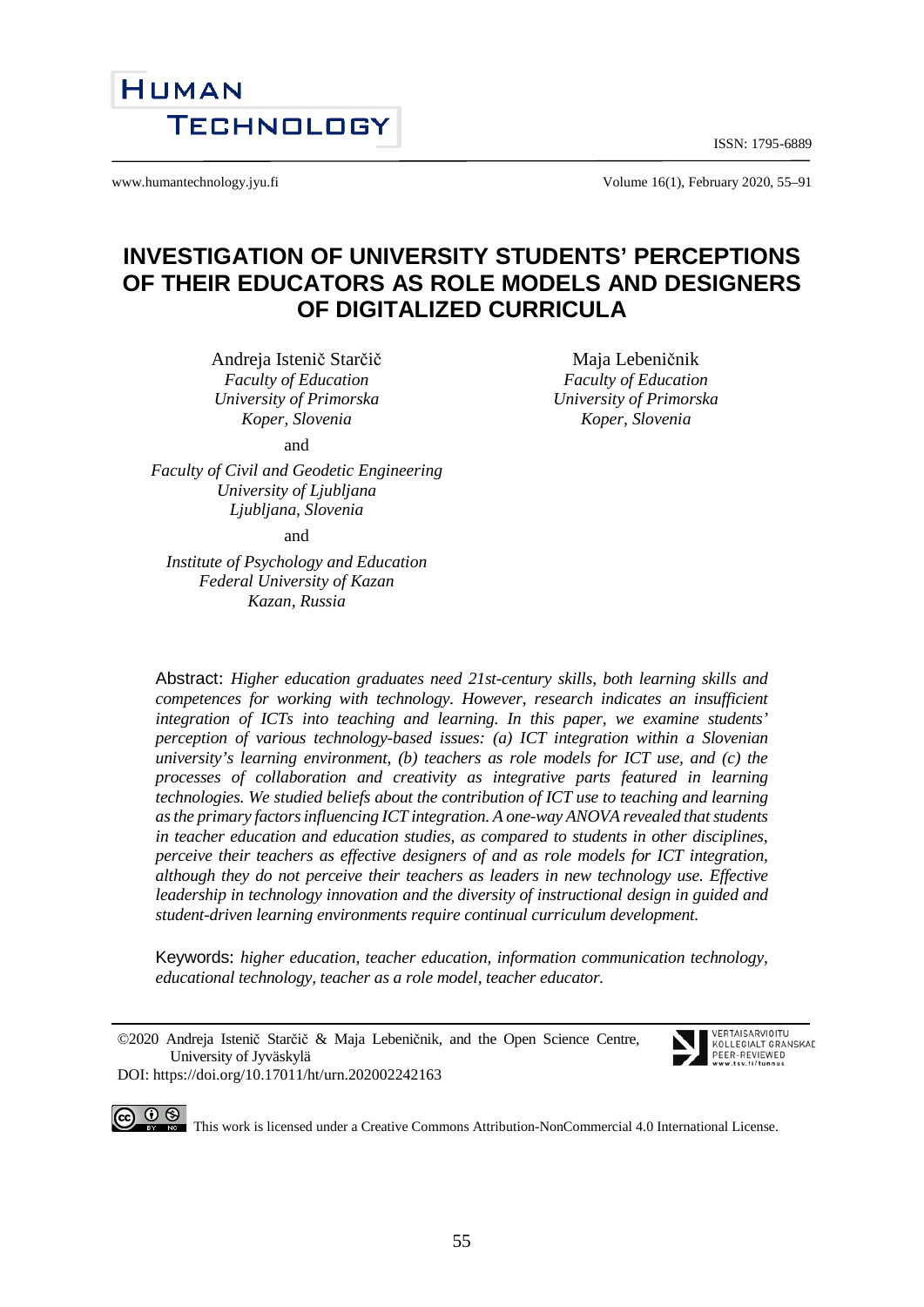### **INTRODUCTION**

Learning and innovation skills, the 4Cs (creativity, critical thinking, communication, and collaboration), skills for working with technology and in media-driven environments are, along with skills for work and life, integrative parts supporting subject-specific competences in the curriculum for the 21st century (Partnership for 21st-Century Skills [P21], 2012; P21 & American Association of Colleges of Teacher Education, [AACTE], 2010). Technology integration into teaching and learning makes an important contribution to graduates' readiness for the workplace. It differs across sectors and professional disciplines, with the educational sector ranking only 14th of 22 on the Sector Digitalisation Index (Manyika, 2015). Worldwide, 21st-century skills have been applied to national curricula (see, e.g., Siddiq, Gochyyev, & Wilson, 2017). Technology-supported teaching and learning offer the potential for developing skills in critical thinking, problem-solving, and communication (Instefjord & Munthe, 2017), collaboration (Darling-Hammond, 2017; Jääskelä, Häkkinen, & Rasku-Puttonen, 2017), and creativity (Idris & Nor, 2010; Loveless, Burton, & Turvey, 2003; Sang, Valcke, van Braak, & Tondeur, 2010).

Collaboration has been regarded as an integral part of technology-supported student-centered instruction and has widely been discussed (Means & Olson, 1997). The 2017 edition of the *NMC* [New Media Consortium] *Horizon Report* (Adams Becker et al., 2017) highlighted online collaboration as a means for developing 21<sup>st</sup>-century skills and technology adoption. In a series of recent reports on the essential learning technologies, noted educational consultant Donald Taylor (2017) twice (in 2015 and 2017) ranked collaborative and social learning at the top of his lists. Research in teacher education also has shown collaboration as an essential strategy in technology adoption (Hao & Lee, 2017; Hattie, 2009; Tondeur, van Braak, Siddiq, & Scherer, 2016).

The *NMC Horizon Report* in 2017 revealed inequality in access existed even though online learning resources are available so widely (Adams Becker et al., 2017). In particular, teaching and learning approaches do not apply information communication technologies (ICTs) optimally (Jääskelä et al., 2017). Students increasingly use ICTs in most aspects of their lives and expect universities to address their needs and preferences for ICT use in the institutional learning environment (McGraw-Hill, 2017). Appropriate ICT use significantly affects students' perceptions of the effectiveness of their courses (Venkatesh, Croteau, & Rabah, 2014). Prosser and Trigwell (2000) contended that students' perception of the higher education learning environment should guide teachers' pedagogical decisions because students' perceptions are critical in their academic success. However, Croteau, Venkatesh, Beaudry, and Rabah (2015) identified a gap between teachers' and students' perceptions about the contribution of ICTs to learning, and Hammond (2014) determined a gap between rhetoric and reality in terms of studentcentered pedagogy in technology integration. A variety of reasons are reported for this:

- $\blacksquare$  teachers from diverse disciplines in higher education feel they lack the pedagogical competences for technology integration (Conole, Dyke, Oliver, & Seale, 2004);
- the teachers' training in ICTs for the classroom focused more on technical knowledge rather than an integrated approach, thus making it inadequate (Mishra, Koehler, & Kereluik, 2009);
- a lack in dissemination of good practices (Ebert-May et al., 2011);
- a lack of research and training for ICT integration at the tertiary level of education (Instefjord & Munthe, 2017);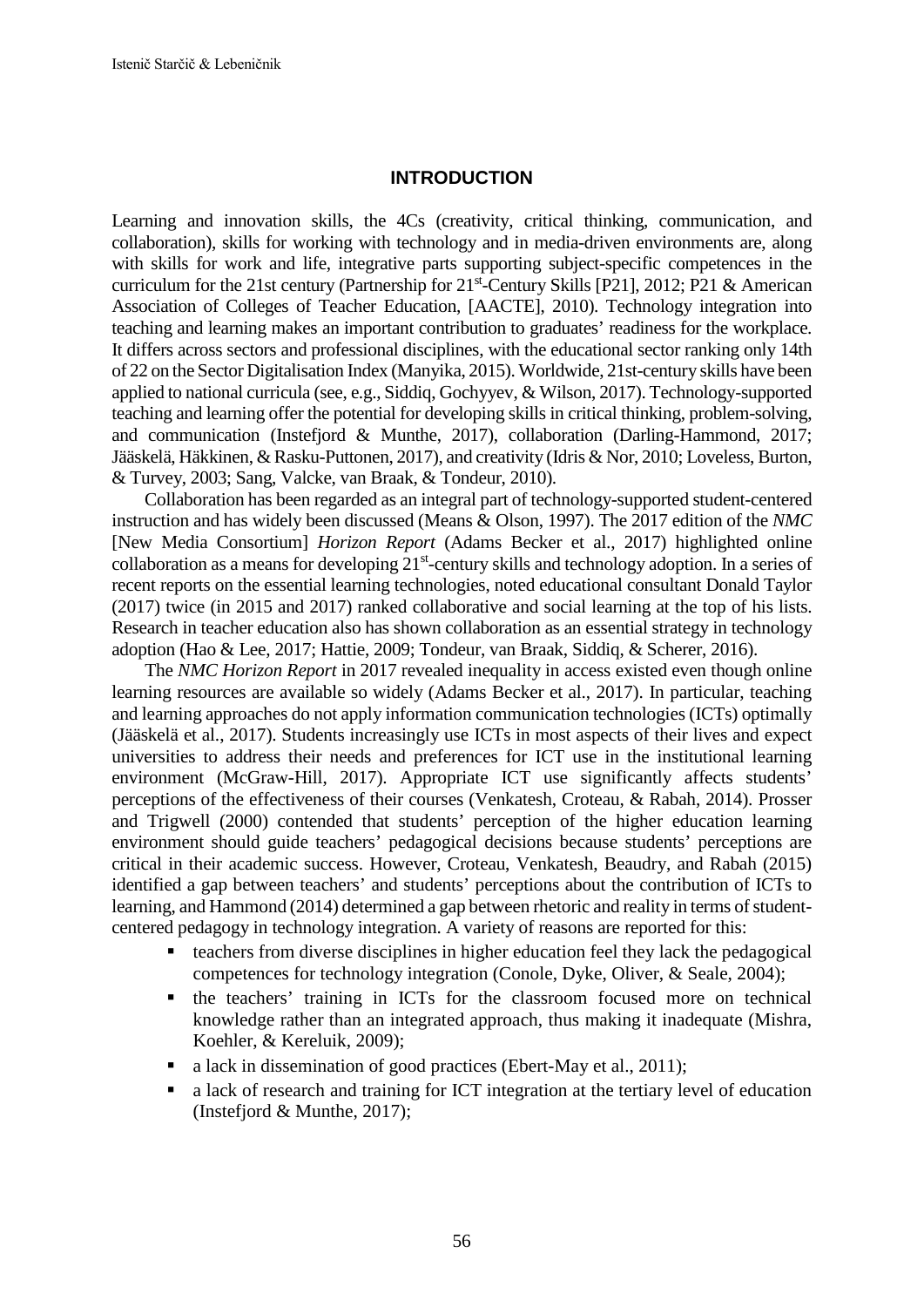- a lack of understanding of higher education teachers' beliefs about technologyintegrated teaching and learning (Jääskelä et al., 2017); and
- higher education teachers' negative beliefs about ICT integration for learning and insufficient interventions to transform them (Venkatesh et al., 2014).

Higher education is tasked with preparing graduates for work life and participation in societies undergoing a rapid and sustained diffusion of new technologies, as well as addressing the current digital divide that, in the developed world, refers mainly to skills access and usage access (Van Dijk, 2006). As a result, higher education environments require the capability for fusing the academic and professional spaces with the students' personal technology practices. The rate of integration of new technology depends on social and technical aspects and the users' learning curve. Communication channels and social networks disperse technology innovation and facilitate imitation behaviors that contribute to ICT adoption (Cantono & Silverberg, 2009), with teachers serving as role models and curriculum developers toward this end (Bouckaert & Koos, 2017). Thus, higher education is being required to adopt ICTs within the academic environment and to apply professional and learning technologies within the curricula that offer an authentic learning experience. Such practices also enable students to become early adopters of new technologies in their professional fields. Integrating professional ICTs in curricula accelerates the learning curve of graduates in meeting the ICT requirements of the professional workplace. Differences in ICT implementation in teaching and learning exist within the various higher education professional disciplines (Croteau et al., 2015) and in students' ICT skills (Owens & Lilly, 2017).

It is important to examine differences in ICT-integrated teaching and learning among students of various academic disciplines and to discuss, in particular, the situation for student teachers and students in education studies who, throughout their professional careers, will influence the skills development of younger generations. Since the spread of microcomputers in the 1980s, courses on instructional design and technology increasingly focus on computer-based instruction, influenced by cognitivism and constructivism that facilitated student-centered instruction (Reiser, 2001). Newly qualified teachers need to meet the realities of current classrooms (Kessels & Korthagen, 2001), populated with students living in a digitalized world (Gudmundsdottir & Hatlevik 2018), and to engage teaching pedagogies informed by studentlearning approaches and digital practices (Istenič Starčič, Terlevic, Lin, & Lebeničnik 2018). Student teachers increasingly have access to digital resources, but significant diversity in teachers' competences for technology integration is apparent (Gudmundsdottira & Hatlevikb, 2018). Often, a mismatch can be identified between what is expected of newly qualified teachers and their preservice preparation (Instefjord & Munthe, 2017). In this research, we examined whether a difference is apparent in the perceptions of the learning context and the teacher-asmodel among students in various higher education academic fields, ranging from education and the arts and humanities to business and law to engineering, math, and ICTs.

#### **Purpose of the Study**

The P21 discussions about 21st-century learning and innovation skills, collaboration, creativity, and skills for work with technology (Adams Becker et al., 2017) motivated our research design. This current study examined the academic learning environment in its function in preparing graduates for a working life infused with technology-driven environments. For successful digitalization of academic curricula, students' perceptions and preferences should guide the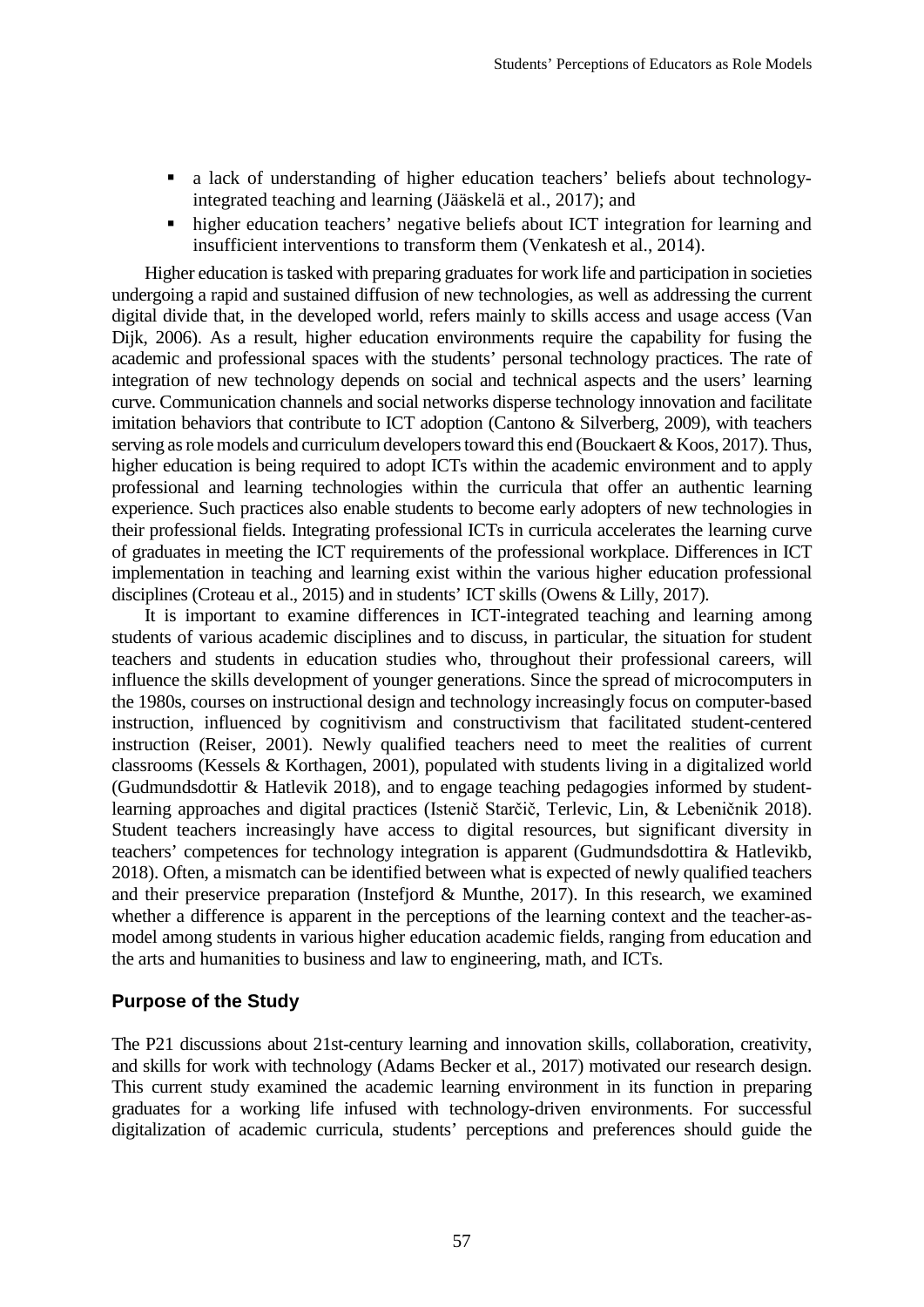teacher's pedagogical decisions (Prosser & Trigwell, 2000). Prior research among university students and teachers identified a large gap between students' and teachers' perceptions of the students' use of technology in learning (Dahlstrom, 2015). Earlier research indicates that teachers are insufficient in serving as technology-use role models (Instefjord & Munthe, 2017) but indicates that teachers must assume responsibility as curriculum developers, not just curriculum transmitters (Bouckaert & Koos, 2017).

Based on the reviewed literature, we designed our research objectives to examine students' perception of the microlearning environment. The SQD model (synthesis of qualitative evidence; Tondeur et al., 2012, 2016) of the strategies for technology integration in teacher education informed our study. The SQD model defined factors in three levels: micro-, institutional, and system. In this study, we focused on the microlevel, which, according to Tondeur et al. (2016), consists of instructional design, authentic learning experience, reflection, feedback, collaboration, and the teacher as a role model. We drew from the SQD model in the framework of social cognitive theory, which defines learning as self-reflective and selfregulative in the process of interaction among the person, the behavior in learning situation context, and the environment (Bandura, 1986).

The SQD model (Tondeur et al., 2012, 2016) refers to teachers arranging the learning environment and functioning as role models. In establishing the learning environment, the teacher is responsible for the design of curriculum materials, creating an authentic learning experience, facilitating collaboration among students, and demonstrating technology use. In our study, we examined the students' perceptions of the learning environment by forming five research constructs: teacher's ICT integration into teaching, the requirement of ICT use within the university's learning environment, students' ICT use for collaboration, students' beliefs about ICTs, and the teacher as a role model.

The social cognitive theory informed our study by its discussion of learning complex skills, vicariously by observing the role model's components of action and behavior and "enactively" through actual performance (Bandura, 1971, 1986). According to social cognitive theory, the learning environment is influenced by a complex interplay between personal and sociocultural factors. How students construct their learning environment by selecting learning resources and how they are imposed by formal university curricula are integral parts of this complex interplay between the personal and social contexts. We examined the imposed, university-defined learning environment, known also as a guided environment, and the selected learning environment, which is chosen by students making decisions when creating their personal digital learning environments, a context also known as an unstructured environment (see also Lebeničnik & Istenič Starčič, 2018a).

New technology provides great potential for fusion among academic, professional, and personal spheres, thereby constructing a unique learning environment that combines the selected and imposed environments. In this study, we examined students' perceptions of the imposed and selected environments within the formed research construct of technology integration, the requirements within the university's learning environment, ICTs for collaboration, and the role of the teacher as a model for ICT use (see Figure 1).

Figure 1 represents our research model in concentric circles. In our study, we addressed 4C learning, innovation, and skills for work with technology, together which provide a basis for the 21st-century skills. The outside circle therefore highlights the 21st-century learning and innovation skills—which are creativity, critical thinking, communication, and collaboration—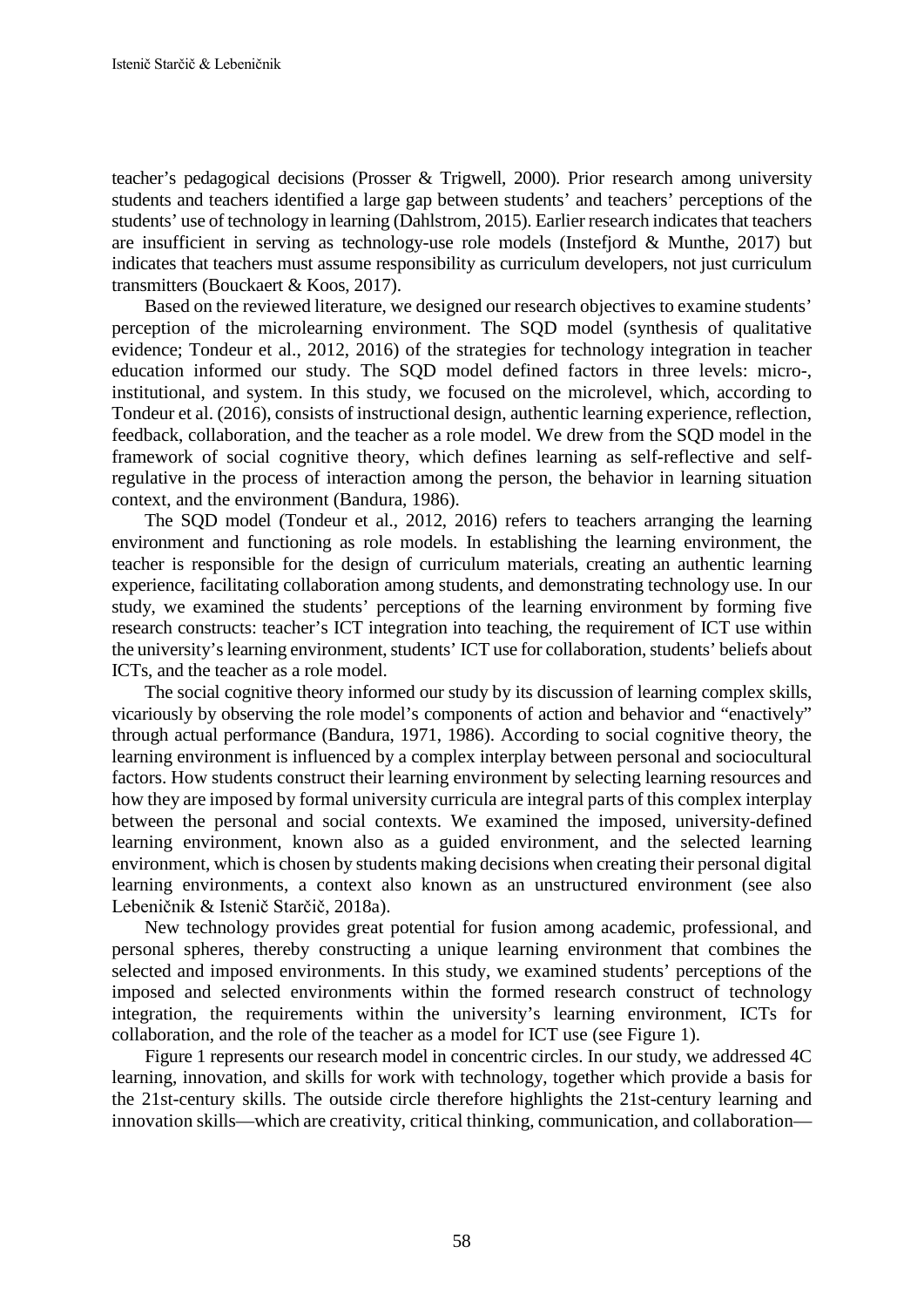

#### SELECTED LEARNING ENVIRONMENT

**IMPOSED LEARNING ENVIRONMENT** 

**Figure 1.** Students' perception of the microlearning environment with reference to enactive and vicarious learning for 21st-Century skills development.

and skills for technology-supported learning. Inside the skills circle is a space with the components affecting students' ICT use, which we designed as research constructs for our study: Students' perception of the Teacher as a Role Model, the University's Requirements for ICT Use, and the Teacher's ICT Integration in Teaching, Students' Beliefs about ICTs, and Students' ICT Use for Collaboration. These are also names of the measurement scales that we designed for our study. In the inner circle, the teacher, student, and digitalized curriculum provide the basis for vicarious and enactive learning. Above the concentric circles, the selected learning environment embodies the student's unstructured environment, whereas beneath the circles is the imposed learning environment focusing more on learning environment guided and provided by the university.

# **Technology Integration in the Higher Education Learning Environment**

Technology integration into teaching and learning in university learning environments makes an important contribution to students' development of competences and skills (Adams Becker et al.,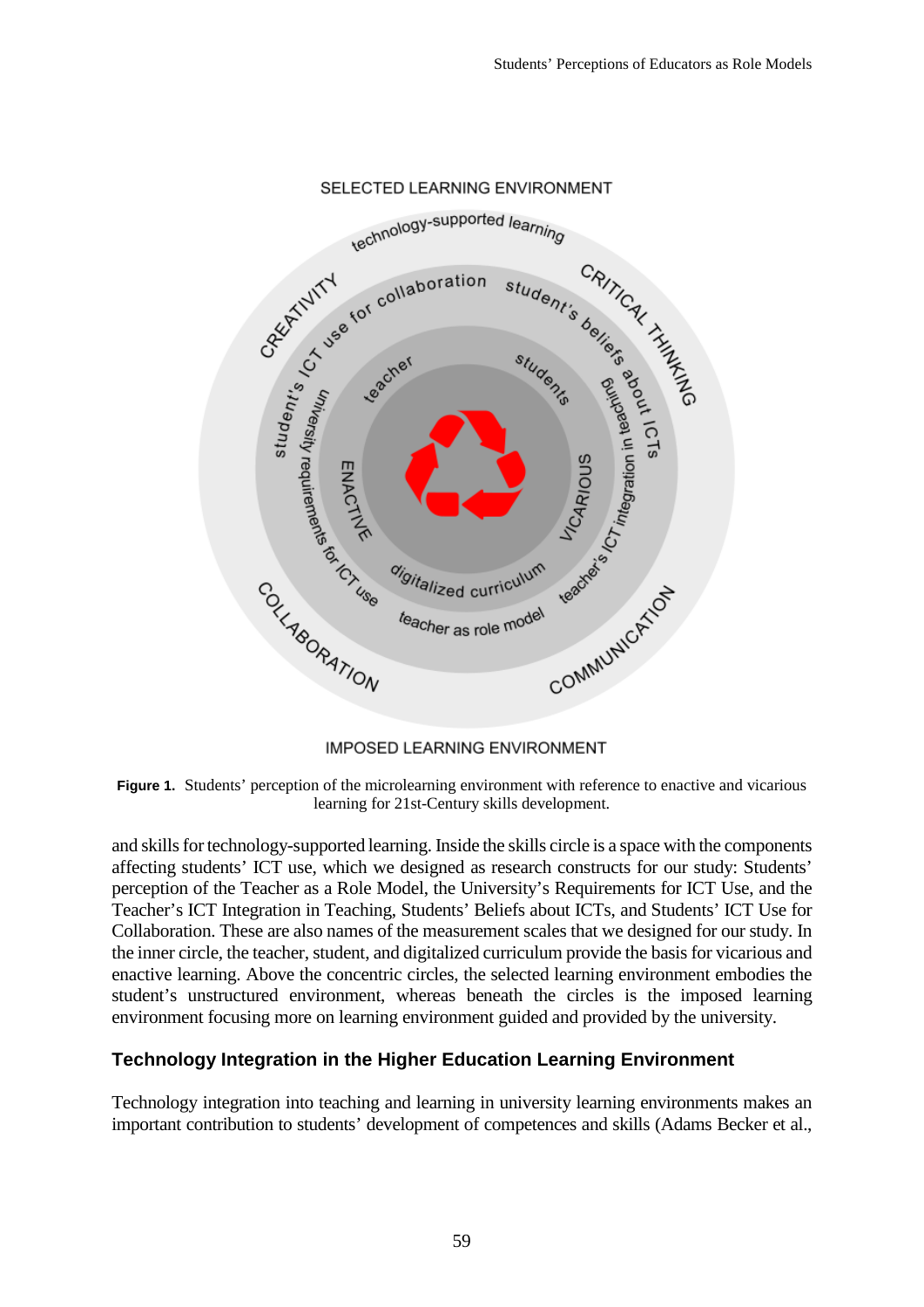2017; Jääskelä et al., 2017). This requires digital competences to be integrated across curricula at all educational levels. Three possible approaches are applicable for developing competences and skills for ICT use in the professional setting and in the civic and personal spheres of life:

- 1. The curricular approach involves offering specific courses in computing and information technology.
- 2. The cross-curricular approach integrates computing and information technology into subject-specific professional-development areas. This integrated approach provides a greater degree of application and sustainability than does the curricular.
- 3. The most widespread extracurricular practices are informal, self-directed learning approaches that employ online learning resources and collaboration; such informal approaches should be integrated into the formal curriculum (Adams Becker et al., 2017).

Integrating learning technology into the higher education environment, a process that requires a sharp learning curve, has slower adoption and higher rejection by faculty (Underwood & Dillon, 2011). Chandra and Mills (2015) discussed adoption strategies and noted the significant potential for merging ICTs seamlessly into education as well as niche uses of ICTs. Technologies could merge seamlessly with or transform pedagogical practices in learning environment design, within the collaboration between the teacher and students, and among students themselves (Adams Becker et al., 2017).

Digitalizing the higher education curriculum involves reflective practices in planning and designing online learning content and lesson performance (Conole et al., 2004), utilizing artificial intelligence and a variety of sources of data for tracking students' learning processes comprehensively, as well as aligning teaching strategies and feedback that affect students' learning approaches (Gašević & Siemens, 2015). Integrating contemporary technologies and artificial intelligence into education supports insights into the learning process and facilitates reflection on teachers' roles (Istenič Starčič, 2019). This perspective can challenge current beliefs on ICTs in teaching and learning, yet captures the authenticity of ICTs in students' life experiences and professional practices. Authenticity in teaching is achieved by integrating students' authentic existent ICT practices with anticipated professional ICT practices.

Students' perceptions of the higher education learning environment is critical for their selection of learning approaches and consequent academic success; these perceptions also provide essential information for teachers' planning and instructional designs (Prosser & Trigwell, 2000). Digitalized curricula require a diversity of online learning resources, activities, and student skills. However, a divide often is apparent between imposed and selected learning environments. Universities use learning management systems, which tend to be university driven, while students use social media, which are more student driven (Dabbagh & Kitsantas, 2012).

Apart from providing reading packages, students are made aware of the great variety of online resources available to them to enhance their learning; students' can select these autonomously from the course curriculum (Lebeničnik & Istenič Starčič, 2018a, 2018b). Therefore, a university's readiness for and ability to integrate a variety of digital channels to connect the imposed and selected learning environments will support the students' development of 21st-century skills. Online learning resources are beneficial for the flipped classroom model by supplementing the two integral modes of flipped learning: (a) prior classroom preparation and (b) interactive classroom work. Prior to a classroom lecture, online resources are studied at home; then, during classroom work, active learning methods are applied utilizing the online learning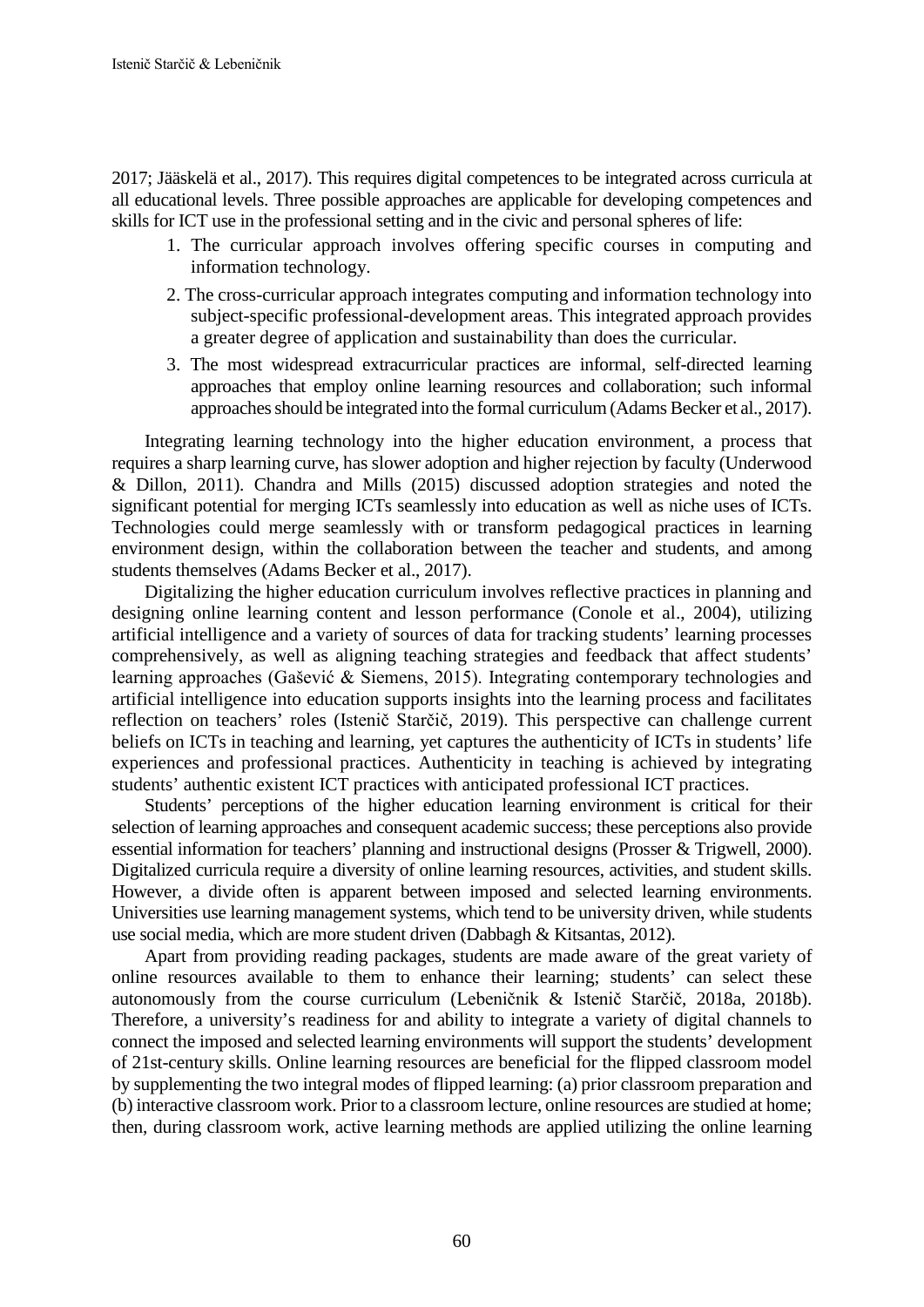resources. Sun, Xie, and Anderman (2018), in their overview of the flipped classroom, highlighted the contribution of Internet-based learning (i.e., online instructional videos and text readings) versus traditional face-to-face instruction. These authors argued for self-directed preclass learning to increase the quality of students' performance in a flipped classroom and for their overall learning outcomes (Sun et al., 2018). They indicated a need for a transition from the traditional transmissive lectures to supporting self-directed preparation prior to classroom work, which also serves as a basis of knowledge and a form of interactive learning. For both preclass preparation and interactive classroom work, online learning resources could be used as a combination of the selected and imposed learning environments. A virtual extension of the physical classroom also requires university teachers to use technology to support students in developing community among themselves and providing collaborative activities online outside the classroom (Dabbagh & Kitsantas, 2012).

Appropriate instructional or institutional support within a formal curriculum where students bring their own devices (BYOD) also is an important facilitator in the formation of personal learning environments. Such processes connect learning during lectures with learning outside lectures and tutorials (Adams Becker et al., 2017), as well as reduce the intention– behavior gap in learning (Crossler, Long, Loraas, & Trinkle, 2014).

When considering the components of initial teacher education, ICT integration is critical in teaching and learning (Drent & Meelissan, 2008). Therefore, teacher education should provide authentic experiences (Reeves, Herrington, & Oliver, 2002; Tondeur et al., 2016) that expose students to a variety of teaching strategies and classroom activities (Hattie, 2009), a diversity of outcomes, and seamless integration into assessment (Reeves et al., 2002). Authentic learning experiences also require an integrated approach connecting technological, pedagogical, and content knowledge (Mishra et al., 2009) and connect the learner to the social context where the technology is applied (Istenič Starčič & Turk, 2016). As a result, in line with Tondeur's SQD model (Tondeur et al., 2012, 2016), influencing factors at the microlevel are integrated into the contexts at the institutional and system levels.

# **Teacher-Educator as a Role Model**

Students' observation of their teacher's behavior during the learning process is an essential component of their education (Kelcherman, 2009). Concerning the inclusion of ICTs in classroom teaching, how much a teacher's behavior influences students' use of technologies for learning is uncertain. Based on a survey among preservice teachers in Flanders, Belgium, Tondeur et al. (2016) stressed that the teacher-educator as a role model in technology use is critical, as their research suggested teacher-educators seem not to provide sufficient modeling. Lai (2015) mapped teachers' behavior in technology integration, assessing also the teacher's influence on students' technology use outside the classroom. He highlighted a combination of roles the teacher plays on three levels: affection (i.e., encouragement and enhancing awareness for technology use), capacity (i.e., use recommendations and tips), and behavioral support (i.e., the teacher serves as a model for technology use). Thus the teachers' role in technology integration needs close attention. Teachereducators perform many roles, and in technology integration, we highlight two: as a role model in ICT use with actual use behavior and as curriculum developer offering experiences concerning a digitalized curriculum (Bouckaert & Koos, 2017). Katyal and Evers (2004) confirmed the two levels of teachers' activity explicitly through instructional practice and implicitly by role modeling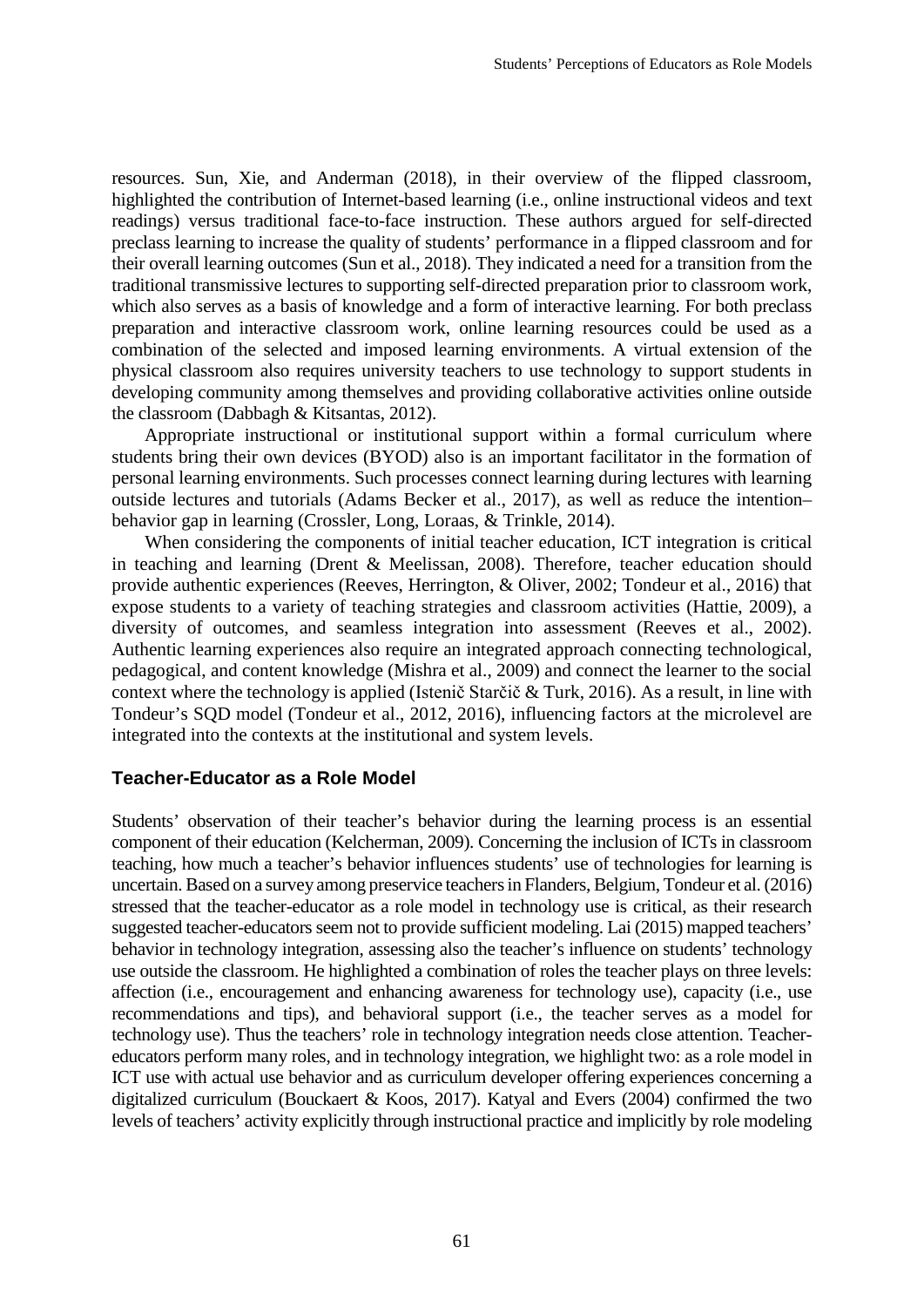(see also Lai, 2015). Because technology integration requires addressing technological, pedagogical, and content knowledge (Mishra et al., 2009), role modeling requires actual use of technology in teaching and curriculum design (Tondeur et al., 2016). Student learning from observing role models or from the implicit modeling provided through the design of the curriculum is essential in preparing for technology integration (Milrad, Spector, & Davidsen, 2002) in professional contexts. Modeling also provides one of the most important sources for transmitting values and attitudes (Bandura, 1986). Teachers should introduce new technological solutions by modeling their professional use of ICTs, thus acting as role models and facilitating observational learning. Vicarious learning occurs through students observing actual performance or by symbolic models in the absence of overt performance. Such processes enhance learning better than if students have to perform every action one at a time to learn it.

The rapidly changing social context concerning technology developments and younger generations increasingly adopting new technologies into their day-to-day lives require leadership by teachers in the field. Teacher-educators increasingly are responsible for integrating technological innovations into the initial preservice curriculum development and for modeling technology integration through continual curriculum development (Bouckaert & Koos, 2017; Tondeur et al., 2016), providing authentic experiences through applying a set of strategies (Tondeur et al., 2016) that support changes at the levels of attitudes and behavior (Instefjord & Munthe, 2017). Based on Bandura's (1986) research, teacher-educators transmit values and attitudes through modeling. Thus, teachers' actions could directly inhibit or facilitate students' actions, while the teachers advance learning through modeling, that is, students develop new behaviors based on observation of their teachers' modeling (Schunk, 2012, pp. 127). By observing their teachers' interactions with technology and participating in digitalized curriculum learning activities designed by their teachers, student teachers acquire experiences in technology use that influence the development of attitudes, beliefs, and motivation for using ICTs during their initial education, which in turn encourages their future pedagogical technology integration.

# **Collaborative and Creative Aspects of Learning and Students' Beliefs About ICT Use**

Technology-supported learning environments facilitate critical thinking, collaboration skills (Jääskelä et al., 2017), and creativity (Idris & Nor, 2010; Loveless et al., 2003; Sang et al., 2010). Such learning environments also could reduce the divide between academic and professional behaviors in real-life contexts (Istenič Starčič et al., 2018).

Collaboration is among the main affordances of ICTs (Conole & Dyke, 2004) and is essential in student-centered technology-supported learning (Means & Olson, 1997). Information sharing and networking form the basis for the information society and the networked society. Computer-supported collaborative learning, which rose in 1980s, continues to be a main trend in higher education (Adams Becker et al., 2017). Thus, the higher education classroom extends outward from the physical classroom through the spread of online resources, most of which are predominantly collaborative in nature.

Karakaya and Demirkan (2015) and Muldner and Burleson (2015) examined these collaborative digital environments as means for enhancing creativity. Creativity in learning is augmented when students are curious and excited (Torrence & Goff, 1990), and technologysupported learning increases the level of students' creativity in learning (Sang et al., 2010). Idris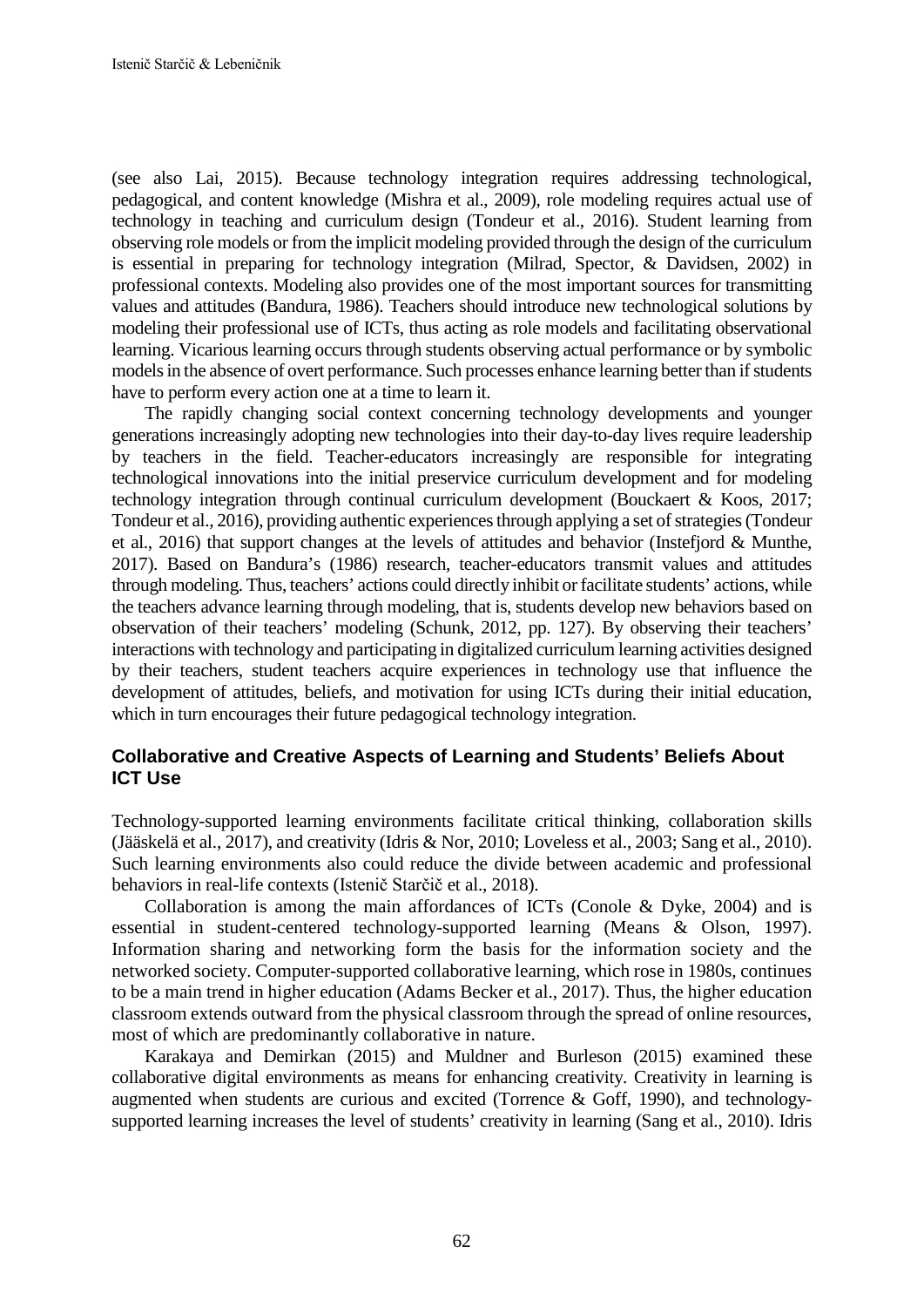and Nor (2010) examined ICT integration into learning with reference to excitement, motivation, and curiosity, which enhance learning. Flexible environments, facilitated by the affordances of ICTs, also support creativity (Davies et al., 2013).

Darling-Hammond (2017) discussed teacher preparation in a 21st-century curriculum based on collaboration and interactive computer technology for meaningful learning. In teacher education and education studies, group work and collaboration with peers are essential when preparing them for technology integration in teaching (Hao & Lee, 2017: Hattie, 2009; Tondeur et al., 2016), as well as providing opportunities for engagement and reflection (Tondeur et al., 2016).

Teaching and learning should engage students in authentic technology practices such as social network practices, which parallel students' authentic social practices (Istenič Starčič et al., 2018). Collaboration and online sharing behaviors also support vicarious learning (Bandura, 1986; Schunk, 2012), which could contribute to technology adoption (Adams Becker et al., 2017) into other spheres of their lives and enhance their beliefs about technology integrated into learning and teaching. The use of social collaboration practices among peers and other groups facilitates the formation of beliefs, which in turn, guides behavior (Ajzen, 2001).

Regarding meaningful learning, we also examined the relationship between beliefs and technology use, focusing on collaborative learning as an integral part of student-centered learning (Ertmer, Ottenbreit-Leftwich, Sadik, Sendurur, & Sendurur, 2012; Means & Olson, 1997). Ertmer et al. (2012) concluded that beliefs regarding student-centered learning correspond with collaborative technology-supported learning.

Beliefs are regarded as the most influential internal factors of behavior (Ertmer et al., 2012), influencing, in the case of educational behavior, the probability of pedagogical change (Hao & Lee, 2017). Sang et al. (2010) established that attitudes toward technology in education among student teachers are the strongest predictor of future use. Preservice education could impact significantly a student's internal factors (Paratore, O'Brien, Jiménez, Salinas, & Ly, 2016) and is therefore critical for developing future teachers' beliefs about technology integration in teaching and learning (Drent & Meelissan, 2008). Beliefs are the mediating factor that build the framework of values embedded within the learning process and skills development. Whether or not preservice teachers integrate the value of ICTs into their beliefs will influence their prospective technology integration (Chen, 2010).

Research has demonstrated that, among university students, beliefs toward ICT use in learning is one of the main predictors for technology use (Lai, Wang, & Lei, 2012). Thus, beliefs are strong influencing factors in relation to one's attitudes toward (Ajzen, 2001), perceived capabilities of (Bandura, 1986), and perceived characteristics of ICT in learning. Beliefs predict behavior as predisposition to respond favorably or unfavorably toward an object or objective (Ajzen, 1988). In related studies, Sang et al. (2010) identified several key research-instrument scale items for beliefs toward ICT use in education: improving learning performance, efficiency, individualization and differentiation in learning, and the level of creativity in students. Van Braak and Tearle (2007) identified three more: (a) observability, referring to ICT use allowing teachers and peers to see outcomes; (b) specificity, referring to ICTs supporting tasks that otherwise are not possible; and (c) flexibility with ICTs, providing learning activities performed with greater adaptability. In related studies, outcomes of beliefs regarding ICTs in education include ICT usage, motives toward accessing information, increased interaction, and networking and collaboration (LaRose & Eastin, 2004; Senkbeil & Ihme, 2017).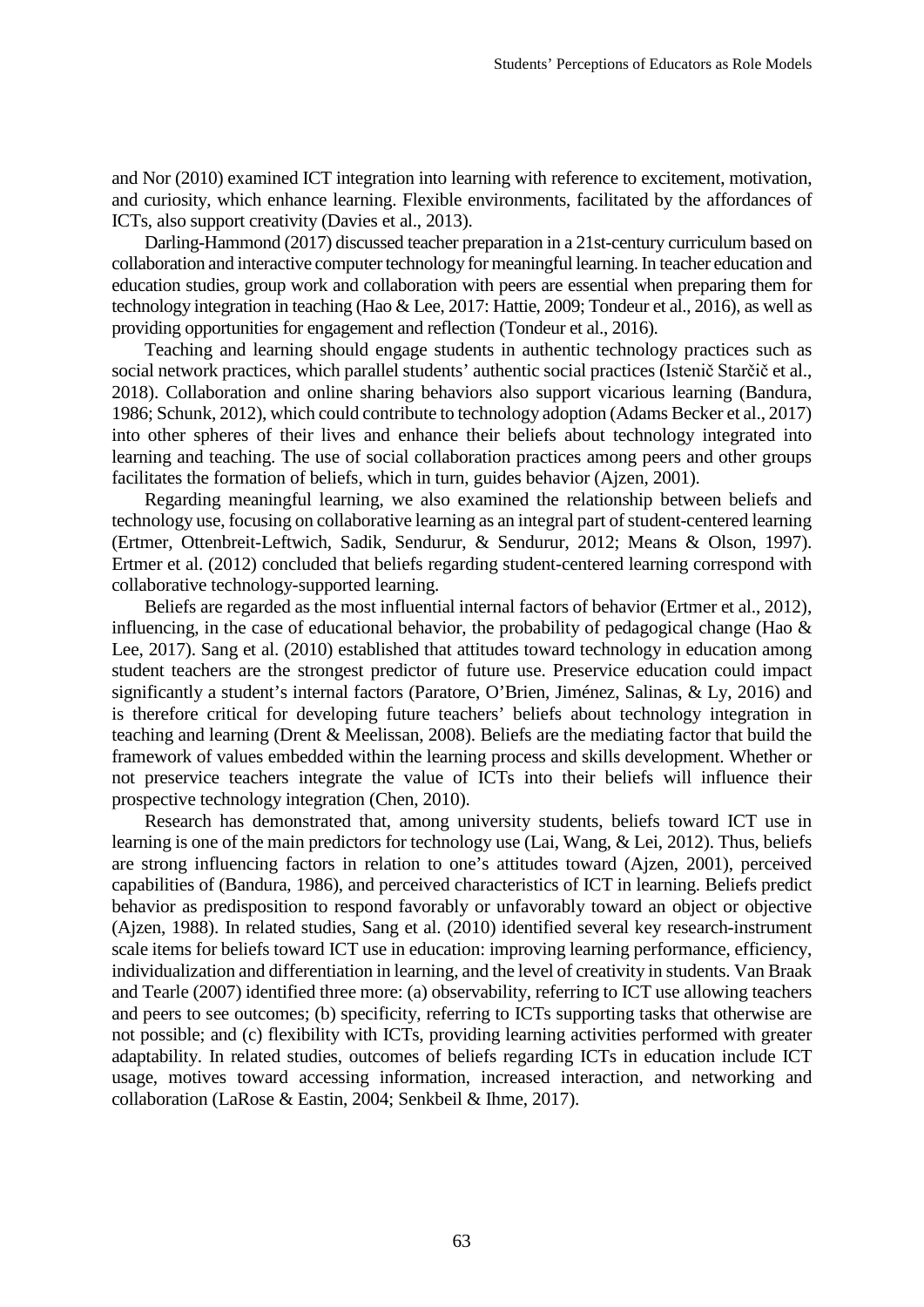### **Hypotheses**

As noted earlier, a digital index report on the differences across sectors and professional disciplines indicated a low ranking for the educational sector (Manyika, 2015). In higher education, a Canadian study (Croteau et al., 2015) reported disciplinary differences in ICT integration in teaching and learning. Therefore, we wanted to examine whether differences exist among several professional disciplines, ranging from education and arts and humanities to business and law and to engineering and math and ICTs. In our research, the focus is on investigating any differences between student-teachers and students in the education studies and students in other disciplines. The following hypotheses guided our research:

- H1: A difference can be identified among the disciplines regarding students' perceptions of technology integration in teaching, corresponding to the frequency of ICT use by teachers.
- H2: Among disciplines, differences will be apparent in students' perceptions of the technology integration requirements of the university learning environment.
- H3: There is a difference among disciplines in students' perceptions of the teacher as a role model in technology integration.
- H4: A difference exists among disciplines in students' perceptions of their ICT use for collaboration.
- H5: Students' beliefs about ICT use will differ among the disciplines.

### **METHOD**

### **Research Design, Participants, and Procedures**

We designed a survey as part of a study, titled "The Online Learning Resources in Higher Education." The University of Ljubljana, Slovenia, invited us to conduct this survey as part of their "The Integration of Information and Communication Technology in Higher Education Pedagogical Process" project. For this study we developed scales to examine students' views of "the teacher as a role model for ICT use," "university requirements for ICT use," and "teacher's ICT integration in teaching."

This exploratory study allowed us to seek out possible disciplinary differences that have not been investigated extensively. The objective of our research was to identify issues that could be addressed in the future. We conducted the survey study at one university in Slovenia; however, it is the largest among four Slovene universities, with approximately 40,000 students coming from all parts of Slovenia. The university enrolls 67.3% of the Slovene student population (Republic of Slovenia, Ministry of Education, Science, and Sport, 2018).

We conducted the survey in June and July 2017, during the examination period, so we anticipated a low response rate. The university's vice-rector forwarded an e-mail from the research team inviting students to participate in an online survey on ICT use. The invitation was sent to all students enrolled that academic year, with 2,325 taking part. However, only 1,359 students provided usable responses by completing the whole survey. Completion required answering questions about technology integration in teaching, requirements for technology integration in the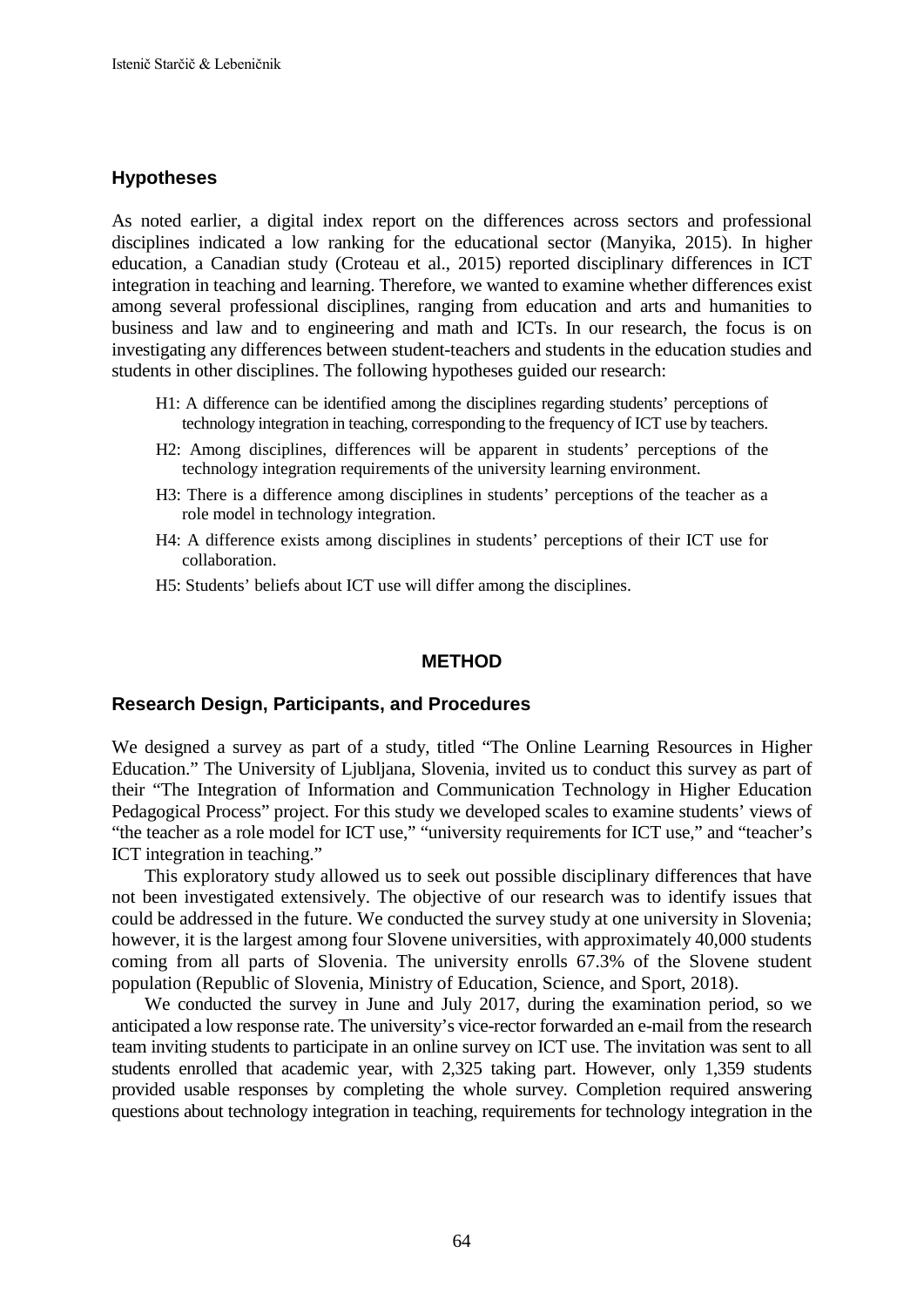learning environment, and the teacher as a role model. Tables 1 and 2 present the distribution of respondents  $(N = 1,359)$ .

|             |                   | <b>Total</b> |        |
|-------------|-------------------|--------------|--------|
|             |                   | f            | %      |
| Sex         | Female            | 898          | 66.1   |
|             | Male              | 461          | 33.9   |
| Study level | 1st Bologna cycle | 829          | 61.0   |
|             | 2nd Bologna cycle | 474          | 34.9   |
|             | 3rd Bologna cycle | 56           | 4.1    |
|             | Total             | 1,359        | 100.00 |

**Table 1.** Survey Participant Distribution by Sex and Study Level.

*Note*. 1<sup>st</sup> Bologna cycle = Bachelor program;  $2<sup>nd</sup>$  Bologna cycle  $=$  Master program;  $3<sup>rd</sup>$  Bologna cycle  $=$  Doctoral program.

| Study field,<br><b>KLASIUS-P*</b><br><b>ACRONYM</b> |                                                             | f     | $\frac{0}{0}$ | f **Total student<br>population in Slovenia |
|-----------------------------------------------------|-------------------------------------------------------------|-------|---------------|---------------------------------------------|
| TEES                                                | <b>Teacher Education</b><br>and Education<br><b>Studies</b> | 154   | 11.3          | 7,521                                       |
| AH                                                  | Arts and Humanities                                         | 206   | 15.2          | 7,299                                       |
| <b>SSBAL</b>                                        | Social sciences,<br>Business,<br>administration and<br>law  | 273   | 20.1          | 22,130                                      |
| <b>NSMI</b>                                         | Natural sciences,<br>mathematics, and<br><b>ICTs</b>        | 343   | 25.2          | 8,030                                       |
| <b>EMC</b>                                          | Engineering,<br>manufacturing and<br>construction           | 213   | 15.7          | 14,182                                      |
| HW                                                  | Health and welfare                                          | 168   | 12.4          | 9,786                                       |
|                                                     | <b>Total</b>                                                | 1,359 | 100.0         | 68,948                                      |

**Table 2.** Survey Participant Distribution by Study Field.

*Note*. \*The KLASIUS-P classification is based on the similarities of subject-specific characteristics and is used for statistical and administrative purposes (Statistical Office of Republic of Slovenia, 2017). \*\*Data about total student population in Slovenia in 2016/17 by study fields is based on data from the Statistical Office of the Republic of Slovenia (2017).

### **Data Analysis**

We calculated the descriptive statistics for numeric variables (e.g., mean, standard deviation). Data were screened for the assumption of normality of distribution using the Shapiro-Wilk test and histograms and for the assumption of homogeneity of variance using Leven's test. We conducted a one-way analysis of variance (ANOVA) to identify whether differences between academic disciplines existed. If a one-way ANOVA was statistically significant, we additionally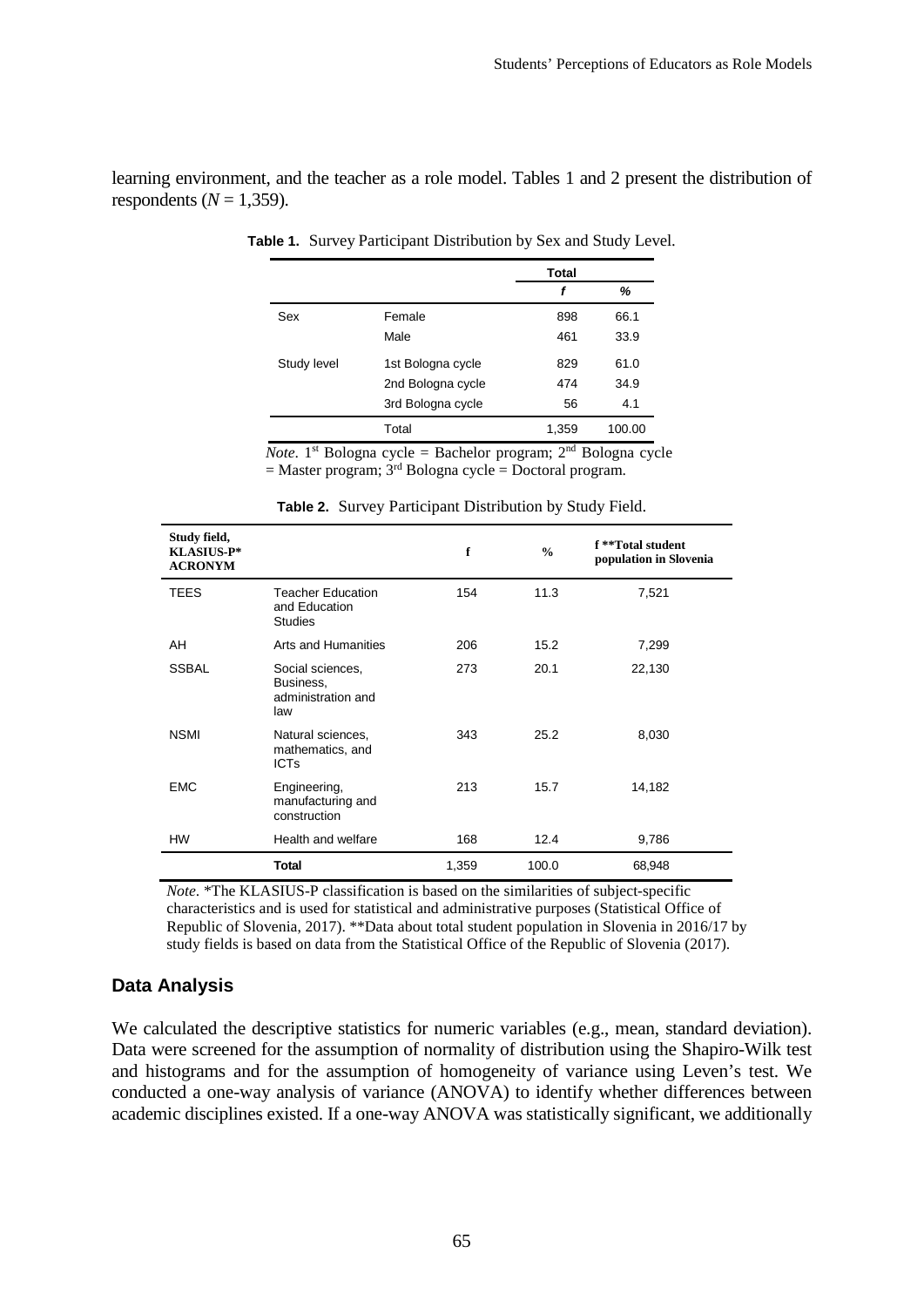performed a post hoc test of multiple comparisons to establish between which study programs the differences exist. When the assumption of normality of distribution and homogeneity of variance were confirmed, and statistical significance established  $(p < 0.05)$ , we applied the Tukey post hoc test of multiple comparisons. When the Shapiro-Wilk test and histograms identified a violation of assumptions of normality and the Leven test identified nonequal variances, we applied a nonparametric test, the Kruskal-Wallis test by ranks. In cases of significant difference between study programs identified by the Kruskal-Wallis test  $(p < 0.05)$ , we additionally performed pairwise comparisons with Bonferroni corrections for multiple comparisons.

For estimating effect size we calculated Cohen's *d* using the means and standard deviations of each pair of groups between which significant differences were found in the post hoc testing. Effect sizes were interpreted as small ( $d \ge 0.2$ ), medium ( $d \ge 0.5$ ) and large ( $d \ge 0.8$ ; Cohen, 1988). We also performed principal axis factoring (PAF) to establish clear, reliable factors for each category of variables and discover the latent structure of measured constructs.

#### **Measures**

Based on the SQD model (Tondeur et al., 2012, 2016) and social cognitive theory placing special emphasize on vicarious and enactive learning, we developed the following scales: Teacher as a Role Model, Teacher's ICT Integration in Teaching, and University's Requirements for ICT Use. We designed the items on the scales Teacher as a Role Model and Teacher's ICT Integration in Teaching based on Lai (2015). The Teacher's ICT Integration in Teaching referred to how often the teacher used ICTs. We drew on Lai (2015) and Dahlstrom et al. (2015) to design the items on the scale University's Requirements for ICT Use.

We performed PAF (Table 3) for the scales Teacher as a Role Model, Teacher's ICT Integration in Teaching, and University's Requirements for ICT Use. To measure frequency for Teacher's ICT Integration in Teaching and University's Requirements for ICT Use, we used an ordinal five-point Likert scale (1–*Never*, to 5–*Very often*). The ordinal five-point Likert measure (1–*Completely disagree*, to 5–*Completely agree*) was set for the Teacher as a Role Model scale.

Seven items with cross loadings were dropped (Table 3). Items with factor loadings above .350 were included (Clark & Watson, 1995) and were between .802 and .350. The rotation method was Varimax with Kaiser Normalization and converged in five iterations. We inspected scree plots for inclusion of factors in final solutions. The KMO value was 0.873, and Bartlett's sphericity test was significant ( $p < 0.001$ ). PAF revealed three factors (Table 3). The first factor, Students' perception of Teacher as a Role Model, explained 20.5% of the variance, and the internal consistency was at a high level (Cronbach's alpha = 0.896). The second factor, Students' Perception of the University's Requirements for ICT use, explained 11.9 % of the variance and the internal consistency was at a high level (Cronbach's alpha = 0.742). The third factor, Students' Perception of Teacher's ICT integration in teaching, explained 10.1 % of the variance and the internal consistency was questionable (Cronbach's alpha = 0.609). We kept the last factor in the analysis, due to its contents, even if its alpha is questionable.

To examine collaborative and creative aspects of learning and students' beliefs about ICT use, two scales were used, Student's Beliefs About ICTs and Students' ICT Use. We designed the scale Student's Beliefs about ICTs with a five-point Likert scale (1–*Completely disagree*, to 5–*Completely agree*) in the framework of social cognitive theory and based on items from scales designed by Dahlstrom (2015), McGraw-Hill (2017), Hakkarainen et al. (2000), Lai et al. (2012),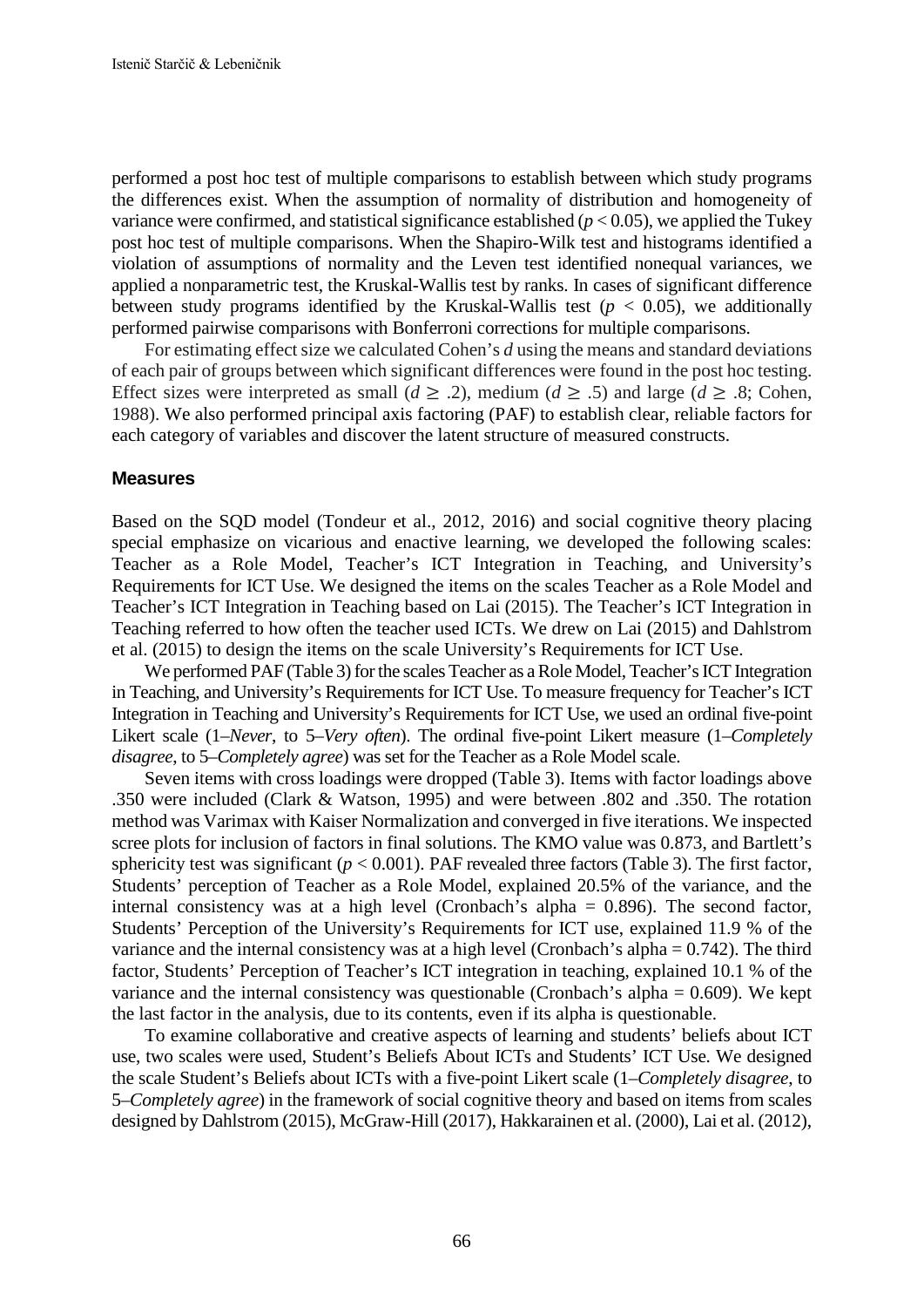| Factor                             | <b>Items</b>                                                                                                                        | 1        | $\mathbf{2}$ | 3       |
|------------------------------------|-------------------------------------------------------------------------------------------------------------------------------------|----------|--------------|---------|
| Teacher as a Role<br>Model         | I look to faculty for how to resolve problems that may occur during<br>ICT use.                                                     | .802     | .037         | .119    |
|                                    | Faculty use innovative technological solutions.                                                                                     | .757     | .110         | .234    |
|                                    | Faculty show enthusiasm for using technological solutions.                                                                          | .732     | .094         | .182    |
|                                    | Faculty are successful in using ICT for teaching.                                                                                   | .709     | .100         | .214    |
|                                    | Faculty are at least as competent as I am in using ICTs.                                                                            | .674     | .033         | .127    |
| University's                       | I am required to use ICTs for data analysis.                                                                                        | .169     | .738         | .213    |
| Requirements for<br><b>ICT Use</b> | I am required to use ICTs for computer-supported collaborative<br>learning.                                                         | .123     | .719         | .221    |
|                                    | I am required to use ICTs for independent study.                                                                                    | .192     | .609         | .260    |
|                                    | I am required to use ICTs for which I do not get adequate training.                                                                 | $-0.065$ | .387         | $-.003$ |
| Teacher's ICT<br>Integration in    | ICT use for outside classroom lectures and tutorials for students'<br>activities (e.g., computer-supported collaborative learning). | .078     | .098         | .599    |
| Teaching                           | ICT use for feedback and assessment.                                                                                                | .112     | .056         | .511    |
|                                    | ICT use during classroom lectures and tutorials for students'<br>activities (e. g., computer-supported collaborative learning).     | .096     | .149         | .452    |
|                                    | ICT use outside classroom lectures for learning content prior to<br>organized class lectures.                                       | .164     | .096         | .373    |
|                                    | Enhancing bring your own device (BYOD) during organized<br>classroom activities.                                                    | .134     | .096         | .350    |
|                                    | Cronbach's alpha                                                                                                                    | 0.896    | 0.742        | 0.609   |
|                                    | % of variance                                                                                                                       | 20.51    | 11.90        | 10.10   |
|                                    | Number of items                                                                                                                     | 5        | 4            | 5       |

| Table 3. Factorial Structure of Teacher as a Role Model, University's Requirements for ICT Use, |
|-------------------------------------------------------------------------------------------------|
| Teacher's ICT Integration in Teaching.                                                          |

*Note*. Extraction method: Principal axis factoring; Rotation method: Varimax with Kaiser Normalization. Rotation converged in five iterations.

Sang et al. (2010), van Braak & Tearle (2007), LaRose & Eastin (2004); Senkbeil & Ihme, (2017). The scale Students' ICT Use, with an ordinal five-point Likert scale measuring frequency (1–*Never*, to 5–*Very often*), drew on the work of Laurillard's classification (2002), Churchill (2007), and Dabbagh and Reo (2011).

We performed PAF (Table 4) for the two scales, Student's Beliefs about ICTs and Students' ICT Use. Eight items with cross loadings were dropped. Items with factor loadings above 0.35 were included (Clark & Watson, 1995) and were between .703 and .350. Rotation method was Varimax with Kaiser Normalization and converged in 11 iterations. We inspected scree plots for inclusion of factors in final solutions. The KMO value was 0.953, and Bartlett's sphericity test was significant ( $p < 0.001$ ).

PAF revealed three factors (see Table 4). The first factor, Students' ICT use, explained 13.8% of the variance, and the internal consistency was at a good level (Cronbach's alpha = 0.896). The second factor, Student's Beliefs about ICTs, explained 13.5 % of the variance, and the internal consistency was at a high level (Cronbach's alpha = 0.900). The third factor, ICT use for collaboration, explained 10.3 % of the variance, and the internal consistency was at a high level (Cronbach's alpha  $= 0.831$ ).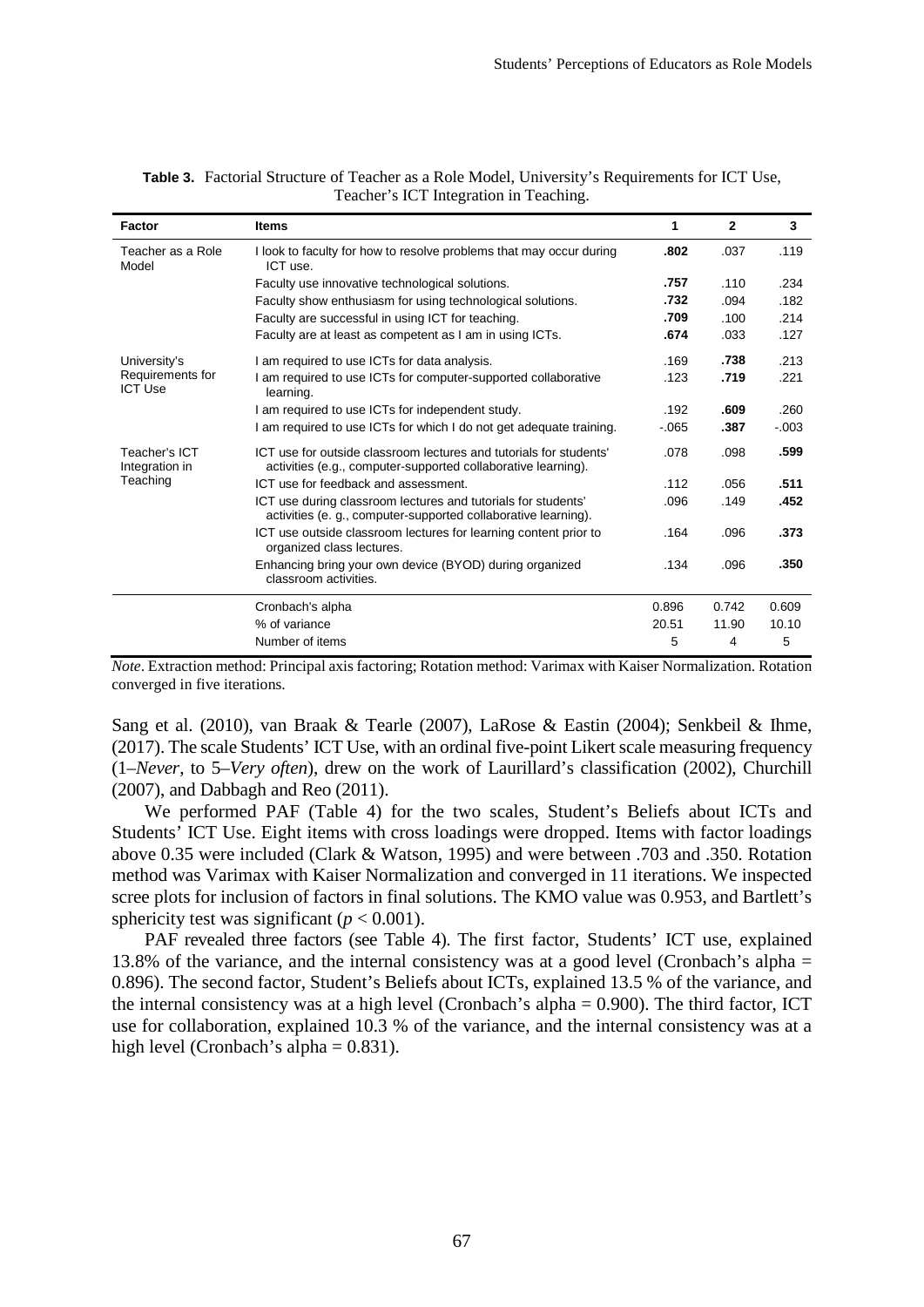| Factor                          | <b>Items</b>                                                                                                                                                             | 1       | $\mathbf{2}$ | 3    |
|---------------------------------|--------------------------------------------------------------------------------------------------------------------------------------------------------------------------|---------|--------------|------|
| Student's ICT use               | I watch educational videos (e.g., video lectures).                                                                                                                       | .635    | .220         | .088 |
|                                 | I use online learning content designed by fellow users of social network sites.                                                                                          | .613    | .297         | .151 |
|                                 | I use online simulations.                                                                                                                                                | .590    | .232         | .188 |
|                                 | I use online tutorials.                                                                                                                                                  | .566    | .232         | .167 |
|                                 | I visit Web portals with educational content from my study field.                                                                                                        | .565    | .181         | .284 |
|                                 | I use Web encyclopedias.                                                                                                                                                 | .563    | .221         | .100 |
|                                 | I read weblogs with content from my study area (e.g., blogs, social networks).                                                                                           | .532    | .229         | .383 |
|                                 | I bookmark websites with educational content from my study field (e.g.,<br>pinterest.com, bookmark in browsers).                                                         | .501    | .138         | .276 |
|                                 | I network on social media (e.g., following or adding people, subscribing<br>to channels) with the intention to get access to educational content<br>from my study field. | .488    | .167         | .368 |
|                                 | I subscribe to digital newsletters and notifications from websites with<br>educational content.                                                                          | .475    | .054         | .403 |
|                                 | I use social bookmarking sites (e.g., reddit.com, pinterest.com,<br>del.icio.us) to learn from other users about relevant online resources<br>from my study field.       | .456    | .160         | .286 |
|                                 | I use information generated from communication between online users<br>(e.g., forums, Q&A websites, comments on websites) while learning.                                | .446    | .179         | .393 |
|                                 | I use online databases with scientific and professional articles while<br>learning.                                                                                      | .437    | .115         | .115 |
|                                 | I use online pictures (e.g., mind maps, graphics) while learning.                                                                                                        | .432    | .289         | .202 |
|                                 | I use Web search engines while learning.                                                                                                                                 | .418    | .322         | .039 |
|                                 | I use Web applications for knowledge self-assessment (e.g., quizzes).                                                                                                    | .356    | .162         | .306 |
|                                 | I use online dictionaries/translation applications.                                                                                                                      | .350    | .144         | .148 |
| Student's beliefs<br>about ICTs | Using ICTs for learning allows me to customize the learning process to<br>my needs.                                                                                      | .231    | .703         | .098 |
|                                 | Learning with ICTs is more fun than traditional learning.                                                                                                                | .200    | .669         | .102 |
|                                 | I have better grades because of use of ICTs for learning.                                                                                                                | .197    | .636         | .140 |
|                                 | ICT use allows me to be more creative in learning.                                                                                                                       | .230    | .630         | .117 |
|                                 | When I use ICTs, I am more curious during learning.                                                                                                                      | .246    | .613         | .096 |
|                                 | ICT use supports me in better collaboration with others.                                                                                                                 | .090    | .565         | .316 |
|                                 | ICTs allows me to learn anywhere.                                                                                                                                        | .233    | .562         | .087 |
|                                 | Others (e.g., professors, colleagues) can see positive results when I<br>use ICTs for learning.                                                                          | .151    | .527         | .276 |
|                                 | Information gathered online is better than information from other sources.                                                                                               | .182    | .524         | .181 |
|                                 | On the Web, I have access to learning information I could not get<br>anywhere else.                                                                                      | .220    | .518         | .021 |
|                                 | ICT use offers me a feeling of belonging to a group.                                                                                                                     | $-.051$ | .506         | .429 |
|                                 | Using the Web for learning, I can get access to more information than<br>with any other source (e.g., books, professors).                                                | .282    | .495         | .055 |
|                                 | Using ICTs for learning allows me to get to know other people better.                                                                                                    | .145    | .466         | .356 |
|                                 | Using ICTs allows me better personal interaction with academic staff.                                                                                                    | .395    | .444         | .075 |
|                                 | On the Web, I can better follow trends in my study field.                                                                                                                | .395    | .444         | .075 |

#### **Table 4.** Factorial Structure of Student's ICT Use, Student's Beliefs about ICT and Student's ICT Use for Collaboration.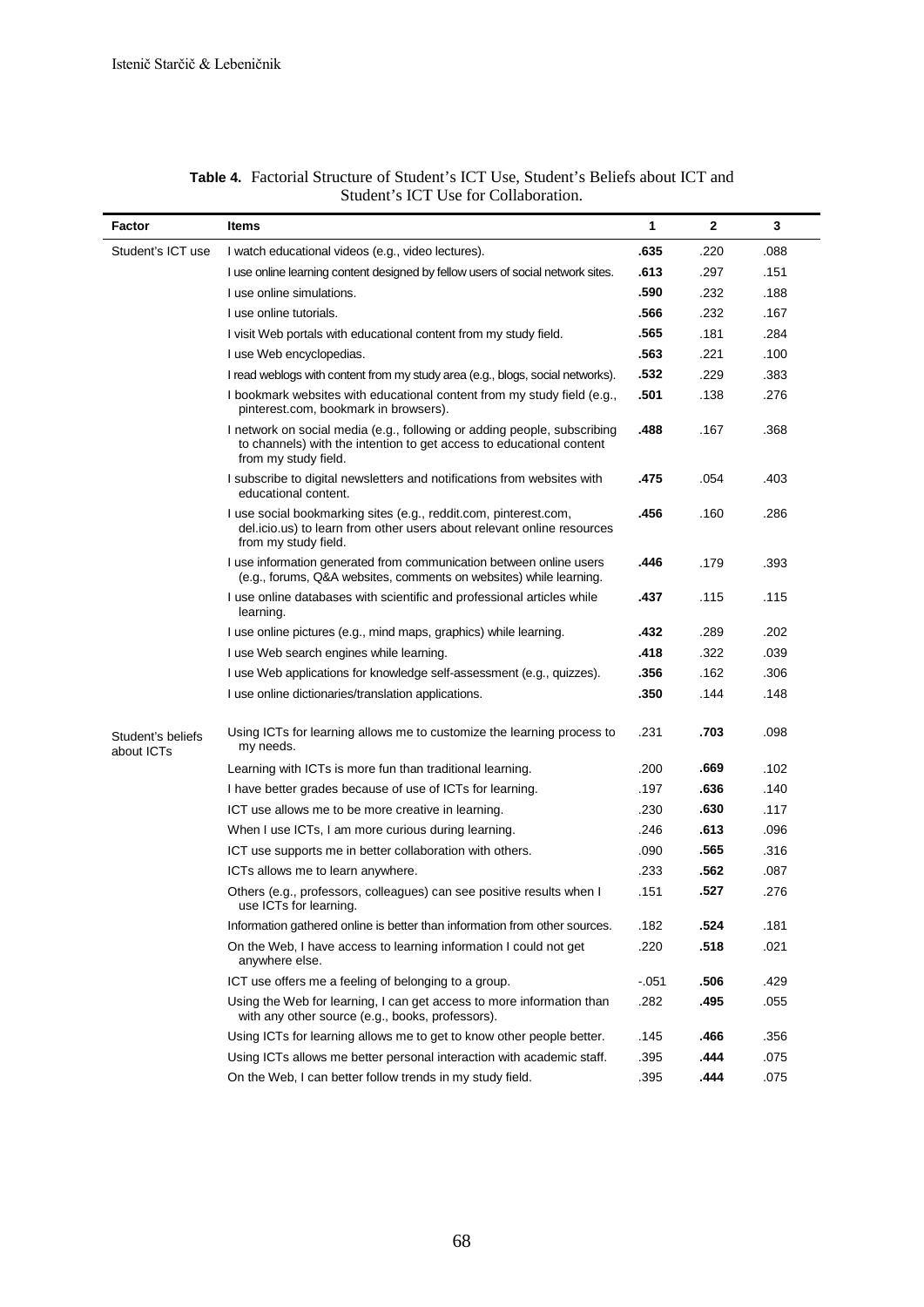| Table 4. Factorial Structure of Student's ICT use, Student's beliefs about ICT and Student's ICT use for |  |  |  |
|----------------------------------------------------------------------------------------------------------|--|--|--|
| collaboration (continued)                                                                                |  |  |  |

| Student's ICT use | I seek help online if I have a problem.                                                                                                                                 | .149  | .148  | .632  |
|-------------------|-------------------------------------------------------------------------------------------------------------------------------------------------------------------------|-------|-------|-------|
| for collaboration | I share information related to my courses on social media sites.                                                                                                        | .307  | .042  | .584  |
|                   | I participate in social network sites discussions from my study fields.                                                                                                 | .279  | .106  | .539  |
|                   | I follow the educational content suggested by computer<br>recommendation system (e.g., on multimedia platforms, social<br>networks, online news).                       | .440  | .240  | .506  |
|                   | I participate actively in online communities in my study field where I<br>know the majority of participants.                                                            | .051  | .187  | .499  |
|                   | I use synchronous communication e-tools for communicating with other<br>students while learning (e.g., Skype, Facebook Messages, gTalk,<br>Viber).                      | .115  | .226  | .461  |
|                   | I post blogs on the Web with content from my study field (e.g., long<br>posts on social networks, a stand-alone blog, use of blog platforms,<br>online weblog writing). | .357  | .012  | .454  |
|                   | I co-create documents for my course learning (e.g., Google docs, Wiki).                                                                                                 | .358  | .144  | .434  |
|                   | I use news aggregators (RSS feed, e.g., feedly.com).                                                                                                                    | .328  | .085  | .426  |
|                   | I share my own files for learning with others (e.g., Google Drive,<br>Dropbox).                                                                                         | .273  | .167  | .420  |
|                   | Cronbach's alpha                                                                                                                                                        | 0.896 | 0.900 | 0.831 |
|                   | % of variance                                                                                                                                                           | 13.87 | 13.50 | 10.30 |
|                   | Number of items                                                                                                                                                         | 16    | 15    | 10    |

*Note*. Extraction method: principal axis factoring; Rotation method: Varimax with Kaiser Normalization. Rotation converged in 11 iterations.

### **RESULTS**

### **A Difference Among Disciplines in Students' Perception of Teacher's ICT Integration in Teaching Corresponding to the Frequency of ICT Use by Teachers**

Students assessed the frequency of occurrence of items in teaching on an interval scale (1–*Never*, to 5–*Very frequently*). Statistically significant differences were identified between the various disciplines in three items; the data partly confirmed H1. Post hoc tests identified pairwise difference with small effect size. No statistically significant difference was found in two items (Table 5).

Kruskal-Wallis testing identified significant differences between disciplines for ICT use for classroom activities,  $\chi^2(5) = 19.150$ ,  $p = .002$ , ICT use for learning content prior to lectures,  $\chi^2(5) = 17.938$ ,  $p = 0.00$ , and feedback and assessment,  $\chi^2(5) = 13.051$ ,  $p = 0.023$ .

Compared to those in other disciplines, TEES students' means were lowest only in two items of five. The lowest were in BYOD ( $M = 2.52$ ,  $SD = 1.08$ ) and feedback and assessment ( $M = 2.56$ ,  $SD = 1.03$ ). The balance of the items were ICT use outside classroom lectures and tutorials for student activities ( $M = 2.81$ ,  $SD = 1.13$ ) and for learning content prior to lectures ( $M = 2.84$ ,  $SD =$ 1.11). TEES students had high means relative to others in ICT use for activities during lectures  $(M = 3.25, SD = 1.98)$ , differing significantly from students in HW  $(M = 2.77, SD = 1.02)$ .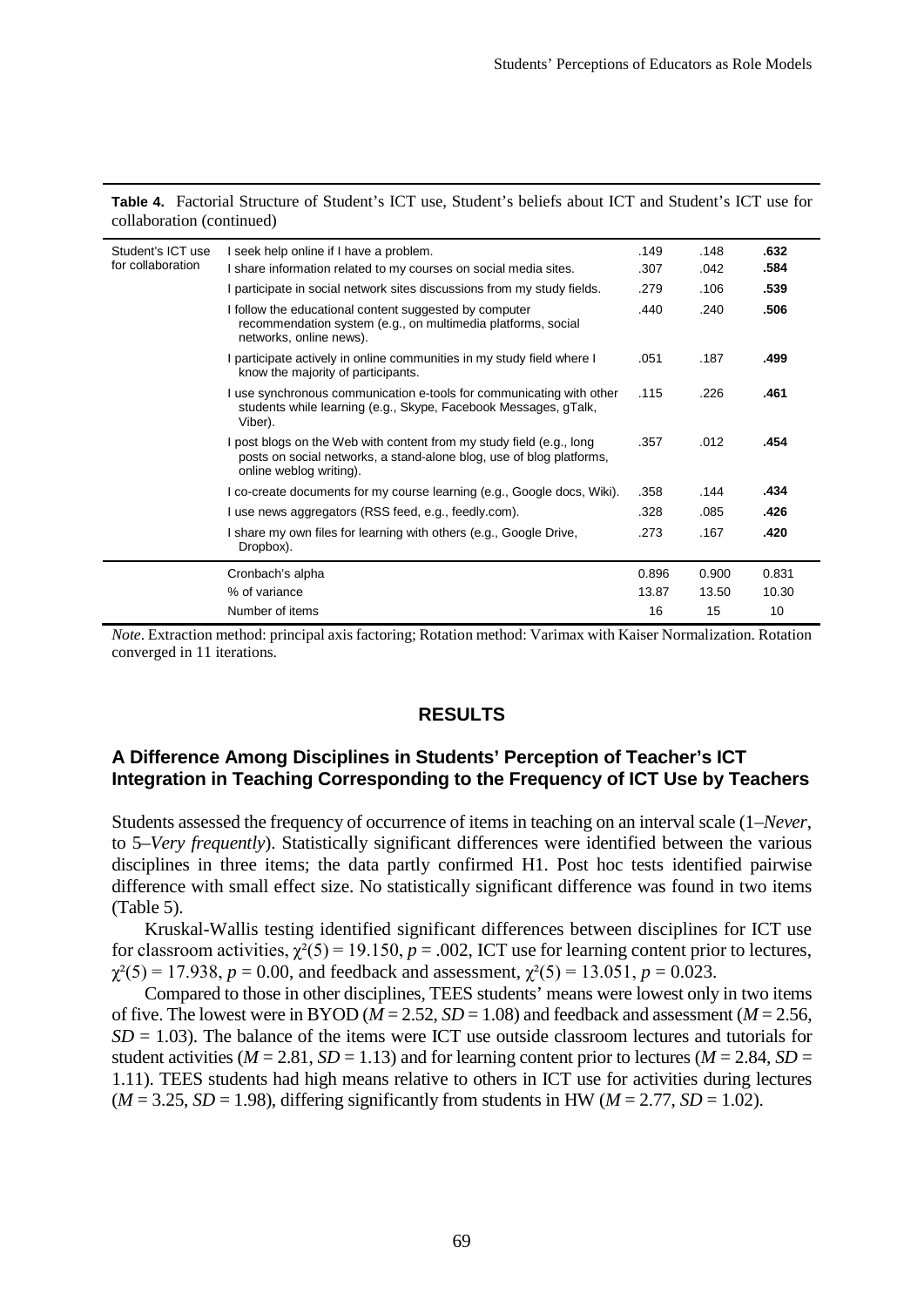| Items                                                                             | Study field-<br><b>KLASIUS-P</b> | М    | SD   | Between-group difference (Post hoc<br>test /pairwise comparison) |
|-----------------------------------------------------------------------------------|----------------------------------|------|------|------------------------------------------------------------------|
| UT1. Enhancing bring your own device                                              | <b>TEES</b>                      | 2.52 | 1.08 | n.s.                                                             |
| (BYOD) during classroom activities.                                               | AH                               | 3.06 | 1.27 |                                                                  |
|                                                                                   | <b>SSBAL</b>                     | 2.79 | 0.95 |                                                                  |
| $F(5) = 9.699$ , $p = 0.084$                                                      | <b>NSMI</b>                      | 2.86 | 1.11 |                                                                  |
|                                                                                   | <b>EMC</b>                       | 2.80 | 1.10 |                                                                  |
|                                                                                   | HW                               | 2.53 | 0.86 |                                                                  |
|                                                                                   | Total                            | 2.76 | 1.07 |                                                                  |
| UT2. ICT use during classroom lectures                                            | <b>TEES</b>                      | 3.25 | 0.98 | HW < TEES ( $p = 0.013$ , $d = 0.47$ ),                          |
| and tutorials for students' activities (e.g.,                                     | AH                               | 3.00 | 1.00 | HW < SSBAL ( $p = 0.002$ , $d = 0.44$ )                          |
| computer-supported collaborative<br>learning).                                    | <b>SSBAL</b>                     | 3.24 | 1.08 |                                                                  |
|                                                                                   | <b>NSMI</b>                      | 3.03 | 1.15 |                                                                  |
| $\chi^2$ = 19.150, <b>p</b> = <b>0.002</b>                                        | <b>EMC</b>                       | 2.99 | 1.06 |                                                                  |
|                                                                                   | HW                               | 2.77 | 1.02 |                                                                  |
|                                                                                   | Total                            | 3.04 | 1.07 |                                                                  |
|                                                                                   |                                  |      |      |                                                                  |
| UT3. ICT use outside classroom lectures                                           | <b>TEES</b>                      | 2.81 | 1.13 | n.s                                                              |
| and tutorials for students" activities (e.g.,<br>computer-supported collaborative | AH                               | 2.96 | 1.04 |                                                                  |
| learning).                                                                        | <b>SSBAL</b>                     | 3.05 | 1.12 |                                                                  |
|                                                                                   | <b>NSMI</b>                      | 3.07 | 1.17 |                                                                  |
| $F(5) = 7.890, p = 0.162$                                                         | EMC                              | 3.08 | 1.05 |                                                                  |
|                                                                                   | HW                               | 2.72 | 1.06 |                                                                  |
|                                                                                   | <b>Total</b>                     | 2.97 | 1.10 |                                                                  |
| UT4. ICT use outside classroom lectures                                           | <b>TEES</b>                      | 2.84 | 1.11 | HW < SSBAL ( $p = 0.006$ , $d = 0.47$ ),                         |
| for learning content prior to organized<br>class lectures.                        | AH                               | 3.11 | 1.00 | HW < ECM ( $p = 0.047$ , $d = 0.46$ )                            |
|                                                                                   | <b>SSBAL</b>                     | 3.27 | 1.14 |                                                                  |
|                                                                                   | <b>NSMI</b>                      | 3.10 | 1.12 |                                                                  |
| $\chi^2$ = 17.938, <b>p</b> = <b>0.003</b>                                        | <b>EMC</b>                       | 3.25 | 1.11 |                                                                  |
|                                                                                   | <b>HW</b>                        | 2.76 | 1.00 |                                                                  |
|                                                                                   | Total                            | 3.09 | 1.09 |                                                                  |
| UT5. ICT use for feedback and                                                     | TEES                             | 2.56 | 1.03 | n.s                                                              |
| assessment.                                                                       | AH                               | 2.69 | 1.17 |                                                                  |
|                                                                                   | <b>SSBAL</b>                     | 2.93 | 1.21 |                                                                  |
| $\chi^2$ = 13.051, <b>p</b> = <b>0.023</b>                                        | <b>NSMI</b>                      | 3.07 | 1.20 |                                                                  |
|                                                                                   | <b>EMC</b>                       | 3.01 | 1.09 | n.s                                                              |
|                                                                                   | HW                               | 2.68 | 0.89 |                                                                  |
|                                                                                   | <b>Total</b>                     | 2.89 | 1.13 |                                                                  |

| Table 5. ANOVA and Post Hoc Test Results for Teacher's ICT Integration in Teaching |
|------------------------------------------------------------------------------------|
| Corresponding to the Frequency of ICT Use by Teachers.                             |

*Note*. UT–University teaching; TEES–Teacher Education and Education Studies; AH–Arts and Humanities; SSBAL–Social sciences, Business, administration and law; NSMI–Natural sciences, mathematics, and ICTs; EMC–Engineering, manufacturing and construction; HW–Health and welfare.

 $p < .05$  is in bold; n.s.–nonsignificant,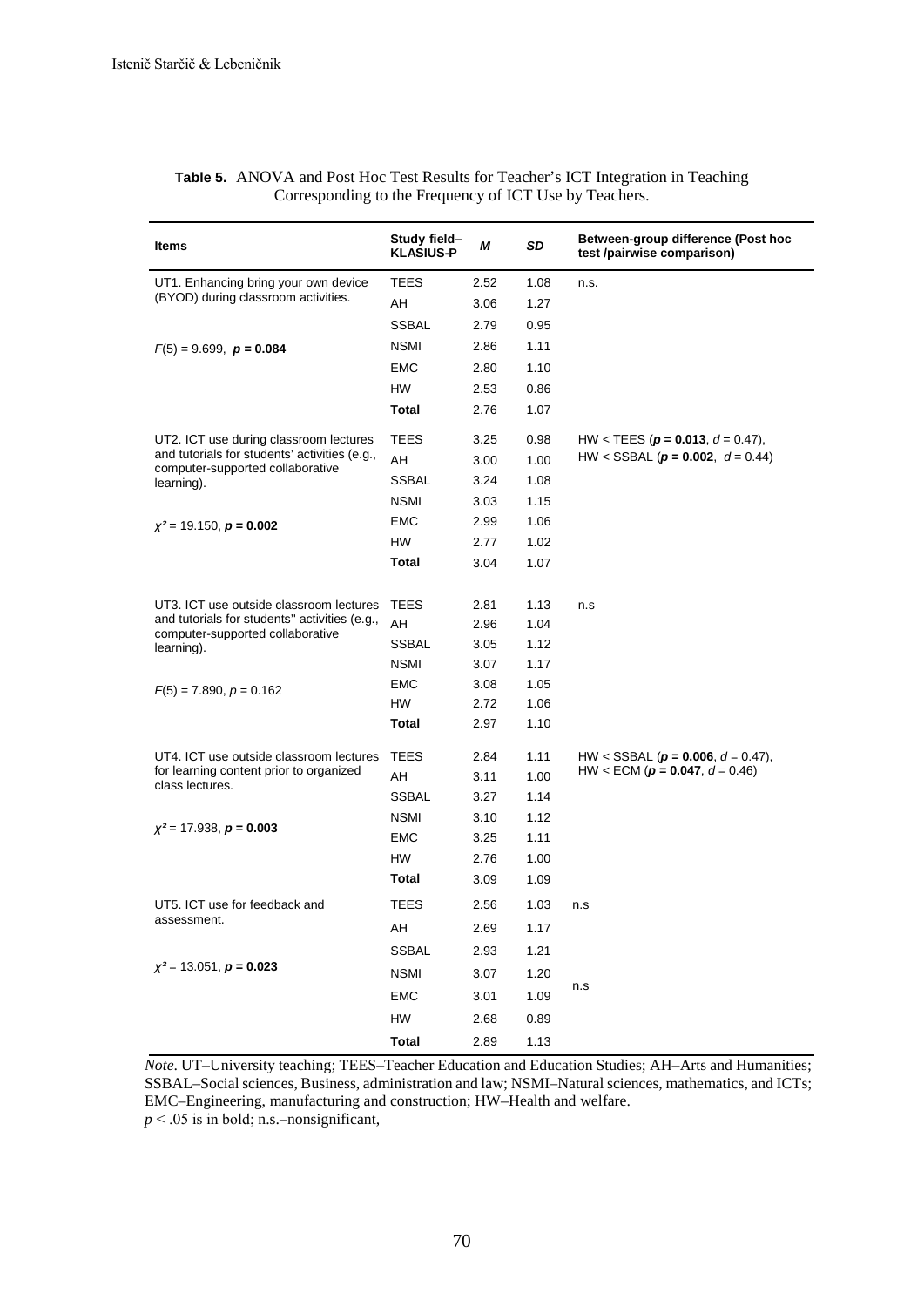Post hoc testing indicated HW students ( $M = 2.77$ ,  $SD = 1.02$ ) use ICTs less frequently during classroom lectures and as tutorials for student activities (e.g., computer-supported collaborative learning) than do TEES ( $M = 3.25$ ,  $SD = 1.98$ ) and SSBAL ( $M = 3.24$ ,  $SD = 1.08$ ) students. ICT use outside classroom lectures for learning content prior to organized class lectures was significantly less frequent for HW students  $(M = 2.76, SD = 1.00)$  than for SSBAL  $(M = 3.27, SD = 1.14)$  and EMC  $(M = 3.25, SD = 1.11)$  students.

There was a significant difference in ICT use for feedback and assessment; however, post hoc testing did not identify significant differences between groups. No significant differences were found in BYOD and ICT use outside classroom lectures and tutorials for student activities.

### **A Difference Among Disciplines in Students' Perception of University's Requirements for ICT Use**

Students assessed the frequency of items in teaching and learning on an interval scale (1–*Never*, to 5–*Very frequently*). A statistically significant difference between the disciplines is apparent in all four scale items, thereby confirming H2 (Table 6). Post hoc tests identifying pairwise difference with small effect size in almost all cases. The pairwise difference with medium effect size was identified in the "I am required to use ICTs for data analysis" between AH and SSBAL  $(d = 0.64)$  and between AH and NSMI ( $d = 0.69$ ).

TEES students had higher means ( $M = 3.18$ ,  $SD = 1.25$ ) for the item "I am required to use ICT for independent study," whereas we found a significant difference between groups,  $\chi^2(5)$  $= 16.302$ ,  $p = 0.006$ . Post hoc testing indicated that AH students ( $M = 2.77$ ,  $SD = 1.23$ ) use ICTs significantly less often for independent study than do students of TEES ( $M = 3.18$ ,  $SD =$ 1.25) and NSMI ( $M = 3.14$ ,  $SD = 1.20$ ).

TEES students also had higher means ( $M = 2.17$ ,  $SD = 1.05$ ) for "I am required to use ICT for which I do not get adequate training," and there was a significant difference between groups,  $\gamma^{2}(5) = 21.142$ ,  $p = 0.001$ . Post hoc testing indicated AH students ( $M = 1.88$ ,  $SD = 1.11$ ) are required to use technology for which they do not get adequate training significantly less frequently than are students of TEES ( $M = 2.17$ ,  $SD = 1.05$ ) and EMC ( $M = 2.21$ ,  $SD = 1.13$ ).

TEES students ( $M = 2.78$ ,  $SD = 1.19$ ) also had the second highest mean in "I am required to use ICT for computer supported collaborative learning;" a significant difference between groups also was found,  $\chi^2(5) = 57.192$ ,  $p = 0.000$ . Post hoc testing indicated AH students ( $M = 2.15$ ,  $SD =$ 1.10) use technology for collaborative learning less frequently than do students of TEES (*M* = 2.78, *SD* = 1.19), EMC (*M* = 2.39, *SD* = 1.15), HW (*M* = 2.60, *SD* = 1.19), NSMI (*M* = 2.66, *SD* = 1.23), and SSBAL ( $M = 2.93$ ,  $SD = 1.25$ ). Post hoc testing also indicated that EMC students ( $M = 2.39$ , *SD* = 1.15) use technology for collaborative learning less frequently than do students of TEES (*M*  $= 2.78$ , *SD* = 1.19) and *SSBAL* (*M* = 2.93, *SD* = 1.25).

Post hoc testing indicated a significant difference for "I am required to use ICT for data analysis,"  $\gamma^2$  (5) = 71.728 *p* = 0.000. Post hoc testing indicated AH students (*M* = 2.49, *SD* = 1.19) use data analysis less frequently than do students of TEES ( $M = 3.03$ ,  $SD = 1.11$ ), EMC ( $M = 2.89$ ,  $SD =$ 1.19), HW (*M* = 2.95, *SD* = 1.14), SSBAL (*M* = 3.26, *SD* = 1.21), NSMI (*M* = 3.32, *SD* = 1.21).

Post hoc testing indicated EMC students  $(M = 2.89, SD = 1.19)$  are using data analysis less frequently than are students of SSBAL ( $M = 3.26$ ,  $SD = 1.21$ ) and NSMI ( $M = 3.32$ ,  $SD = 1.21$ ). Post hoc testing also revealed that HW students ( $M = 2.95$ ,  $SD = 1.14$ ) use data analysis less frequently than do NSMI ( $M = 3.32$ ,  $SD = 1.21$ ) students.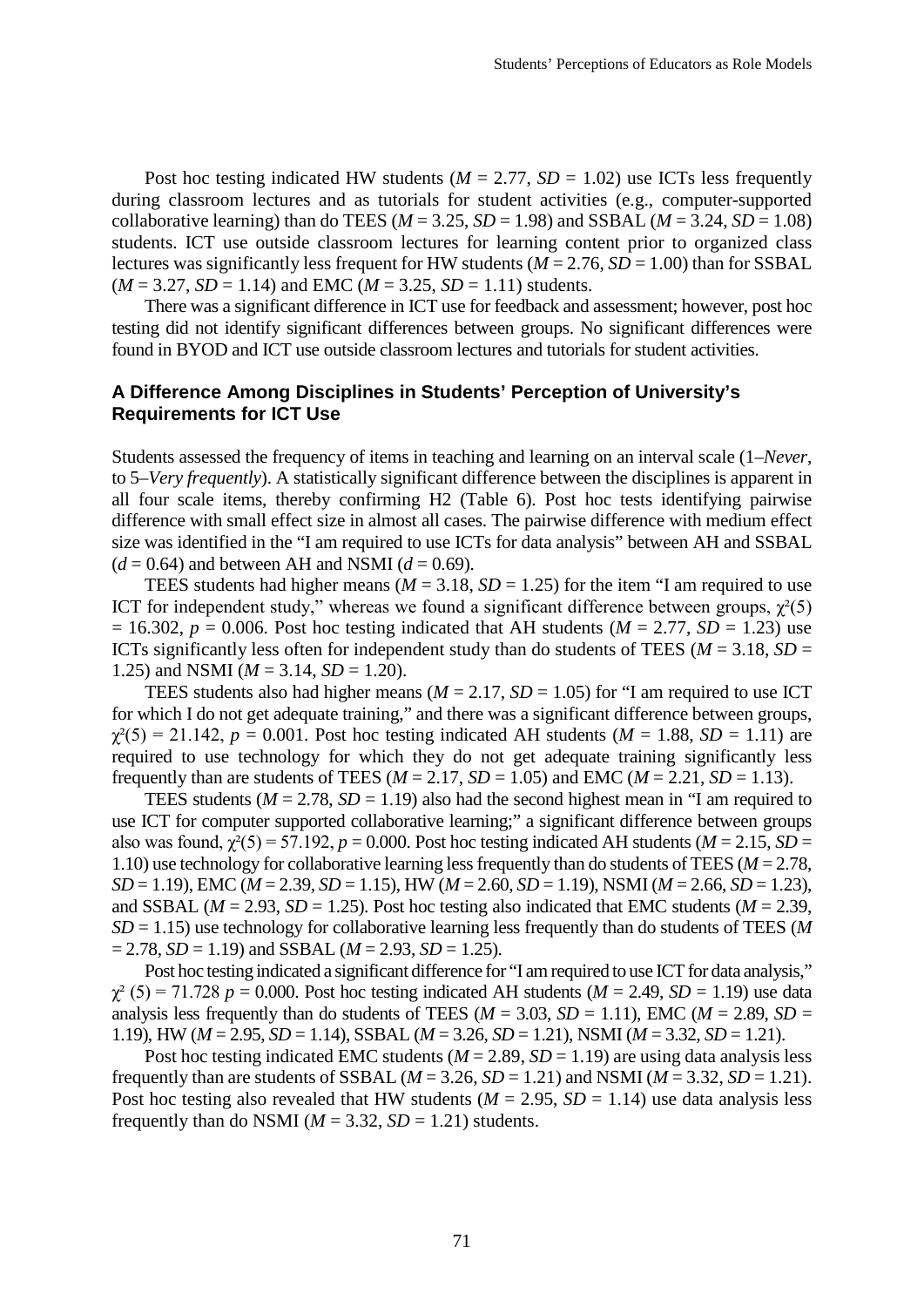| <b>Items</b>                                  | Study field -<br><b>KLASIUS-P</b> | М    | <b>SD</b> | Between-group difference (Post<br>hoc test /pairwise comparison)                    |
|-----------------------------------------------|-----------------------------------|------|-----------|-------------------------------------------------------------------------------------|
| UR1. I am required to use ICTs for            | TEES                              | 2.17 | 1.05      | AH < TEES ( $p = 0.018$ , $d = 0.26$ ),                                             |
| which I do not get adequate training.         | AH                                | 1.88 | 1.11      | AH < ECM ( $p = 0.005$ , $d = 0.29$ )                                               |
|                                               | <b>SSBAL</b>                      | 1.93 | 1.02      |                                                                                     |
| $x^2 = 21.142$ , $p = 0.001$                  | <b>NSMI</b>                       | 2.04 | 1.07      |                                                                                     |
|                                               | <b>EMC</b>                        | 2.21 | 1.13      |                                                                                     |
|                                               | HW                                | 1.88 | 0.96      |                                                                                     |
|                                               | Total                             | 2.01 | 1.06      |                                                                                     |
| UR2. I am required to use ICTs for            | <b>TEES</b>                       | 2.78 | 1.19      | AH < TEES ( $p = 0.001$ , $d = 0.02$ )                                              |
| computer-supported collaborative<br>learning. | AH                                | 2.15 | 1.10      | AH < HW ( $p = 0.005$ , $d = 0.21$ )                                                |
|                                               | <b>SSBAL</b>                      | 2.93 | 1.25      | AH < NSMI ( $p = 0.001$ , $d = 0.23$ )<br>AH < SSBAL ( $p = 0.001$ , $d = 0.36$ )   |
|                                               | <b>NSMI</b>                       | 2.66 | 1.23      |                                                                                     |
| $x^2 = 57.192$ , $p = 0.000$                  | <b>EMC</b>                        | 2.39 | 1.15      | ECM < TEES ( $p = 0.044$ , $d = 0.33$ )<br>ECM < SSBAL ( $p = 0.001$ , $d = 0.45$ ) |
|                                               | <b>HW</b>                         | 2.60 | 1.19      |                                                                                     |
|                                               | Total                             | 2.59 | 1.21      |                                                                                     |
| UR3. I am required to use ICTs for data       | <b>TEES</b>                       | 3.03 | 1.11      | AH < TEES ( $p = 0.001$ , $d = 0.46$ )                                              |
| analysis.                                     | AH                                | 2.49 | 1.19      | AH < EMC ( $p = 0.008$ , $d = 0.33$ )                                               |
|                                               | <b>SSBAL</b>                      | 3.26 | 1.21      | AH < HW ( $p = 0.006$ , $d = 0.39$ )                                                |
| $x^2 = 71.728$ , $p = 0.000$                  | <b>NSMI</b>                       | 3.32 | 1.21      | AH < SSBAL ( $p = 0.001$ , $d = 0.64$ )<br>AH < NSMI ( $p = 0.001$ , $d = 0.69$ )   |
|                                               | <b>EMC</b>                        | 2.89 | 1.19      | $EMC <$ SSBAL ( $p = 0.019$ , $d = 0.31$ )                                          |
|                                               | <b>HW</b>                         | 2.95 | 1.14      | EMC < NSMI ( $p = 0.002$ , $d = 0.35$ )                                             |
|                                               | <b>Total</b>                      | 3.04 | 1.22      | HW < NSMI ( $p = 0.018$ , $d = 0.31$ )                                              |
| UR4. I am required to use ICTs for            | <b>TEES</b>                       | 3.18 | 1.25      | AH < TEES ( $p = 0.041$ , $d = 0.33$ )                                              |
| independent study.                            | AH                                | 2.77 | 1.23      | AH < NSMI ( $p = 0.013$ , $d = 0.30$ )                                              |
|                                               | <b>SSBAL</b>                      | 3.06 | 1.22      |                                                                                     |
| $x^2$ = 16.302, $p = 0.006$                   | <b>NSMI</b>                       | 3.14 | 1.20      |                                                                                     |
|                                               | <b>EMC</b>                        | 2.90 | 1.20      |                                                                                     |
|                                               | <b>HW</b>                         | 3.06 | 1.23      |                                                                                     |
|                                               | <b>Total</b>                      | 3.01 | 1.23      |                                                                                     |

| <b>Table 6.</b> ANOVA and Post Hoc Test Results for in Students' Perception of |  |
|--------------------------------------------------------------------------------|--|
| University's Requirements for ICT Use.                                         |  |

*Note*. UR–University Requirements; TEES–Teacher Education and Education Studies; AH–Arts and Humanities; SSBAL–Social sciences, Business, administration and law; NSMI–Natural sciences, mathematics, and ICTs; EMC–Engineering, manufacturing and construction; HW–Health and welfare.  $p < .05$  is in bold; n.s.–nonsignificant.

#### **A Difference Among Disciplines in Students' Perception of Teacher as a Role Model**

Students marked their agreement with statements on a five-point Likert scale (1–*Totally disagree to* 5–*Totally agree*). We found a statistically significant difference between the various disciplines in all scale items and H3 therefore is confirmed (Table 7). Post hoc tests identifying pairwise difference with small effect size in all items.

On average, students in total gave negative to neutral values for teachers as role models in ICT use  $(2.55 \leq M \geq 3.30)$ . The highest value was for "Faculty is successful in using ICT for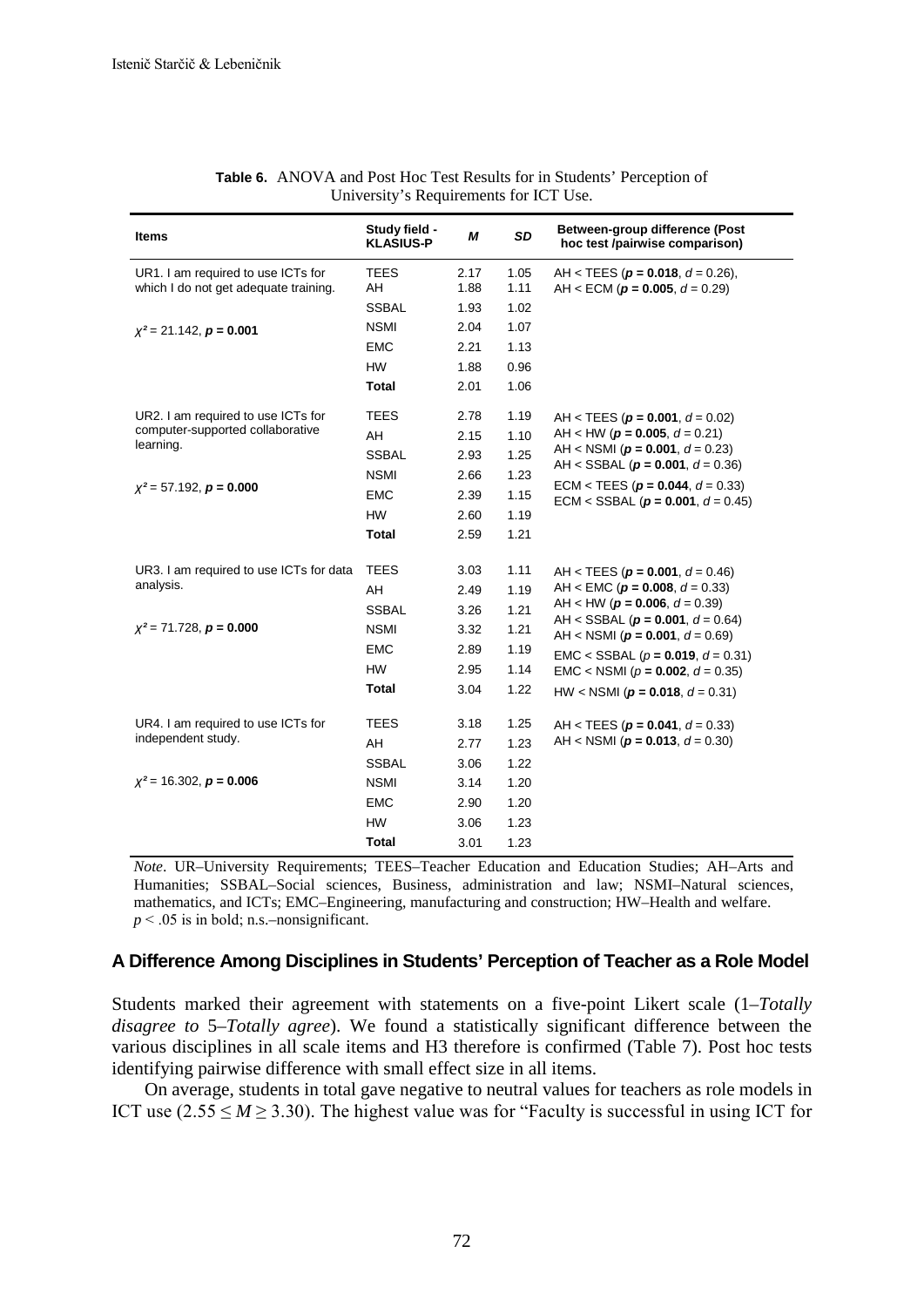| <b>Items</b>                                                 | <b>Study field</b><br><b>KLASIUS-P</b> | М            | SD           | Between-group difference (Post hoc test<br>/pairwise comparison)                    |
|--------------------------------------------------------------|----------------------------------------|--------------|--------------|-------------------------------------------------------------------------------------|
| TM1. Faculty is<br>successful in using                       | <b>TEES</b><br>AH                      | 3.37<br>3.20 | 0.98<br>0.99 | NSMI > HW ( $p = 0.011$ , $d = 0.30$ )                                              |
| ICTs for teaching.                                           | <b>SSBAL</b>                           | 3.35         | 1.00         |                                                                                     |
|                                                              | <b>NSMI</b>                            | 3.43         | 0.96         |                                                                                     |
| $F(5) = 3.165$ , $p = 0.008$                                 | EMC                                    | 3.24         | 1.02         |                                                                                     |
|                                                              | <b>HW</b>                              | 3.12         | 1.06         |                                                                                     |
|                                                              | Total                                  | 3.30         | 1.00         |                                                                                     |
| TM2. Faculty uses                                            | TEES                                   | 2.80         | 1.02         | NSMI > TEES ( $p = 0.028$ , $d = 0.29$ )                                            |
| innovative technological<br>solutions.                       | AH                                     | 2.78         | 0.97         | NSMI > AH ( $p = 0.007$ , $d = 0.31$ )<br>NSMI > HW ( $p = 0.044$ , $d = 0.26$ )    |
|                                                              | <b>SSBAL</b>                           | 3.02         | 1.08         |                                                                                     |
| $F(5) = 4.373$ , $p = 0.001$                                 | <b>NSMI</b>                            | 3.10         | 1.03         |                                                                                     |
|                                                              | <b>EMC</b>                             | 3.04         | 1.00         |                                                                                     |
|                                                              | <b>HW</b>                              | 2.82         | 1.05         |                                                                                     |
|                                                              | Total                                  | 2.96         | 1.03         |                                                                                     |
| TM3. I look to faculty for                                   | TEES                                   | 2.44         | 0.96         | HW < SSBAL ( $p = 0.050$ , $d = 0.27$ )                                             |
| how to resolve problems<br>that may occur during<br>ICT use. | AH                                     | 2.44         | 0.94         | HW < EMC ( $p = 0.007$ , $d = 0.36$ )<br>HW < NSMI ( $p = 0.001$ , $d = 0.41$ )     |
|                                                              | <b>SSBAL</b>                           | 2.56         | 1.11         |                                                                                     |
|                                                              | <b>NSMI</b>                            | 2.70         | 1.11         |                                                                                     |
| $x^2 = 24.109$ , $p = 0.000$                                 | <b>EMC</b>                             | 2.63         | 1.00         |                                                                                     |
|                                                              | <b>HW</b>                              | 2.27         | 0.96         |                                                                                     |
|                                                              | <b>Total</b>                           | 2.55         | 1.04         |                                                                                     |
| TM4. Faculty show                                            | <b>TEES</b>                            | 2.63         | 1.04         | NSMI > TEES ( $p = 0.002$ , $d = 0.36$ )                                            |
| enthusiasm for using<br>technological solutions.             | AH                                     | 2.73         | 1.02         | NSMI > AH ( $p = 0.028$ , $d = 0.27$ )<br>NSMI > SSBAL ( $p = 0.031$ , $d = 0.25$ ) |
|                                                              | SSBAL<br><b>NSMI</b>                   | 2.75<br>3.02 | 1.12<br>1.12 | TEES < ECM ( $p = 0.033$ , $d = 0.32$ )                                             |
| $F(5) = 5.707$ , $p = 0.000$                                 | <b>EMC</b>                             | 2.97         | 1.08         |                                                                                     |
|                                                              | <b>HW</b>                              | 2.63         | 1.08         |                                                                                     |
|                                                              | <b>Total</b>                           | 2.82         | 1.09         |                                                                                     |
|                                                              |                                        |              |              |                                                                                     |
| TM5. Faculty is at least                                     | <b>TEES</b>                            | 3.05         | 1.09         | NSMI > AH ( $p = 0.001$ , $d = 0.41$ )                                              |
| as competent as I am in<br>using ICTs.                       | AH                                     | 2.82         | 1.03         | NSMI > SSBAL ( $p = 0.002$ , $d = 0.29$ )                                           |
|                                                              | <b>SSBAL</b>                           | 2.93         | 1.12         | NSMI > HW ( $p = 0.001$ , $d = 0.44$ )                                              |
| $F(5) = 7.299$ , $p = 0.000$                                 | <b>NSMI</b>                            | 3.26         | 1.11         | HW < EMC ( $p = 0.047$ , $d = 0.30$ )                                               |
|                                                              | <b>EMC</b>                             | 3.09         | 1.04         |                                                                                     |
|                                                              | HW                                     | 2.77         | 1.08         |                                                                                     |
|                                                              | <b>Total</b>                           | 3.01         | 1.10         |                                                                                     |

**Table 7.** ANOVA and Post Hoc Test Results for Students' Perception of Teacher as a Role-Model.

*Note*. TM-Teacher-Model; TEES–Teacher Education and Education Studies; AH–Arts and Humanities; SSBAL–Social sciences, Business, administration and law; NSMI–Natural sciences, mathematics, and ICTs; EMC–Engineering, manufacturing and construction; HW–Health and welfare.  $p < .05$  is in bold; n.s.–nonsignificant;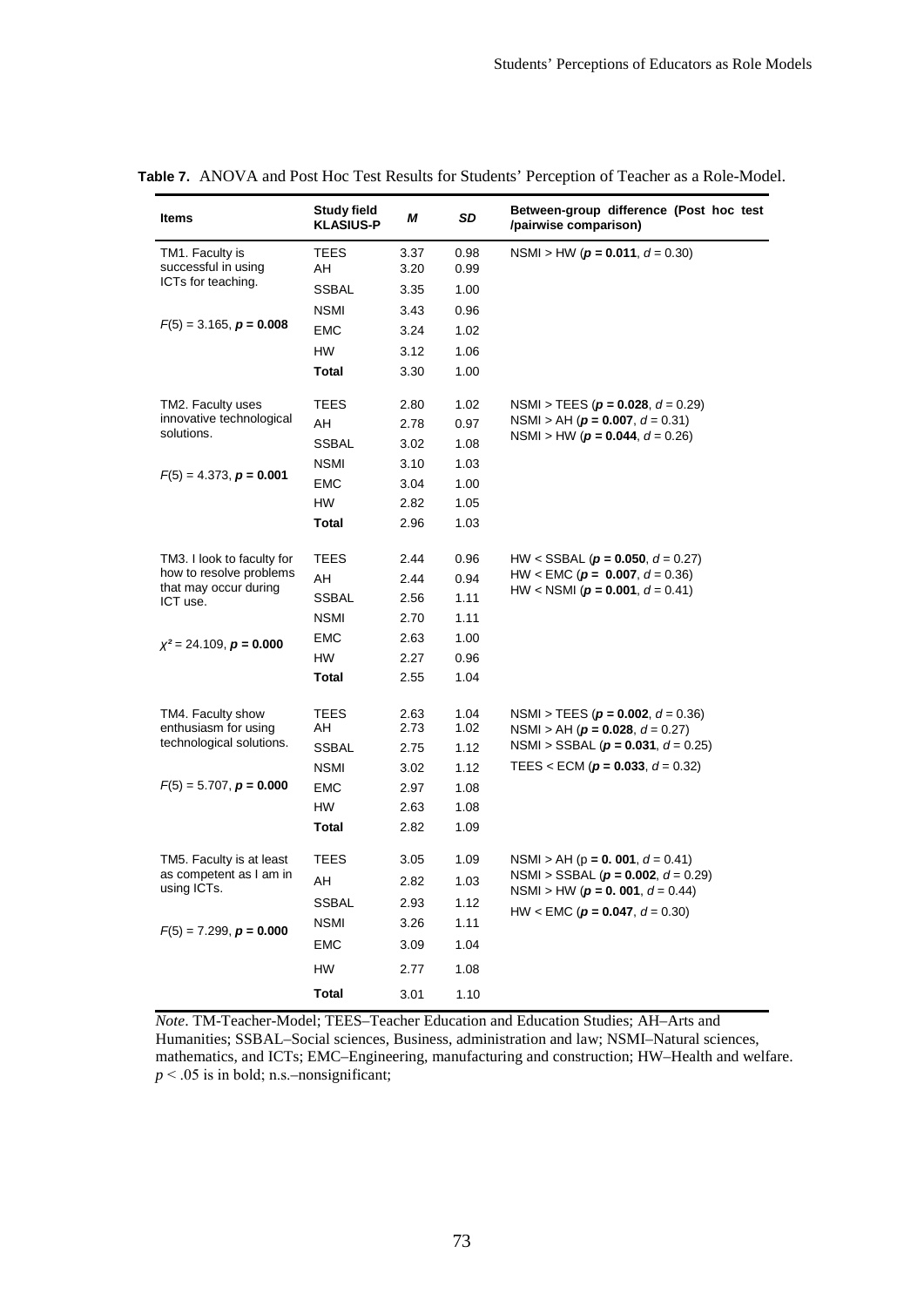teaching" ( $M = 3.30$ ,  $SD = 1.00$ ), and the lowest was "I look to faculty for how to resolve problems that may occur during ICT use"  $(M = 2.55, SD = 1.04)$ .

TEES students had lower means in most items relative to students in other disciplines. In one item, however, TEES students' mean was among the highest—"Faculty is successful in using ICT for teaching"—although in this item, TEES students were not significantly different from students of other disciplines.

There was a statistically significant difference for "Faculty is successful in using ICT for teaching," as determined by one-way ANOVA,  $F(5) = 3.165$ ,  $p = 0.008$ . Post hoc testing revealed that NSMI students ( $M = 3.43$ ,  $SD = 0.96$ ) more strongly agreed that faculty is successful in using ICTs for teaching than did HW students  $(M = 3.12, SD = 1.06)$ .

A one-way ANOVA determined a statistically significant difference between groups for "Faculty use innovative technological solutions,"  $F(5) = 4.373$ ,  $p = 0.001$ . Post hoc testing of students of different study programs revealed that students of NSMI ( $M = 3.10$ ,  $SD = 1.03$ ) agreed less strongly that faculty use innovative technological solutions than did students in TEES ( $M = 2.80$ ,  $SD = 1.02$ ), AH ( $M = 2.78$ ,  $SD = 0.97$ ), and HW ( $M = 2.82$ ,  $SD = 1.05$ ). However, HW students ( $M = 2.82$ ,  $SD = 1.05$ ) agreed less strongly with this statement than did EMC students ( $M = 3.04$ ,  $SD = 1.00$ ).

Kruskal-Wallis tests identified a difference between groups for "I look to faculty for how to resolve problems that may occur during ICT use,  $\chi^2(5) = 24.109$ ,  $p = 0.000$ . Post hoc testing indicated that HW students ( $M = 2.27$ ,  $SD = 0.96$ ) agreed less strongly with this statement than did SSBAL ( $M = 2.56$ ,  $SD = 1.11$ ), EMC ( $M = 2.63$ ,  $SD = 1.00$ ), and NSMI ( $M = 2.70$ ,  $SD =$ 1.11) students.

Difference between groups for "Faculty show enthusiasm for using technological solutions" was statistically significant, as determined by one-way ANOVA,  $F(5) = 5.707$ ,  $p = 0.000$ ). Post hoc testing indicated NSMI students ( $M = 3.02$ ,  $SD = 1.12$ ) agreed more strongly with this statement than did TEES (*M* = 2.63, *SD* = 1.04), AH (*M* = 2.73, *SD* = 1.02), SSBAL (*M* = 2.75,  $SD = 1.12$ ), and HW ( $M = 2.63$ ,  $SD = 1.08$ ) students. There was also a statistically significant difference between students of TEES ( $M = 2.63$ ,  $SD = 1.04$ ) and EMC ( $M = 2.97$ ,  $SD = 1.08$ ).

The same was true between groups for "Faculty is at least as competent as I am in using ICTs," as determined by a one-way ANOVA,  $F(5) = 7.299$ ,  $p = 0.000$ ). Post hoc testing revealed that students of NSMI ( $M = 3.26$ ,  $SD = 1.11$ ) agreed more strongly with this statement than did students of AH ( $M = 2.82$ ,  $SD = 1.03$ ), SSBAL ( $M = 2.93$ ,  $SD = 1.12$ ), or HW ( $M = 2.77$ ,  $SD =$ 1.08). There was also a statistically significant difference between HW (*M* = 2.77, *SD* = 1.08) and EMC ( $M = 3.09$ ,  $SD = 1.04$ ) students.

### **A Difference Among Disciplines in Students' ICT Use for Collaboration**

Students assessed the frequency of items on an interval scale (1–*Never*, to 5–*Very frequently*). A statistically significant difference between different disciplines was found in four scale items. In six, there was no statistically significant difference, and H4 therefore is partly confirmed (Table 8). Post hoc tests identifying pairwise difference with small effect size in item 5. In item one, there was no effect between NSMI and SSBAL  $(d = 0.19)$ , in item 2, there was no effect between NSMI and SSBAL  $(d = 0.15)$  and in item 5, there was no effect between NSMI and TEES  $(d = 0.17)$ .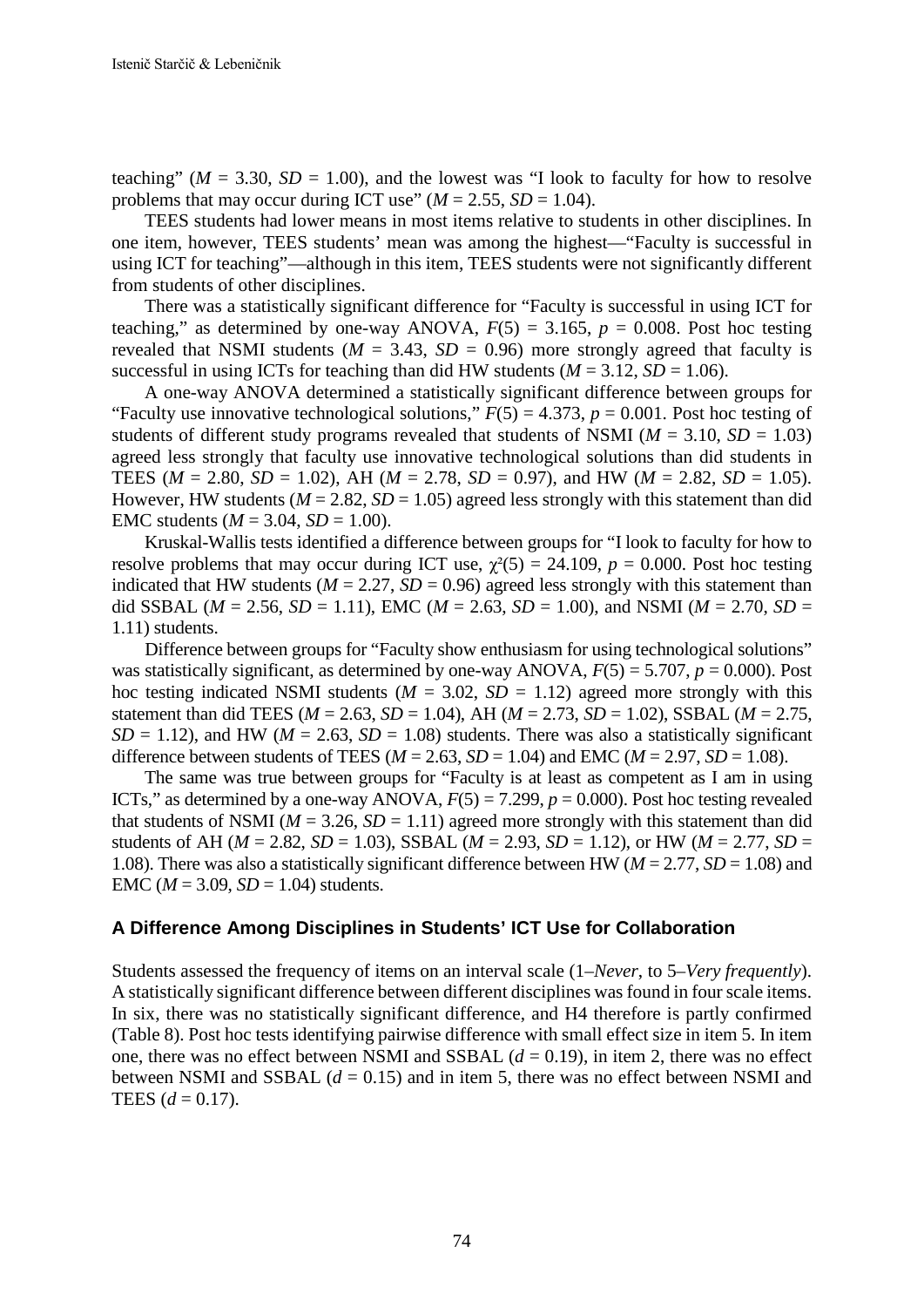| Items                                                                          | Study field -<br><b>KLASIUS-P</b> | М            | SD           | Between-group difference (Post<br>hoc test /pairwise comparison) |
|--------------------------------------------------------------------------------|-----------------------------------|--------------|--------------|------------------------------------------------------------------|
| C1. I seek help online if I have a<br>problem.                                 | TEES                              | 2.55         | 1.25         | NSMI < SSBAL ( $p = 0.027$ , $d = 0.19$ )                        |
|                                                                                | AΗ                                | 2.73         | 1.34         |                                                                  |
|                                                                                | <b>SSBAL</b>                      | 2.80         | 1.24         |                                                                  |
| $\chi^2$ = 12.367, <b>p</b> = <b>0.030</b>                                     | <b>NSMI</b>                       | 2.55         | 1.36         |                                                                  |
|                                                                                | EMC                               | 2.71         | 1.22         |                                                                  |
|                                                                                | HW                                | 2.61         | 1.30         |                                                                  |
|                                                                                | Total                             | 2.66         | 1.29         |                                                                  |
| C2. I share information related to                                             | TEES                              | 2.11         | 1.15         | NSMI < SSBAL ( $p = 0.041$ , d = 0.15)                           |
| my courses on social media sites.                                              | AH                                | 2.21         | 1.19         |                                                                  |
|                                                                                | SSBAL                             | 2.23         | 1.20         |                                                                  |
| $\chi^2$ = 14.177, <b>p</b> = <b>0.015</b>                                     | <b>NSMI</b>                       | 2.04         | 1.20         |                                                                  |
|                                                                                | EMC                               | 2.04         | 1.14         |                                                                  |
|                                                                                | HW                                | 2.19         | 1.20         |                                                                  |
|                                                                                | Total                             | 2.13         | 1.18         |                                                                  |
| C3. I participate in social network                                            | <b>TEES</b>                       | 2.09         | 1.23         | n.s                                                              |
| sites discussions                                                              | AH                                | 2.20         | 1.18         |                                                                  |
| from my study field.                                                           | <b>SSBAL</b>                      | 2.28         | 1.19         |                                                                  |
|                                                                                | <b>NSMI</b>                       | 2.23         | 1.28         |                                                                  |
| $F(5) = 5.160, p = 0.397$                                                      | EMC                               | 2.22         | 1.30         |                                                                  |
|                                                                                | HW                                | 2.17         | 1.14         |                                                                  |
|                                                                                | Total                             | 2.21         | 1.22         |                                                                  |
| C4. I follow the educational                                                   | <b>TEES</b>                       | 2.11         | 1.18         | n.s                                                              |
| content suggested by computer                                                  | AH                                | 2.28         | 1.12         |                                                                  |
| recommendation systems (e.g.,<br>on multimedia platforms, social               | <b>SSBAL</b>                      | 2.38         | 1.12         |                                                                  |
| networks, online news).                                                        | <b>NSMI</b>                       | 2.26         | 1.36         |                                                                  |
|                                                                                | <b>EMC</b>                        | 2.17         | 1.18         |                                                                  |
| $\chi^2$ = 8.333, p = 0.139                                                    | HW                                | 2.21         | 1.08         |                                                                  |
|                                                                                | Total                             | 2.25         | 1.11         |                                                                  |
| C5. I participate actively in online                                           | TEES                              | 3.70         | 1.41         | AH < TEES ( $p = 0.033$ , $d = 0.24$ )                           |
| communities in my study field                                                  | AH                                | 3.36         | 1.41         | SSBAL < TEES ( $p = 0$ . 036, $d = 0.25$ )                       |
| where I know the majority of<br>participants.                                  | <b>SSBAL</b>                      | 3.34         | 1.37         | NSMI < TEES ( $p = 0.027$ , $d = 0.17$ )                         |
|                                                                                | <b>NSMI</b>                       | 3.46         | 1.36         |                                                                  |
| $\chi^2$ = 18.089, <b>p = 0.003</b>                                            | EMC                               | 3.46         | 1.30         |                                                                  |
|                                                                                | <b>HW</b>                         | 3.70         | 1.28         |                                                                  |
|                                                                                | <b>Total</b>                      | 3.49         | 1.36         |                                                                  |
|                                                                                | <b>TEES</b>                       |              |              |                                                                  |
| C6. I use synchronous<br>communication e-tools for<br>communicating with other | AΗ                                | 3.46<br>3.23 | 1.78<br>1.37 | n.s                                                              |
|                                                                                | <b>SSBAL</b>                      | 3.53         | 1.76         |                                                                  |
| students while learning (e.g.,<br>Skype, Facebook Messages,                    | <b>NSMI</b>                       | 3.40         | 1.94         |                                                                  |
| gTalk, Viber).                                                                 | <b>EMC</b>                        | 3.34         | 1.82         |                                                                  |
|                                                                                | HW                                | 3.60         | 1.47         |                                                                  |
| $\chi^2$ = 10.077, $p = 0.073$                                                 | <b>Total</b>                      | 3.44         | 1.34         |                                                                  |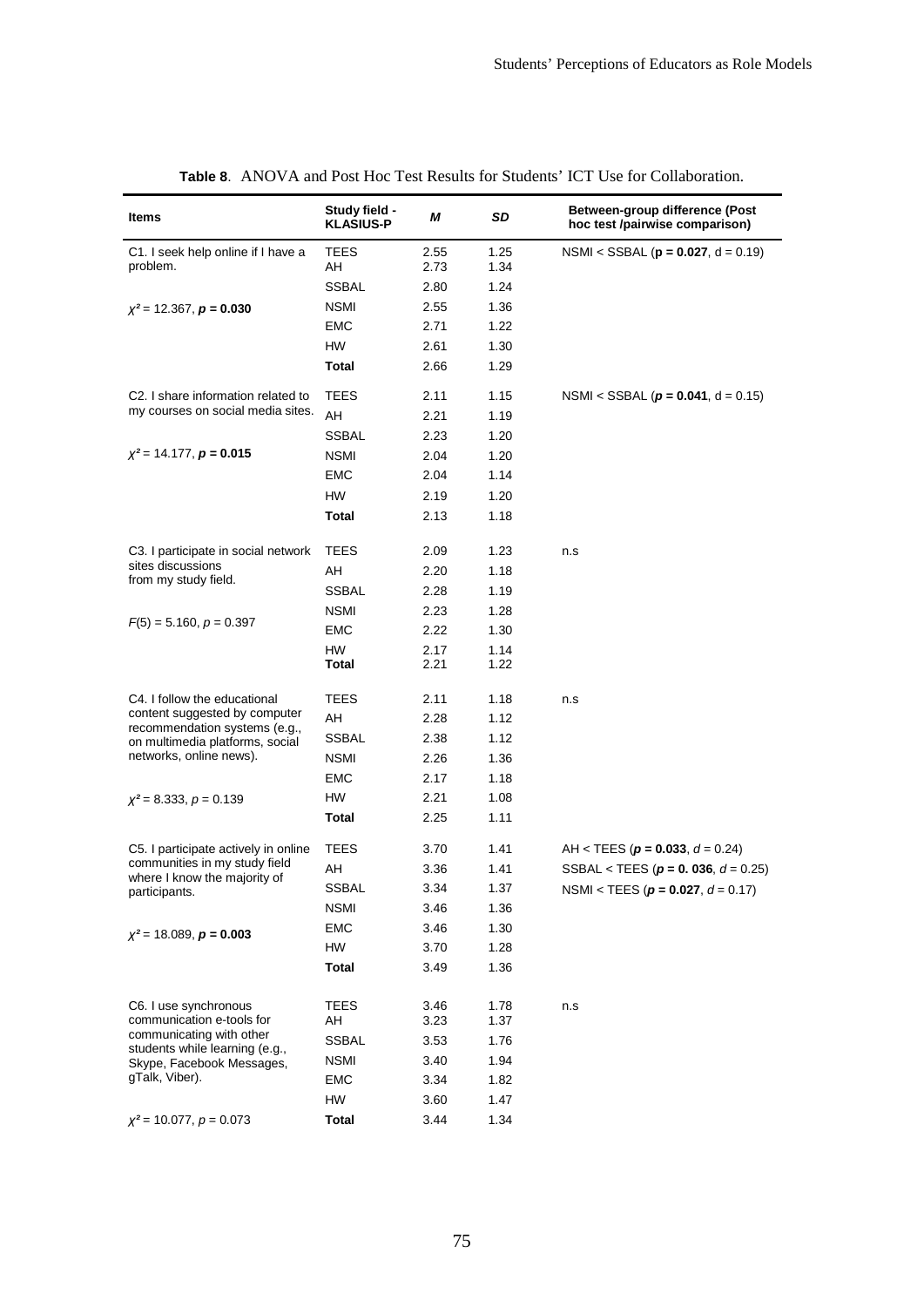|                                                                                                            |                                   |                      |                     | <b>Table 8.</b> ANOVA and Post Hoc Test Results for Students' ICT Use for Collaboration (continued) |
|------------------------------------------------------------------------------------------------------------|-----------------------------------|----------------------|---------------------|-----------------------------------------------------------------------------------------------------|
| C7. I post blogs on the Web with<br>content from my study field (e.g.,<br>long posts on social networks, a | <b>TEES</b><br>AH<br><b>SSBAL</b> | 1.42<br>1.64<br>1.57 | .72<br>1.11<br>0.95 | n.s                                                                                                 |
| stand-alone blog, use of blog<br>platforms, online weblog writing).                                        | <b>NSMI</b>                       | 1.49                 | 0.86                |                                                                                                     |
|                                                                                                            | <b>EMC</b>                        | 1.48                 | 0.78                |                                                                                                     |
|                                                                                                            | <b>HW</b>                         | 1.48                 | 0.74                |                                                                                                     |
| $x^2$ = 7.144, $p = 0.210$                                                                                 | <b>Total</b>                      | 1.52                 | 0.94                |                                                                                                     |
| C8. I co-create documents for my                                                                           | <b>TEES</b>                       | 2.51                 | 1.36                | ECM < SSBAL ( $p = 0.001$ , $d = 0.30$ )                                                            |
| course learning                                                                                            | AH                                | 2.59                 | 1.37                | NSMI < SSBAL ( $p = 0.039$ , $d = 0.21$ )                                                           |
| (e.g., Google Docs, Wiki).                                                                                 | <b>SSBAL</b>                      | 2.92                 | 1.44                |                                                                                                     |
|                                                                                                            | <b>NSMI</b>                       | 2.61                 | 1.39                |                                                                                                     |
| $x^2$ = 19.195, $p = 0.002$                                                                                | <b>EMC</b>                        | 2.49                 | 1.34                |                                                                                                     |
|                                                                                                            | <b>HW</b>                         | 2.86                 | 1.39                |                                                                                                     |
|                                                                                                            | <b>Total</b>                      | 2.64                 | 1.39                |                                                                                                     |
| C9. I use news aggregators (RSS)                                                                           | <b>TEES</b>                       | 1.31                 | 0.65                |                                                                                                     |
| feed, e.g., feedly.com).                                                                                   | AH                                | 1.41                 | 0.66                | n.s                                                                                                 |
|                                                                                                            | <b>SSBAL</b>                      | 1.43                 | 0.69                |                                                                                                     |
| $x^2$ = 10.738, $p = 0.057$                                                                                | <b>NSMI</b>                       | 1.42                 | 0.83                |                                                                                                     |
|                                                                                                            | <b>EMC</b>                        | 1.42                 | 0.63                |                                                                                                     |
|                                                                                                            | <b>HW</b>                         | 1.27                 | 0.42                |                                                                                                     |
|                                                                                                            | <b>Total</b>                      | 1.39                 | 0.82                |                                                                                                     |
|                                                                                                            |                                   |                      |                     |                                                                                                     |
| C10. I share my own files for<br>learning with others (e.g., Google<br>Drive, Dropbox).                    | <b>TEES</b>                       | 3.39                 | 1.30                | n.s                                                                                                 |
|                                                                                                            | AH                                | 3.11                 | 1.34                |                                                                                                     |
|                                                                                                            | <b>SSBAL</b>                      | 3.31                 | 1.31                |                                                                                                     |
|                                                                                                            | <b>NSMI</b>                       | 3.23                 | 1.30                |                                                                                                     |
| $F(5)$ 10.435, $p = 0.064$                                                                                 | <b>EMC</b>                        | 3.41                 | 1.26                |                                                                                                     |
|                                                                                                            | <b>HW</b>                         | 3.23                 | 1.23                |                                                                                                     |
|                                                                                                            | <b>Total</b>                      | 3.27                 | 1.30                |                                                                                                     |

**Table 8**. ANOVA and Post Hoc Test Results for Students' ICT Use for Collaboration (continued)

*Note*. C–Collaboration; TEES–Teacher Education and Education Studies; AH–Arts and Humanities; SSBAL–Social sciences, Business, administration and law; NSMI–Natural sciences, mathematics, and ICTs; EMC–Engineering, manufacturing and construction; HW–Health and welfare.  $p \leq 0.05$  is in bold; n.s.–nonsignificant;

TEES students had lower means relative to students of other disciplines only in 4 items of 10. The highest mean for TEES students was for "I participate actively in an online community of my study field where I know the majority of participants." TEES students also had a high mean for "I use computer-supported collaborative learning" and for "I share my own files for learning with others."

Kruskal-Wallis testing indicated significant differences for participating in online communities where participants are known,  $\chi^2(5) = 18.089$ ,  $p = 0.003$ . Post hoc testing indicated AH ( $M = 3.36$ ,  $SD = 1.41$ ), SSBAL ( $M = 3.34$ ,  $SD = 1.37$ ), and NSMI ( $M = 3.46$ ,  $SD = 1.36$ ) students participated less frequently in online communities than did TEES students ( $M = 3.70$ ,  $SD = 1.41$ .

Further, Kruskal-Wallis testing indicated significant differences for co-creating documents for course learning,  $\chi^2(5) = 19.195$ ,  $p = 0.002$ . Post hoc testing indicated EMC students (*M* =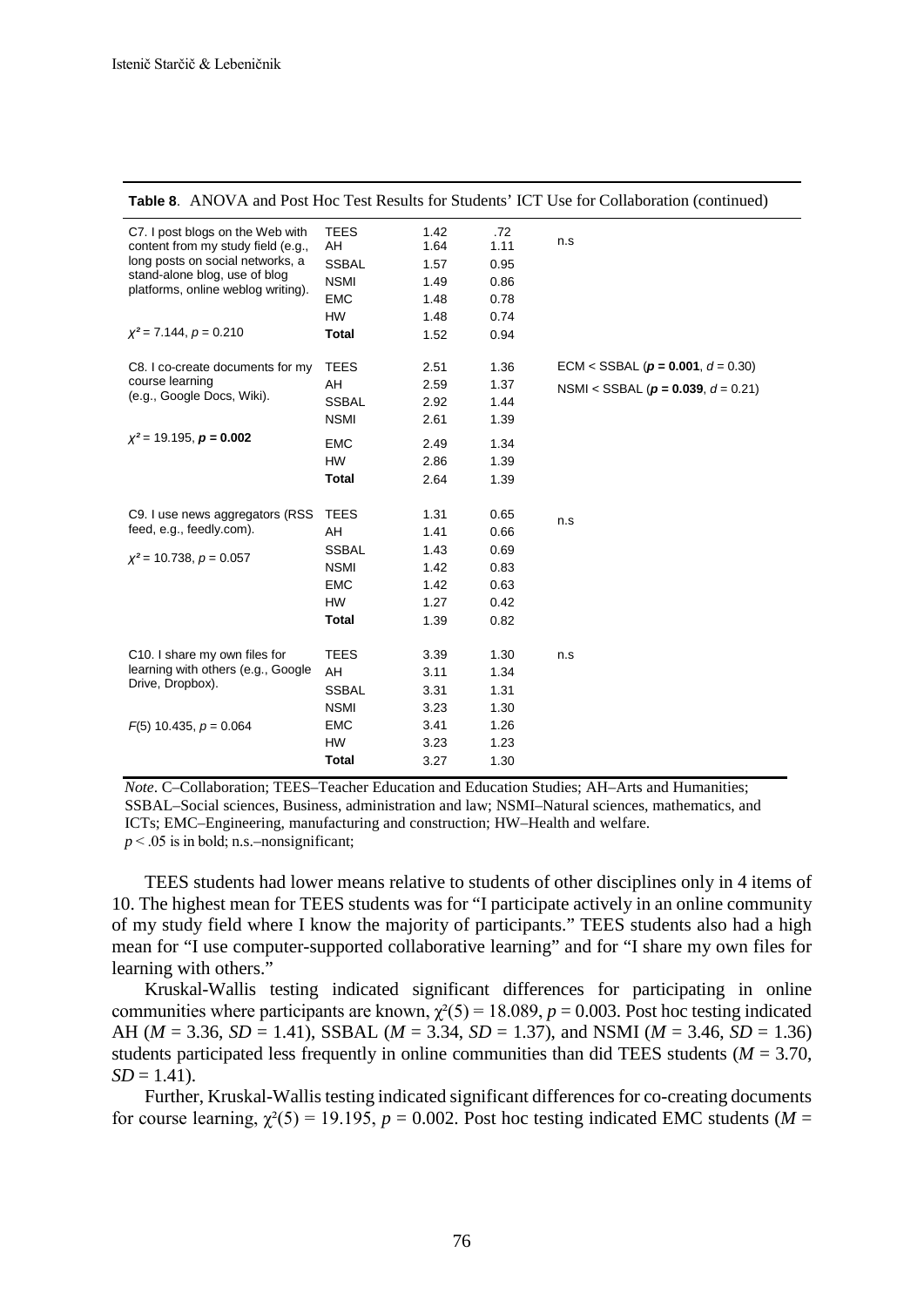2.49, *SD* = 1.34) co-created groups less frequently than did students of SSBAL (*M* = 2.92, *SD*  $= 1.44$ ). Post hoc testing also indicated NSMI students ( $M = 2.61$ ,  $SD = 1.39$ ) co-created groups less frequently than did SSBAL students  $(M = 2.92, SD = 1.44)$ .

Kruskal-Wallis testing indicated significant differences for "I seek help online if I have a problem,"  $\gamma^2(5) = 12.367$ ,  $p = 0.030$ . In this area, NSMI students ( $M = 2.55$ ,  $SD = 1.36$ ) revealed they seek help less frequently than do SSBAL students  $(M = 1.24, SD = 2.80)$ .

Kruskal-Wallis testing indicated significant differences for "I share information related to my courses on social media sites"  $\chi^2(5) = 14.177$ ,  $p = 0.015$ ). NSMI students ( $M = 2.04$ ,  $SD =$ 1.20) share information less frequently than do SSBAL students ( $M = 2.23$ ,  $SD = 1.20$ ). We found no difference in the following items: "Participating in SNS discussions in my study discipline" and "Sharing own files for learning."

#### **A Difference Among Disciplines in Student's Beliefs About ICT Use**

Students marked their agreement with statements on a Likert scale (1–*Totally disagree to* 5–*Totally agree*). We found a statistically significant difference between study disciplines in eight items (Table 9). In seven items, there were no differences, therefore confirming H5 partly. In 9 items of 15, TEES students had lower means than did students of other disciplines. Post hoc tests identifying pairwise difference with small effect size in majority of items. The pairwise difference with medium effect size was identified in the "Learning with ICTs is more fun than traditional learning." between TEES and SSBAL ( $d = 0.66$ ) and between AH and SSBAL ( $d = 0.55$ ), EMC and SSBAL ( $d = 0.77$ ). The pairwise difference with medium effect size was identified in the "Information gathered online is better than information from other sources" between AH and HW  $(d = 0.67)$  and between AH and SSBAL  $(d = 0.55)$ . In two items there was no effect, in item 5, between AH and HW ( $d = 0.18$ ), and in item 13, between NSMI and SSBAL  $(d = 0.17)$ .

Kruskal-Wallis testing indicated significant differences for the belief "Learning with ICT is more fun than traditional learning,"  $\chi^2(5) = 20.880$ ,  $p = 0.001$ . Post hoc testing revealed TEES students ( $M = 3.10$ ,  $SD = 1.10$ ) believed this more strongly than did SSBAL students ( $M = 2.36$ , *SD* = 1.13) but significantly more weakly than did HW students ( $M = 3.41$ , *SD* = 1.29). Post hoc testing revealed that AH students ( $M = 3.03$ ,  $SD = 1.30$ ) and EMC students ( $M = 3.17$ ,  $SD = 0.96$ ) also believed this more strongly than did SSBAL students ( $M = 2.36$ ,  $SD = 1.13$ ). Additionally, AH (*M* = 3.03, *SD* = 1.30), EMC (*M* = 3.17, *SD* = 0.96), and NSMI (*M* = 3.22, *SD* = 1.21) students believed this more weakly than did HW students  $(M = 3.41, SD = 1.29)$ .

There was a statistically significant difference between groups as determined by one-way ANOVA for "I have better grades because of use of ICTs for learning,*" F*(5) = 21.137, *p* = 0.001. Post hoc testing identified that TEES students believed this less strongly  $(M = 2.84, SD = 1.12)$ than did HW students ( $M = 3.10$ ,  $SD = 1.07$ ), EMC students ( $M = 3.12$ ,  $SD = 1.13$ ), SSBAL students ( $M = 3.17$ ,  $SD = 1.01$ ), or NSI students ( $M = 3.22$ ,  $SD = 1.21$ ). Less strong beliefs were identified also for AH students ( $M = 2.91$ ,  $SD = 1.24$ ) as compared to SSBAL students ( $M = 3.17$ ,  $SD = 1.01$  and NSI students ( $M = 3.22$ ,  $SD = 1.21$ ).

Kruskal-Wallis testing indicated significant differences for the item "When I use ICTs, I am more curious during learning,"  $\chi^2(5) = 15.505$ ,  $p = 0.008$ . Post hoc testing showed TEES students  $(M = 3.04, SD = 1.27)$  believed this less strongly than did NSMI students  $(M = 3.29, SD = 1.07)$ , SSBAL students ( $M = 3.39$ ,  $SD = 1.05$ ), and HW students ( $M = 3.44$ ,  $SD = 1.12$ ). And AH students  $(M = 3.20, SD = 1.33)$  believed this less strongly than did HW students  $(M = 3.44, SD = 1.12)$ .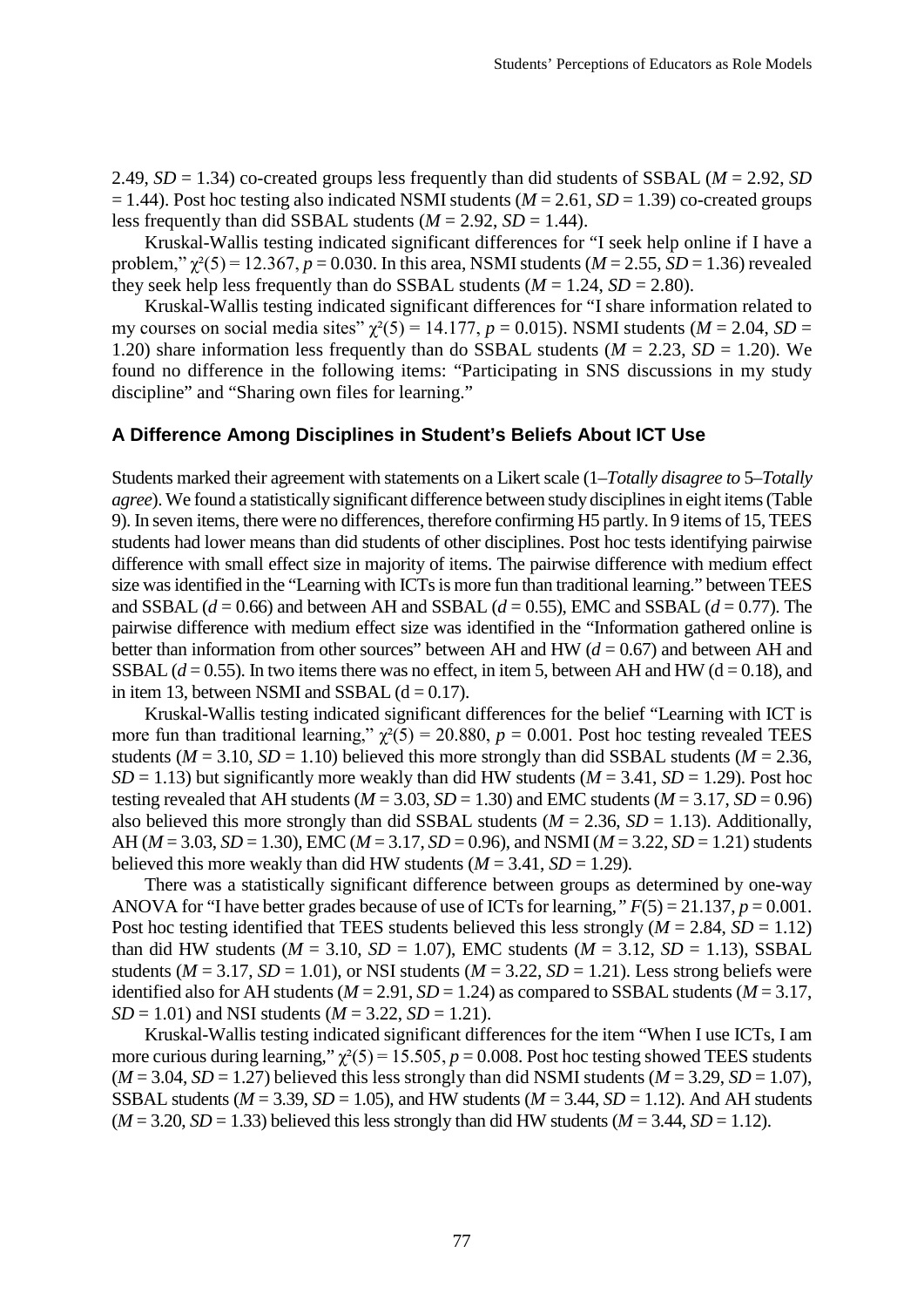| Items                                                                 | Study field -<br><b>KLASIUS-P</b> | М            | SD           | Between-group difference (Post hoc<br>test /pairwise comparison) |
|-----------------------------------------------------------------------|-----------------------------------|--------------|--------------|------------------------------------------------------------------|
| BEL1. Using ICTs for<br>learning allows me to                         | TEES<br>AH                        | 3.49<br>3.49 | 0.96<br>1.24 | n.s                                                              |
| customize the learning                                                | SSBAL                             | 3.70         | 1.00         |                                                                  |
| process to my needs.                                                  | NSMI                              | 3.64         | 1.01         |                                                                  |
|                                                                       | EMC                               | 3.50         | 0.97         |                                                                  |
| $\chi^2$ = 11.008, $p$ = 0.051                                        | HW                                | 3.68         | 0.93         |                                                                  |
|                                                                       | <b>Total</b>                      | 3.60         | 1.01         |                                                                  |
|                                                                       |                                   |              |              |                                                                  |
| BEL2. Learning with ICTs                                              | <b>TEES</b>                       | 3.10         | 1.10         | TEES > SSBAL ( $p = 0.013$ , $d = 0.66$ )                        |
| is more fun than                                                      | AH                                | 3.03         | 1.30         | TEES < HW ( $p = 0.004$ , $d = 0.25$ )                           |
| traditional learning.                                                 | <b>SSBAL</b>                      | 2.36         | 1.13         | AH > SSBAL ( $p = 0.001$ , $d = 0.55$ )                          |
|                                                                       | NSMI                              | 3.22         | 1.21         | AH < HW ( $p = 0.001$ , $d = 0.29$ )                             |
| $\chi^2$ = 20.880, <b>p = 0.001</b>                                   | EMC                               | 3.17         | 0.96         | $EMC > SSBAL (p = 0.037, d = 0.77)$                              |
|                                                                       | HW                                | 3.41         | 1.29         | EMC < HW ( $p = 0.010$ , $d = 0.21$ )                            |
|                                                                       | Total                             | 3.22         | 1.08         | NSMI < HW ( $p = 0.027$ , $d = 0.15$ )                           |
|                                                                       |                                   |              |              |                                                                  |
| BEL3. I have better grades                                            | TEES                              | 2.84         | 1.12         | TEES < HW ( $p = 0.040$ , $d = 0.23$ )                           |
| because of use of                                                     | AH                                | 2.91         | 1.24         | TEES < EMC $(p = 0.020, d = 0.25)$                               |
| ICTs for learning.                                                    | SSBAL                             | 3.17         | 1.01         | TEES < SSBAL ( $p = 0.002$ , $d = 0.30$ )                        |
|                                                                       | NSMI                              | 3.22         | 1.21         | TEES < NSMI ( $p = 0.001$ , $d = 0.32$ )                         |
| $F(5) = 21.137$ , $p = 0.001$                                         | EMC                               | 3.12         | 1.13         | AH < SSBAL ( $p = 0.006$ , $d = 0.22$ )                          |
|                                                                       | HW                                | 3.10         | 1.07         | AH < NSMI ( $p = 0.001$ , $d = 0.25$ )                           |
|                                                                       | Total                             | 3.09         | 1.07         |                                                                  |
|                                                                       |                                   |              |              |                                                                  |
| BEL4. ICT use allows me<br>to be more creative                        | TEES                              | 3.11         | 1.08         | n.s                                                              |
| in learning.                                                          | AH                                | 3.17         | 1.12         |                                                                  |
|                                                                       | <b>SSBAL</b>                      | 3.27         | 0.99         |                                                                  |
|                                                                       | NSMI                              | 3.12         | 1.09         |                                                                  |
| $F(5) = 5.558, p = 0.352$                                             | EMC                               | 3.15         | 0.99         |                                                                  |
|                                                                       | HW                                | 3.28         | 1.01         |                                                                  |
|                                                                       | Total                             | 3.16         | 1.05         |                                                                  |
| BEL5. When I use ICTs, I                                              | TTES                              | 3.04         | 1.27         | TEES < NSMI ( $p = 0.003$ , $d = 0.21$ )                         |
| am more curious                                                       | AH                                | 3.20         | 1.33         | TEES < SSBAL ( $p = 0.005$ , $d = 0.30$ )                        |
| during learning.                                                      | SSBAL                             | 3.39         | 1.05         | TEES < HW ( $p = 0.001$ , $d = 0.32$ )                           |
|                                                                       | NSMI                              | 3.29         | 1.07         | AH < HW ( $p = 0.035$ , $d = 0.18$ )                             |
| $\chi^2$ = 15.505, <b>p</b> = <b>0.008</b>                            | EMC                               | 3.23         | 1.10         |                                                                  |
|                                                                       | HW                                | 3.44         | 1.12         |                                                                  |
|                                                                       | Total                             | 3.49         | 1.36         |                                                                  |
|                                                                       |                                   |              |              |                                                                  |
| BEL 6. ICT use supports<br>me in better collaboration<br>with others. | TEES                              | 3.47         | 1.04         | n.s                                                              |
|                                                                       | AH                                | 3.43         | 1.14         |                                                                  |
|                                                                       | <b>SSBAL</b>                      | 3.70         | 0.93         |                                                                  |
|                                                                       | <b>NSMI</b>                       | 3.55         | 0.99         |                                                                  |
| $F(5) = 2.146, p = 0.056$                                             | <b>EMC</b>                        | 3.56         | 0.97         |                                                                  |
|                                                                       | HW                                | 3.59         | 0.92         |                                                                  |
|                                                                       | <b>Total</b>                      | 3.55         | 1.00         |                                                                  |

**Table 9.** ANOVA Results for Student's Beliefs About ICT Use.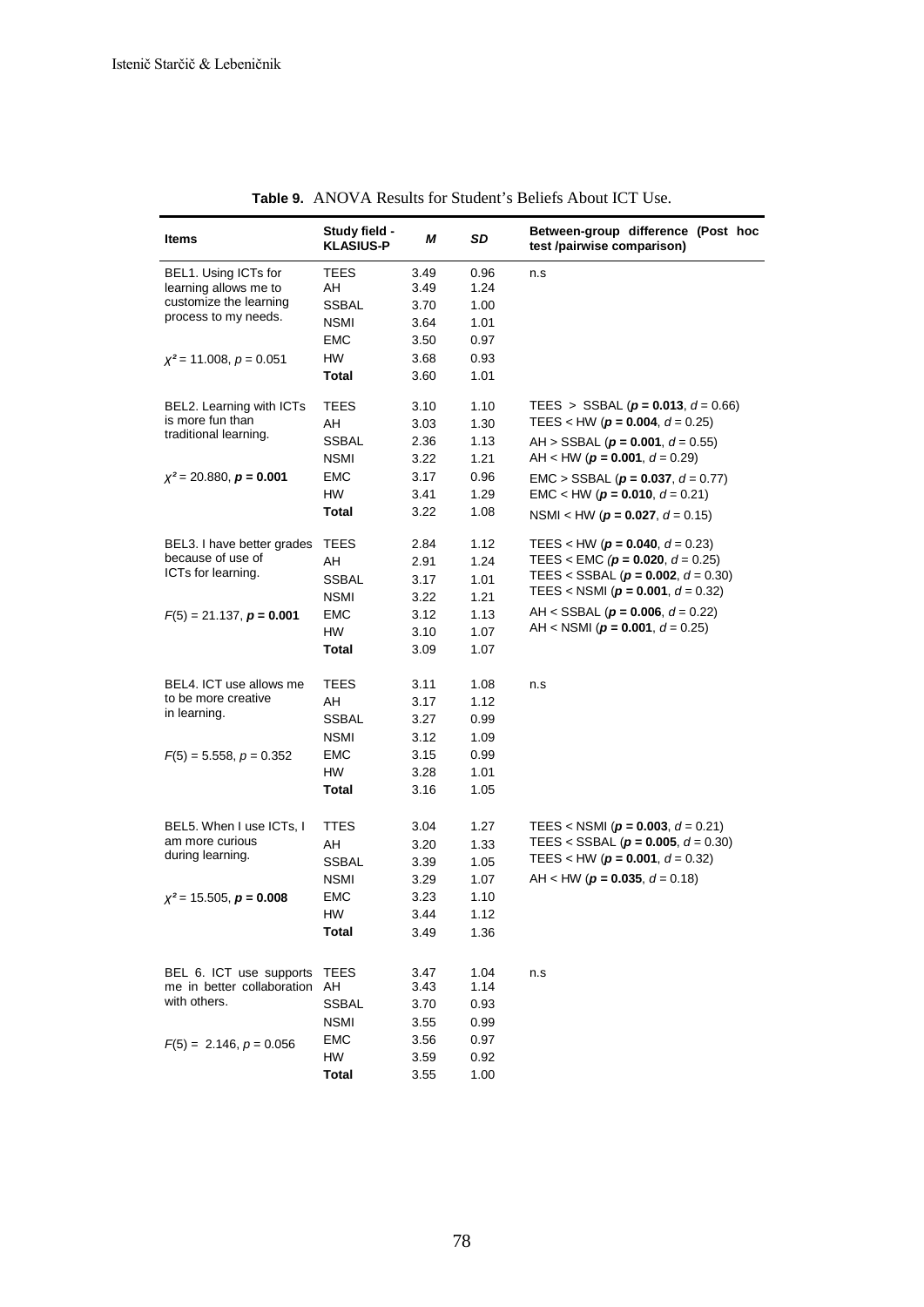| BEL7. ICTs allow me to<br>learn anywhere.            | TEES<br>AΗ   | 3.64<br>3.50 | 1.29<br>1.42 | n.s                                                                                |
|------------------------------------------------------|--------------|--------------|--------------|------------------------------------------------------------------------------------|
|                                                      | SSBAL        | 3.77         | 1.20         |                                                                                    |
|                                                      | <b>NSMI</b>  | 3.61         | 1.31         |                                                                                    |
| $x^2 = 8.086$ , $p = 0.152$                          | EMC          | 3.57         | 1.28         |                                                                                    |
|                                                      | <b>HW</b>    | 3.68         | 1.21         |                                                                                    |
|                                                      | Total        | 3.63         | 1.13         |                                                                                    |
|                                                      |              |              |              |                                                                                    |
| BEL8. Others (e.g.,                                  | TEES         | 2.61         | 0.89         | n.s                                                                                |
| professors, colleagues)                              | AH           | 2.69         | 1.02         |                                                                                    |
| can see positive results,<br>when I can use ICTs for | SSBAL        | 2.81         | 1.02         |                                                                                    |
| learning.                                            | <b>NSMI</b>  | 2.77         | 1.00         |                                                                                    |
|                                                      | <b>EMC</b>   | 2.72         | 1.04         |                                                                                    |
|                                                      | <b>HW</b>    | 2.57         | 1.08         |                                                                                    |
| $x^2$ = 10.628, $p = 0.059$                          | Total        | 2.71         | 1.00         |                                                                                    |
|                                                      |              |              |              |                                                                                    |
| BEL9. Information                                    | TEES         | 2.50         | 0.75         | AH < EMC ( $p = 0.019$ , $d = 0.34$ )                                              |
| gathered online is better                            | AH           | 2.23         | 0.96         | AH < NSMI ( $p = 0.001$ , $d = 0.46$ )                                             |
| than information from                                | <b>SSBAL</b> | 2.75         | 0.91         | AH < HW ( $p = 0.001$ , $d = 0.67$ )                                               |
| other sources.                                       | <b>NSMI</b>  | 2.59         | 0.91         | AH < SSBAL ( $p = 0.001$ , $d = 0.55$ )                                            |
|                                                      | EMC          | 2.53         | 0.76         | TEES < SSBAL ( $p = 0.003$ , $d = 0.29$ )                                          |
| $x^2 = 29.704$ , $p = 0.000$                         | <b>HW</b>    | 2.86         | 0.92         | ECM < SSBAL ( $p = 0.008$ , $d = 0.26$ )                                           |
|                                                      | Total        | 2.57         | 0.94         | NSMI > SSBAL ( $p = 0.024$ , $d = 0.21$ )                                          |
|                                                      |              |              |              |                                                                                    |
| BEL10. On the Web, I                                 | TEES         | 3.59         | 1.11         | n.s                                                                                |
| have access to learning                              | AH           | 3.72         | 1.07         |                                                                                    |
| information I could not get<br>anywhere else.        | SSBAL        | 3.85         | 0.96         |                                                                                    |
|                                                      | <b>NSMI</b>  | 3.80         | 1.03         |                                                                                    |
|                                                      | EMC          | 3.66         | 0.98         |                                                                                    |
| $F(5) = 10.724, p = 0.057$                           | <b>HW</b>    | 3.78         | 1.08         |                                                                                    |
|                                                      | Total        | 3.75         | 1.01         |                                                                                    |
|                                                      |              |              |              |                                                                                    |
| BEL11. ICT use offers me                             | TEES         | 2.56         | 1.01         | n.s                                                                                |
| a feeling of belonging                               | AH           | 2.46         | 1.11         |                                                                                    |
| to a group.                                          | SSBAL        | 2.67         | 1.09         |                                                                                    |
|                                                      | <b>NSMI</b>  | 2.52         | 1.11         |                                                                                    |
| $F(5) = 8.027, p = 0.155$                            | EMC          | 2.47         | 1.08         |                                                                                    |
|                                                      | HW           | 2.63         | 1.15         |                                                                                    |
|                                                      | Total        | 2.55         | 1.09         |                                                                                    |
|                                                      |              |              |              |                                                                                    |
| BEL12. Using the Web for                             | TEES         | 2.95         | 1.29         | AH < EMC ( $p = 0.004$ , $d = 0.28$ )                                              |
| learning, I can get access                           | AH           | 2.89         | 1.29         | AH < SSBAL ( $p = 0.001$ , $d = 0.38$ )                                            |
| to more information than                             | <b>SSBAL</b> | 3.35         | 1.12         | AH < NSMI ( $p = 0.001$ , $d = 0.28$ )                                             |
| with any other source<br>(e.g., books, professors).  | <b>NSMI</b>  | 3.24         | 1.18         | AH < HW ( $p = 0.001$ , $d = 0.38$ )                                               |
|                                                      | <b>EMC</b>   | 3.22         | 1.05         | TEES < EMC ( $p = 0.031$ , $d = 0.29$ )                                            |
|                                                      | HW           | 3.36         | 1.15         | TEES < SSBAL ( $p = 0.001$ , $d = 0.33$ )                                          |
| $\chi^2$ = 38.359, <b>p</b> = <b>0.000</b>           | Total        | 3.22         | 1.09         | TEES < NSMI ( $p = 0.001$ , $d = 0.23$ )<br>TEES < HW ( $p = 0.001$ , $d = 0.33$ ) |

**Table 9.** ANOVA Results for Student's Beliefs About ICT Use. (continued)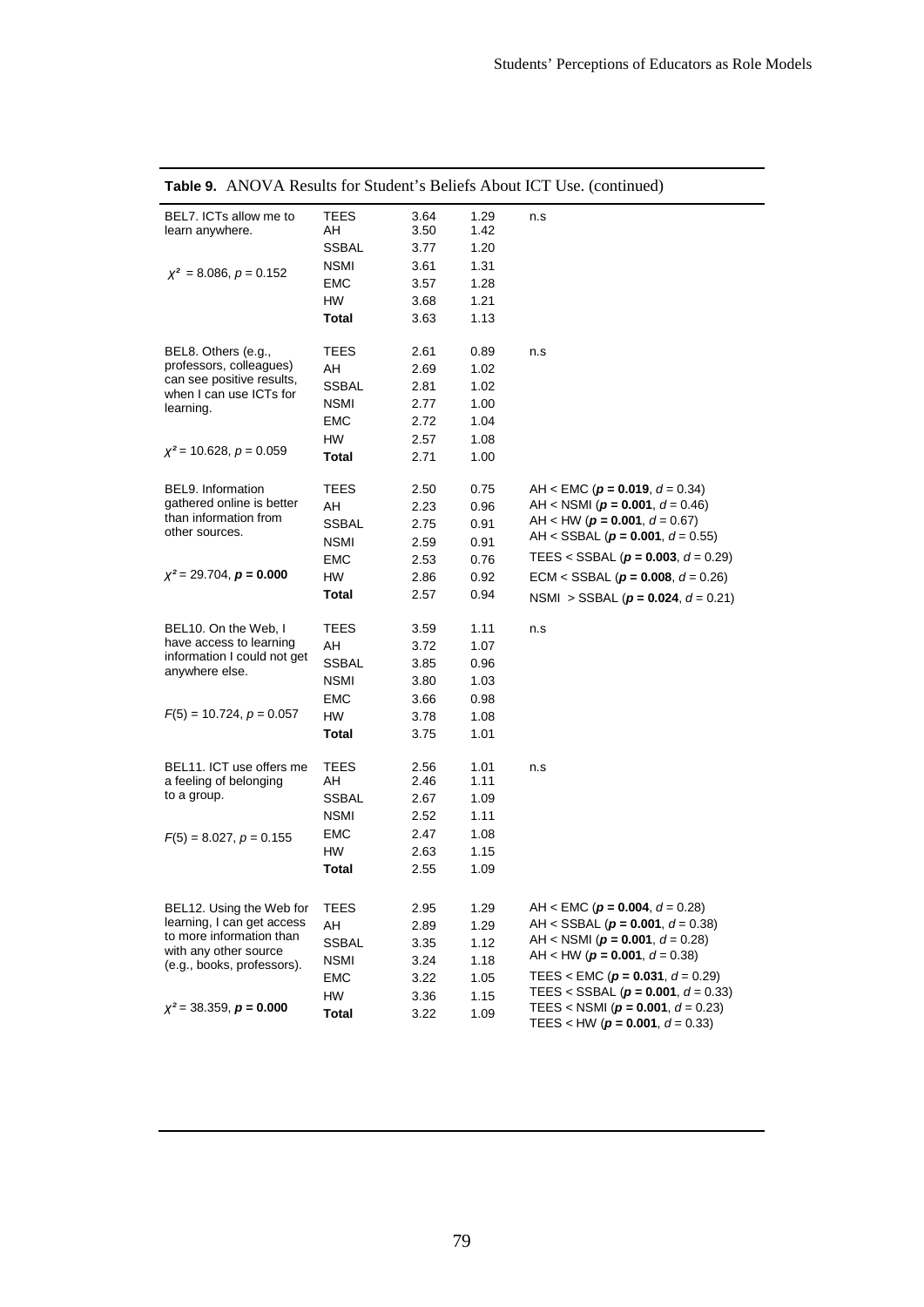| BEL13. Using ICTs for                                                                                   | <b>TEES</b>  | 3.28 | 1.28 | TEES < SSBAL ( $p = 0.007$ , $d = 0.23$ )                                                                                    |
|---------------------------------------------------------------------------------------------------------|--------------|------|------|------------------------------------------------------------------------------------------------------------------------------|
| learning allow me to<br>get to know other people<br>better.                                             | AH           | 3.42 | 1.41 | NSMI < SSBAL ( $p = 0.006$ , $d = 0.17$ )                                                                                    |
|                                                                                                         | <b>SSBAL</b> | 3.59 | 1.41 |                                                                                                                              |
|                                                                                                         | <b>NSMI</b>  | 3.35 | 1.28 |                                                                                                                              |
|                                                                                                         | <b>EMC</b>   | 3.37 | 1.24 |                                                                                                                              |
| $x^2$ = 11.522, <b>p</b> = 0.042                                                                        | HW           | 3.38 | 0,79 |                                                                                                                              |
|                                                                                                         | Total        | 3.41 | 1.11 |                                                                                                                              |
|                                                                                                         |              |      |      |                                                                                                                              |
| BEL14. Using ICTs allow                                                                                 | <b>TEES</b>  | 2.42 | 1.03 | HW < NSMI ( $p = .021$ , $d = 0.22$ )                                                                                        |
| me better personal<br>interaction with<br>academic staff.<br>$\chi^2$ = 11.690, <b>p</b> = <b>0.039</b> | AH           | 2.51 | 1.11 | HW < EMC $(p = .014, d = 0.25)$                                                                                              |
|                                                                                                         | <b>SSBAL</b> | 2.55 | 1.09 | HW < AH $(p = .007, d = 0.27)$                                                                                               |
|                                                                                                         | <b>NSMI</b>  | 2.47 | 1.20 | HW < SSBAL ( $p = 0.001$ , $d = 0.31$ )                                                                                      |
|                                                                                                         | <b>EMC</b>   | 2.48 | 1.07 |                                                                                                                              |
|                                                                                                         | <b>HW</b>    | 2.23 | 0.92 |                                                                                                                              |
|                                                                                                         | Total        | 2.46 | 1.04 |                                                                                                                              |
|                                                                                                         |              |      |      |                                                                                                                              |
| BEL15. On the Web, I can<br>follow better trends in<br>my study field.<br>$x^2$ = 14.130, $p = 0.015$   | <b>TEES</b>  | 3.76 | 1.00 | TEES < EMC ( $p = 0.015$ , $d = 0.25$ )                                                                                      |
|                                                                                                         | AH           | 4.00 | 1.05 | TEES < SSBAL ( $p = 0.007$ , $d = 0.30$ )                                                                                    |
|                                                                                                         | <b>SSBAL</b> | 4.03 | 0.77 | TEES < AH ( $p = 0.005$ , $d = 0.23$ )<br>TEES < HW ( $p = 0.003$ , $d = 0.31$ )<br>TEES < NSMI ( $p = 0.001$ , $d = 0.34$ ) |
|                                                                                                         | <b>NSMI</b>  | 4.08 | 0.86 |                                                                                                                              |
|                                                                                                         | <b>EMC</b>   | 4.00 | 0.87 |                                                                                                                              |
|                                                                                                         | <b>HW</b>    | 4.07 | 0.85 |                                                                                                                              |
|                                                                                                         | Total        | 4.01 | 0.94 |                                                                                                                              |

**Table 9.** ANOVA Results for Student's Beliefs About ICT Use. (continued)

*Note*. BEL–beliefs; TEES–Teacher Education and Education Studies; AH–Arts and Humanities; SSBAL–Social sciences, Business, administration and law; NSMI–Natural sciences, mathematics, and ICTs; EMC–Engineering, manufacturing and construction; HW–Health and welfare;  $p < .05$  is in bold; n.s.–nonsignificant;

Significant differences in agreement with "Information gathered online is better than information from other sources,"  $\gamma^2(5) = 29.704$ ,  $p = 0.000$ , was revealed by the Kruskal-Wallis testing. Post hoc testing indicated AH students ( $M = 2.23$ ,  $SD = 0.96$ ) agreed less strongly with this statement than did EMC ( $M = 2.53$ ,  $SD = 0.76$ ), NSMI ( $M = 2.59$ ,  $SD = 0.91$ ), HW ( $M =$ 2.86, *SD* = 0.92), and *SSBAL* ( $M = 2.75$ , *SD* = 0.91) students. TEES students ( $M = 2.50$ , *SD*  $= 0.75$ ) and EMC students ( $M = 2.53$ ,  $SD = 0.76$ ) also agreed less strongly than did SSBAL students ( $M = 2.75$ ,  $SD = 0.91$ ). NSMI students agreed more strongly than did SSBAL students.

Kruskal-Wallis testing also indicated significant differences for agreement with "When using the Web for learning, I can get access to more information than with any other source (e.g., books, professors),"  $\chi^2(5) = 38.359$ ,  $p = 0.000$ . Post hoc testing showed that AH students  $(M = 2.89, SD = 1.29)$  and TEES students  $(M = 2.95, SD = 1.29)$  agreed less strongly to this statement than did students of EMC ( $M = 3.22$ ,  $SD = 1.05$ ), SSBAL ( $M = 3.35$ ,  $SD = 1.12$ ), NSMI (*M* = 3.24, *SD* = 1.18), and HW (*M* = 3.86, *SD* = 1.15).

Significant differences in agreement with the statement, "Using ICTs for learning allows me to get to know other people better,"  $\chi^2(5) = 11.522$ ,  $p = 0.042$ , were revealed through the Kruskal-Wallis testing. Post hoc testing indicating TEES students  $(M = 2.42, SD = 1.03)$  and NSMI students  $(M = 3.35, SD = 1.28)$  agreed less strongly than did SSBAL students  $(M = 3.59, SD = 1.41)$ .

Kruskal-Wallis testing indicated significant differences in agreement with "Using ICT allows me better personal interaction with academic staff,"  $\chi^2(5) = 11.690$ ,  $p = 0.039$ . Post hoc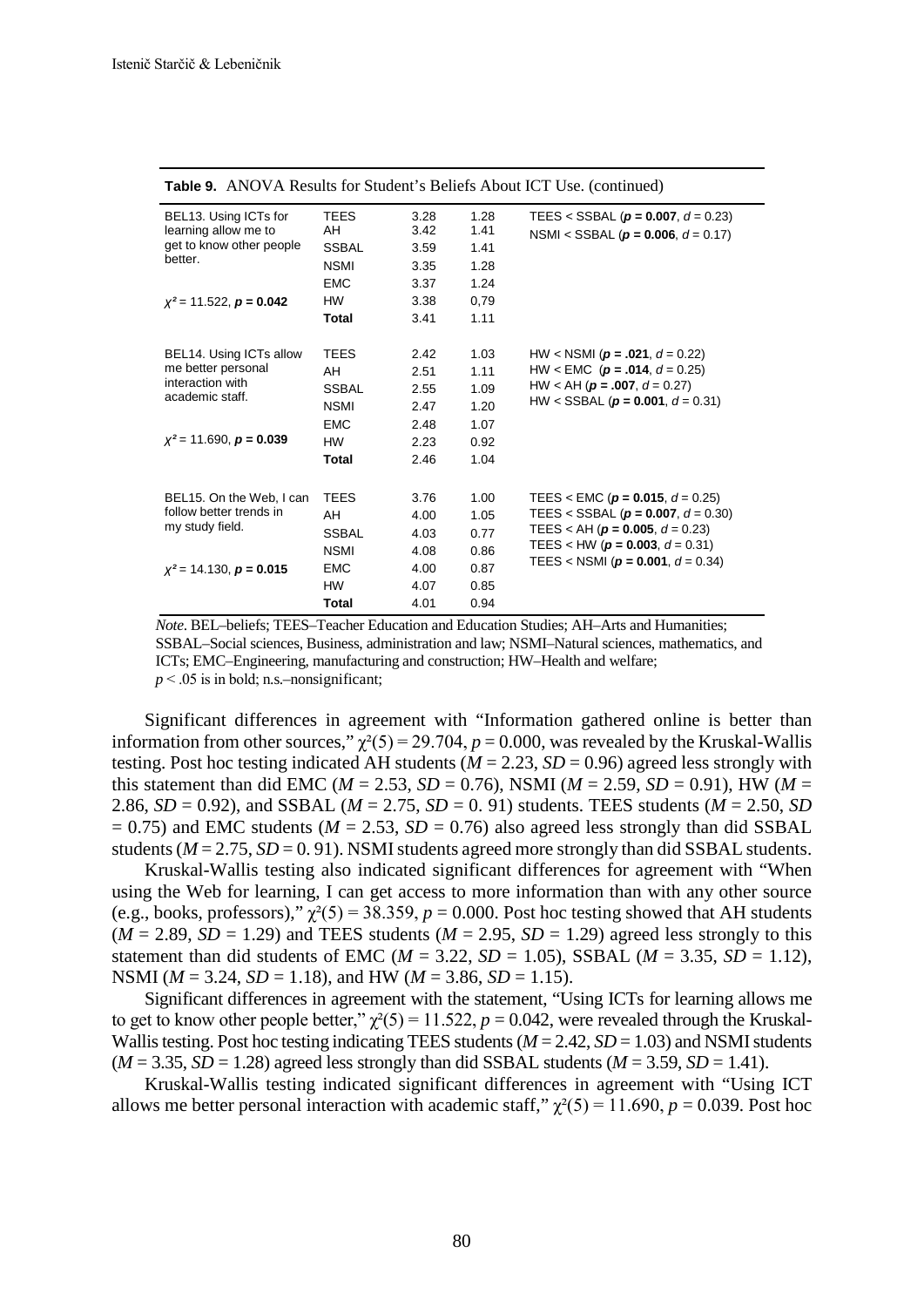testing showed that HW students ( $M = 2.23$ ,  $SD = 0.092$ ) agreed less strongly to this belief than did NSMI students  $(M = 2.47, SD = 1.20)$ .

Furthermore, Kruskal-Wallis testing revealed significant differences for the belief, "On the Web, I can better follow trends in my study field,"  $\chi^2(5) = 14.130$ ,  $p = 0.015$ . Post hoc testing indicating TEES students ( $M = 3.76$ ,  $SD = 1.00$ ) agreed less strongly with this than did students in all other disciplines.

No significant difference was found for the items: "Using ICTs for learning allows me to customize the learning process to my needs;" "I am more creative in learning, because of ICT use;" "Using ICTs for learning allows me better collaboration with others;" "ICTs allows me to learn anywhere;" "Others (e.g., professors, colleagues) can see positive results when I can use ICTs for learning;" "On the Web I have access to learning information I could not get anywhere else;" and "Using ICTs for learning gives me feelings of belonging to the group."

#### **DISCUSSION**

Higher education prepares graduates for the requirements of dynamic work contexts with rapid technological innovation by providing opportunities to develop professional competences as a component of the study-field curriculum. An essential characteristic of a future professional is the readiness for lifelong learning and competent work with technologies. Subject-specific competences in higher education curricula need to be delivered through the integration of 4C processes and skills for working with technology; it already has been established that technology integration into teaching and learning in university learning environments makes an important contribution to students' development of various competences and skills (Adams Becker et al., 2017; Jääskelä et al., 2017). Additionally, prior research has established that technology integration in higher education teaching currently is insufficient (Instefjord & Munthe, 2017) and that teaching with ICT integration provides students with authentic learning experiences (Istenič Starčič et al., 2018). Authenticity in teaching is achieved by integrating students' existent ICT practices with anticipated professional ICT practices. It supports enactive learning in terms of learning by doing and vicarious learning by observing the performance of someone modeling the skills (Bandura, 1971, 1986).

Previous research suggests disciplinary differences in digital competence (Owens & Lilly, 2017) and ICT integration in higher education (Croteau et al., 2015). Our research was motivated by interest in the differences in ICT integration within university learning environments. Our findings demonstrate several differences among students in various disciplines within a single university.

In the Results section, we identified that, overall, the frequency of technology use is not very high and that students of different disciplines varied significantly regarding their use of ICTs in an academic environment, how ICTs are integrated within their learning environments, and how they viewed their teachers as good models for employing ICTs for learning and collaboration. In this section, we discuss how TEES students are different from other disciplines. TEES students will, in their professional practice, prepare future young generations of students for life and work in digitalized society.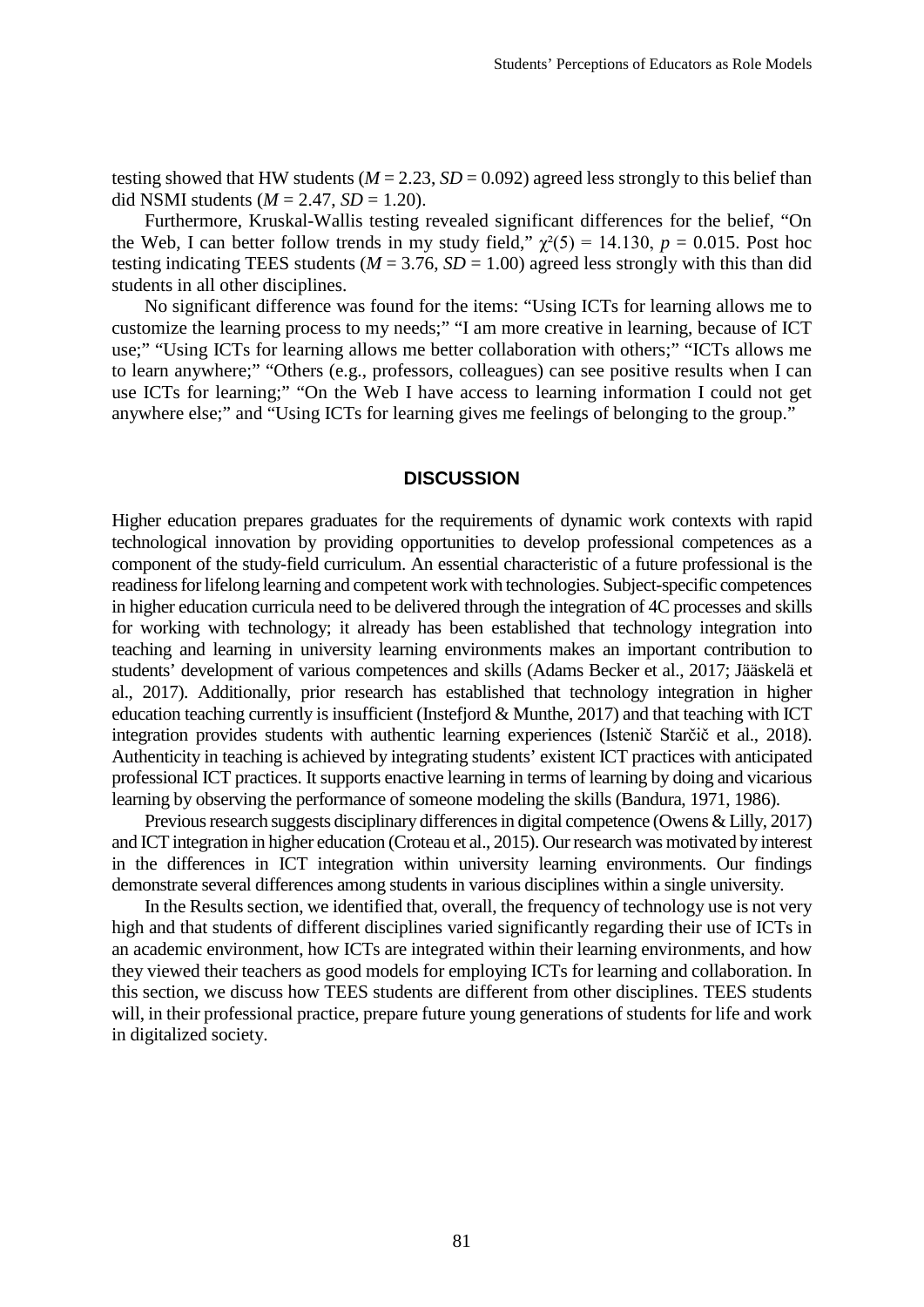# **The Difference Among Disciplines in Students' Perceptions of Teacher's ICT Integration in Teaching Corresponding to the Frequency of ICT Use by Teachers**

Concerning technology integration in higher education in terms of their teachers' frequency of technology use in teaching, we identified differences in three scale items of five. Specifically, the data revealed differences in "ICT use during classroom lectures and tutorials for students' activities," "ICT use outside classroom lectures for learning content prior to organized class lectures," and "ICT use for feedback and assessment." TEES students perceived that teacher-educators organize ICTsupported collaboration activities during classroom lectures more than was perceived for teachers in other disciplines. However, TEES students perceive that their educators rarely conducted a flipped classroom or facilitated BYOD. Based on these findings, we could conclude that ICT utilization for TEES in providing feedback and assessment is insufficient. Computer-assisted feedback and assessment to support students' informed learning decisions is important for current and future trends and should be introduced to student teachers. Second, an important conclusion regarding TEES students is the need for populating flipped classroom activities utilizing online learning resources. Offering a variety of resources for enhancing students'self-directed learning and for merging imposed and selected learning environments.

# **The Difference Among Disciplines in Students' Perceptions of University's Requirements for ICT Use**

Regarding technology integration requirements in the university learning environment, interdisciplinary differences were apparent in all scale items. TEES students had relatively higher means than other groups for "I am required to use ICTs for which I do not get adequate training" and "I am required to use ICTs for computer-supported collaborative learning." Their mean scores were the second highest in both areas. For the statement, "I am required to use ICTs for independent study," the TEES students' mean was the highest.

Our findings about TEES students show they perceive the requirements of their university learning environments in favor of computer-supported collaborative learning and for independent study. Based on these results, we could conclude that university requirements generally support students in developing self-regulation skills for learning from online learning resources. Computer-supported collaborative learning offers significant potential for learning about new technologies and technology integration in teaching. Referring to TEES students specifically, the indication of their lack of ICT training should be examined in the future. To benefit these students, it would be important to identify which tools and technologies they are skilled in currently and what is expected from them to develop on their own.

# **The Difference Among Disciplines in Students' Perceptions of the Teacher as a Role Model in Technology Integration**

Differences exist in all items of the scale for this focus area. Related research highlighted that initial teachers' education has a high potential for developing student teachers' competences for technology integration **(**Drent & Meelissan, 2008; Paratore et al., 2016), which will in turn influence future generations of students when the student teachers start their professional pedagogical practice. Related research identified great potential for the teacher-educator as a role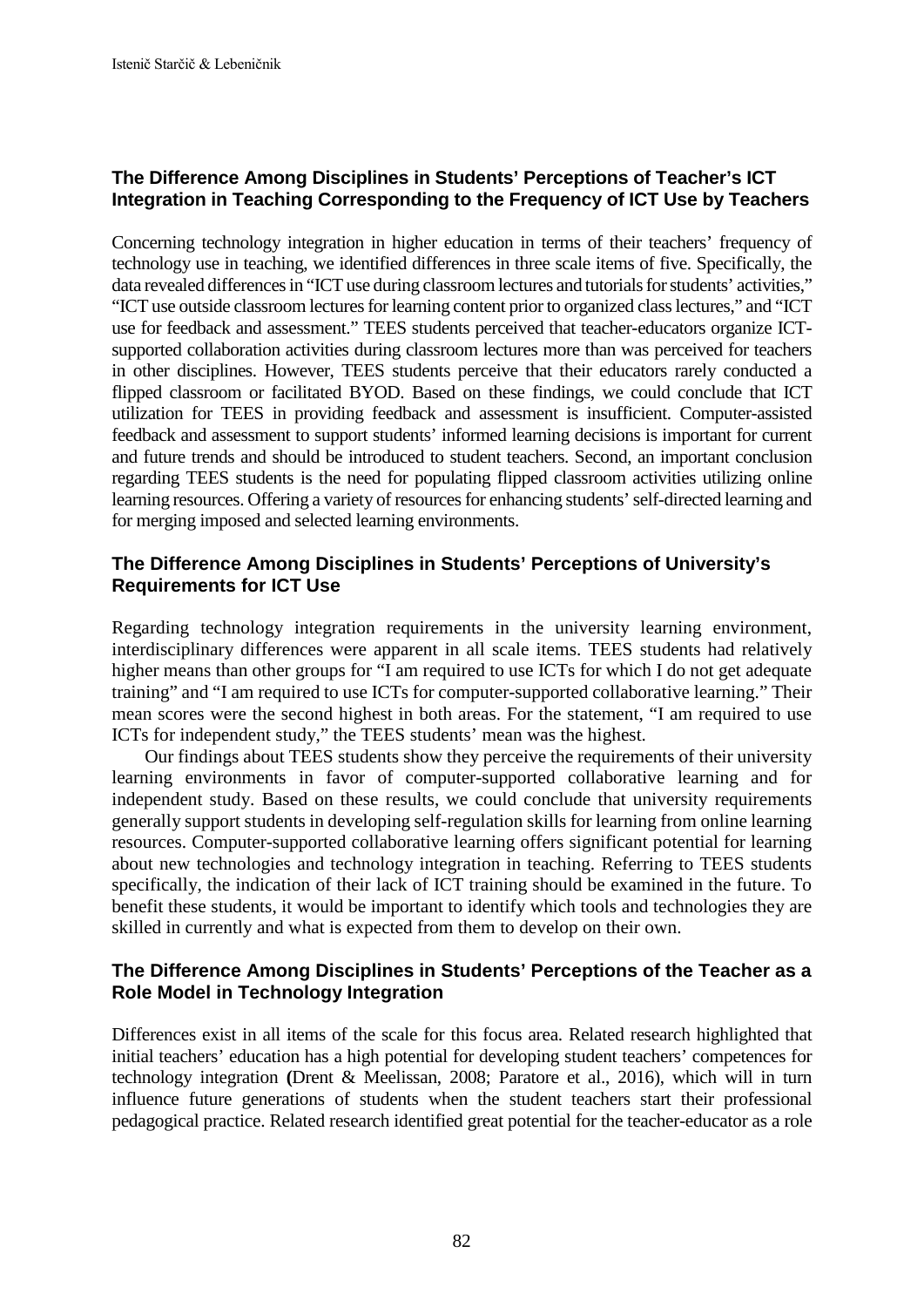model and designer of the digitalized curriculum (Katyal & Evers, 2004; Lai, 2015; Tondeur et al., 2016). Our findings show that, compared with other disciplines and as perceived by their students, teacher-educators are effective, from a professional competence standpoint, in designing and role modeling the integration of ICTs into the curriculum. TEES students' perceptions of their teacher-educators as successful in using ICTs are second only to students in NSMI, a field that includes the study of ICTs. TEES students also felt that teacher-educators are at least as competent in ICT use, which is in line with the perceptions of students in NSMI and EMC.

We found, however, that students wanted teachers to play a more active role in leading technology innovation in educational environments. Students from ICT-specific disciplines perceived programs and professionals as equally good in achieving this due to highly specific and up-to-date technological and content knowledge. These NSMI students' perspectives were revealed as significantly different from other disciplines, both in using innovative solutions and being enthusiastic about ICT use. TEES students, however, did not perceive their teachers to be very advanced in using innovative technological solutions; the same applies to enthusiasm about ICT use. Pintrich and Schunk (1996) defined enthusiasm and credibility as characteristics of a good role model. TEES, AH, and HW students differed significantly from students in NSMI in their perceptions about teachers' use of innovative technological solutions. With regard to enthusiasm for ICT use, TEES, AH, and SSBAL students' perceptions varied significantly from NSMI students. TEES students also significantly varied from ECM students.

We could conclude that, as perceived by their students, teacher-educators are effective in designing and role-modeling the integration of ICTs when compared to other disciplines. They are not perceived, however, as leaders in new technology use. In their research in Flanders, Belgium, Tondeur et al. (2016) concluded that teacher-educators do not provide sufficient modeling regarding using ICTs as components of their pedagogical practices. In Norway, Instefjord and Munthe (2017) found that preservice teachers have very diverse perceptions of their teacher-educators as role models generally and, on average, a neutral perception of teacher-educators as role models in ICT integration in teaching.

Researchers in one study from Canada identified a negative correlation between perceived teachers' ICT integration and perceived learning gain among students of different disciplines (Venkatesh et al., 2014). Another study of Canadian teachers established that teacher-educators perceive a limited potential for ICT use in higher-education teaching in contributing to students' learning (Croteau et al., 2015). Therefore, both sides of this issue (i.e., the students' and the teachers' views of contributions of ICTs to students' learning) need to be examined further. The ICT integration in the education process is a complex issue, context dependent, and related to a set of factors and its interplay. On the other hand, technology development is rapid, which requires teachers take into consideration a critical evaluation of diverse issues and factors.

### **The Difference Among Disciplines in Students' Perceptions of ICT Use for Collaboration**

We identified a statistically significant difference between disciplines in 4 scale items of 10 regarding ICT use for collaboration. Of all disciplines, TEES students used ICTs most frequently for participating in online communities where they knew the majority of students. In this, they differed significantly from AH, SSBAL, and NSMI students. TEES students also engaged in computer-supported collaborative learning and shared their own files for learning with fellow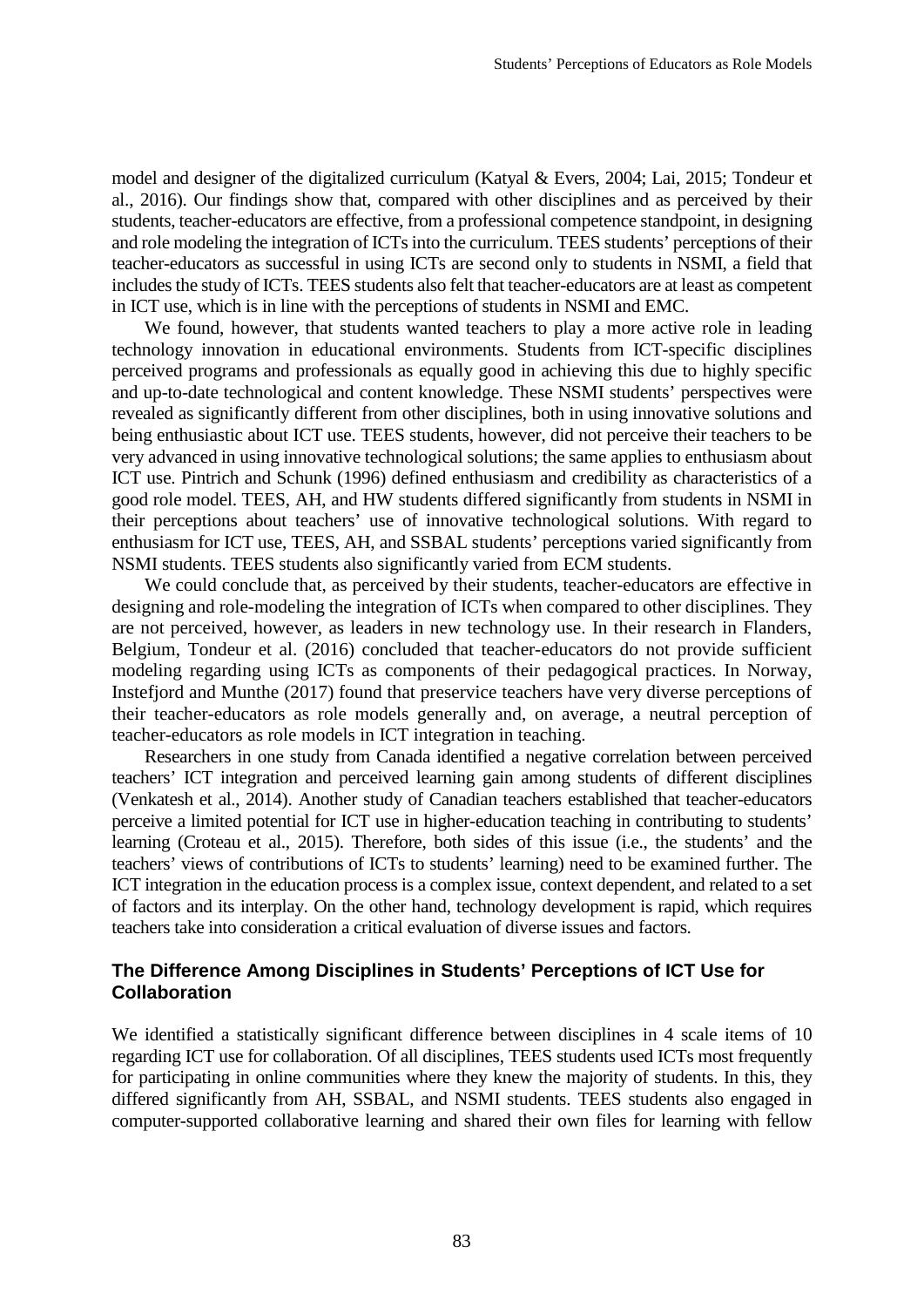students more frequently than did students from most of the other disciplines. They did not lead, however, in activities in social networks, such as engaging in discussions, following educational content suggested by computer-recommendation systems, or posting blogs with content from their study field. TEES students also sought help online least frequently and were less likely to utilize social networking frequently for co-creating documents; however, they quite frequently share resources and information. Related research among university students in USA identified student participation in Internet-facilitated collaboration, project work, exchanging notes, sharing, and ICT use for studying for exams (Jones, Johnson-Yale, Millermaier, & Perez, 2008). TEES students seem to build social groups to support their learning process in collaboration with classmates and people they know and tend to exploit social networking more for interacting in a familiar environment. In their professional role, however, they will be expected to build relationships in new groups and interact with people they do not know. Therefore, these key expectations of a teacher-educators need to be clarified and examined further.

# **The Difference Among Disciplines in Students' Beliefs About ICT Use**

Statistically significant differences were evident in 8 of 15 scale items in this area. Beliefs about ICT use are predictors of its use (Sang et al., 2010), and such beliefs need to be examined in the higher education environment for two main and interconnected reasons. First, the educational sector has a low ranking on the Sector Digitalisation Index (Manyika, 2015), despite the important role that classroom teachers play in developing the digital competences of the upcoming generations of students. Second, initial education is regarded as having the potential for transforming beliefs (Paratore et al., 2016) that could reduce the attitude–behavior gap (Istenič Starčič et al., 2018).

In related studies, beliefs about ICTs in learning refer to improving learning performance, efficiency, individualization and differentiation in learning, and the level of creativity of students (Sang et al., 2010). ICTs also are essential components of the observability of results and for facilitating flexibility in learning (van Braak & Tearle, 2007).

We examined beliefs about ICT use in learning by referring to collaboration as the main affordance of ICTs (Conole & Dyke, 2004), their potential for student-centered teaching (Means & Olson, 1997), and as a result of ICT integration (Hao & Lee, 2017; Hattie, 2009; Tondeur et al. 2016). Our findings indicate that no significant difference exists between disciplines regarding beliefs about ICT use for collaboration or whether it enhances feelings of belonging. TEES students have less strong beliefs regarding ICTs providing better personal interaction with academic staff or allowing them to know other people better. A study by Jones et al. (2008) found that Internet use had a positive impact on relationships among classmates and that online communication is used extensively for communicating with professors.

Referring to creativity, we examined beliefs about a student feeling more creative when using ICTs as well as technologies' ability to further curiosity, fun, and flexibility in learning. In the present study, we identified no significant difference among the disciplines in their perceptions or their practices of being more creative in learning because of ICT use. We found, however, in comparison to SSBAL students, that TEES students have stronger beliefs about ICTs providing fun environments. They have less strong beliefs about items referring to ICT use in learning for curiosity. And there was no difference among their peers from other academic fields regarding the observability of learning outcomes.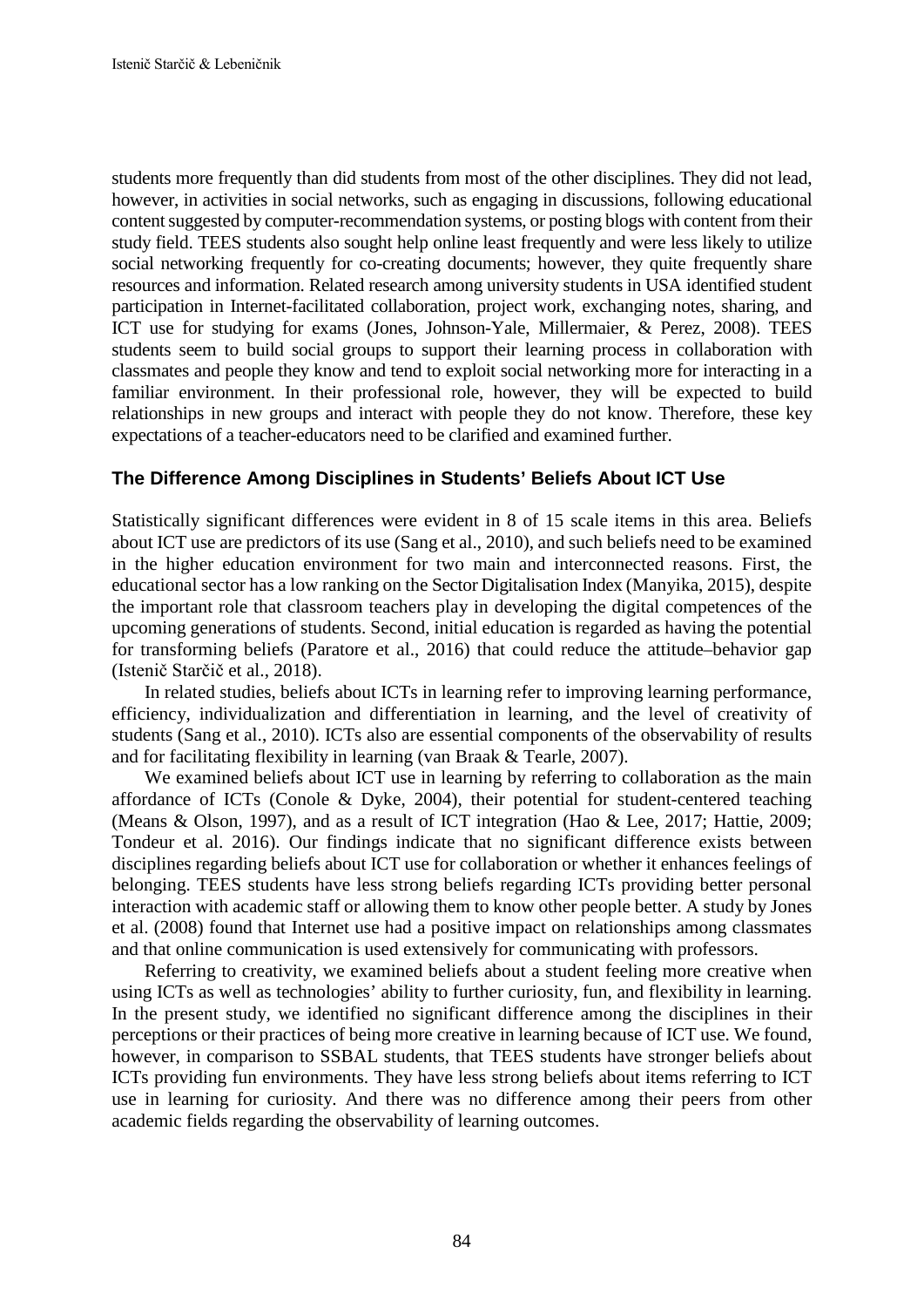Regarding flexibility in learning, we found no significant difference among the student groups in terms of customizing the learning process to student needs, the opportunity for learning anywhere, or access to information that could not be accessed elsewhere. TEES students had less strong beliefs about customizing the learning process to their personal needs, the availability of information online (i.e., better information than elsewhere or more information than elsewhere), or that professors can see results, when using ICT for learning.

#### **CONCLUSIONS**

Our study compared the effectiveness of ICT integration across disciplines and revealed several differences that rarely have been explored in prior research. The study was an exploratory one, conducted in a single institution, with the goal of identifying issues for future study. The sample size was small, considering the large number of students invited to participate. The most likely reason for this is that authors conducted the study during the examination period, which not the best time to ask students to participate in a survey. Despite the low participation rate, the data collected did contribute to our goals of identifying and understanding better the issues and surfacing questions for further research.

The self-reported perceptions provide only a partial insight into the myriad issues of technology-enhanced learning environments. An in-depth analysis of the topic generally, and of any research finding specifically, would require a mixed-method study of a larger sample of students and teachers, following, perhaps, the methods applied in a Canadian study (Croteau et al., 2015), in which large differences were established between teachers' and students' views.

Technology integration refers to a wide spectrum of tools and online learning resources. Effective implementation of any such practices requires the analysis of diversified educational technologies in various contexts, disciplines, and learning methods. Moreover, the increasing requirements for digitalization of higher education requires a comparative analysis of students' and teachers' experiences to inform technology integration. In the future, various factors that are context dependent and related to students and teachers should be examined with explanations provided for their predictive power to development of students' 21st-century skills.

Among reasons reported for insufficient ICT integration in teaching are the lack of research and training at the tertiary level (Instefjord & Munthe, 2017) and lack of understanding of higher education teachers' beliefs about technology-integrated teaching and learning (Jääskelä et al., 2017). Our research addressed part of this gap, providing some insight into students' perceptions that should help guide teachers' pedagogical decisions and institutional and system interventions for enhancing teachers' pedagogical competences towards increased impacts on graduates professional competency.

The education sector, being very low on the Sector Digitalisation Index (Manyika, 2015), is facing the requirement to educate the university-aged population for lives and professions in a digitalized society. The P21 project established that students develop professional competences when learning skills and skills for work with technology are integrated (P21, 2012; P21 & AACTE, 2010). The findings of the present study indicate differences among academic disciplines that suggest such differences need to be explored from a variety of teaching and learning perspectives. Future research must consider students' life experiences and the expectations of the university learning environment in relation to real-life professional contexts (Istenič Starčič et al., 2018).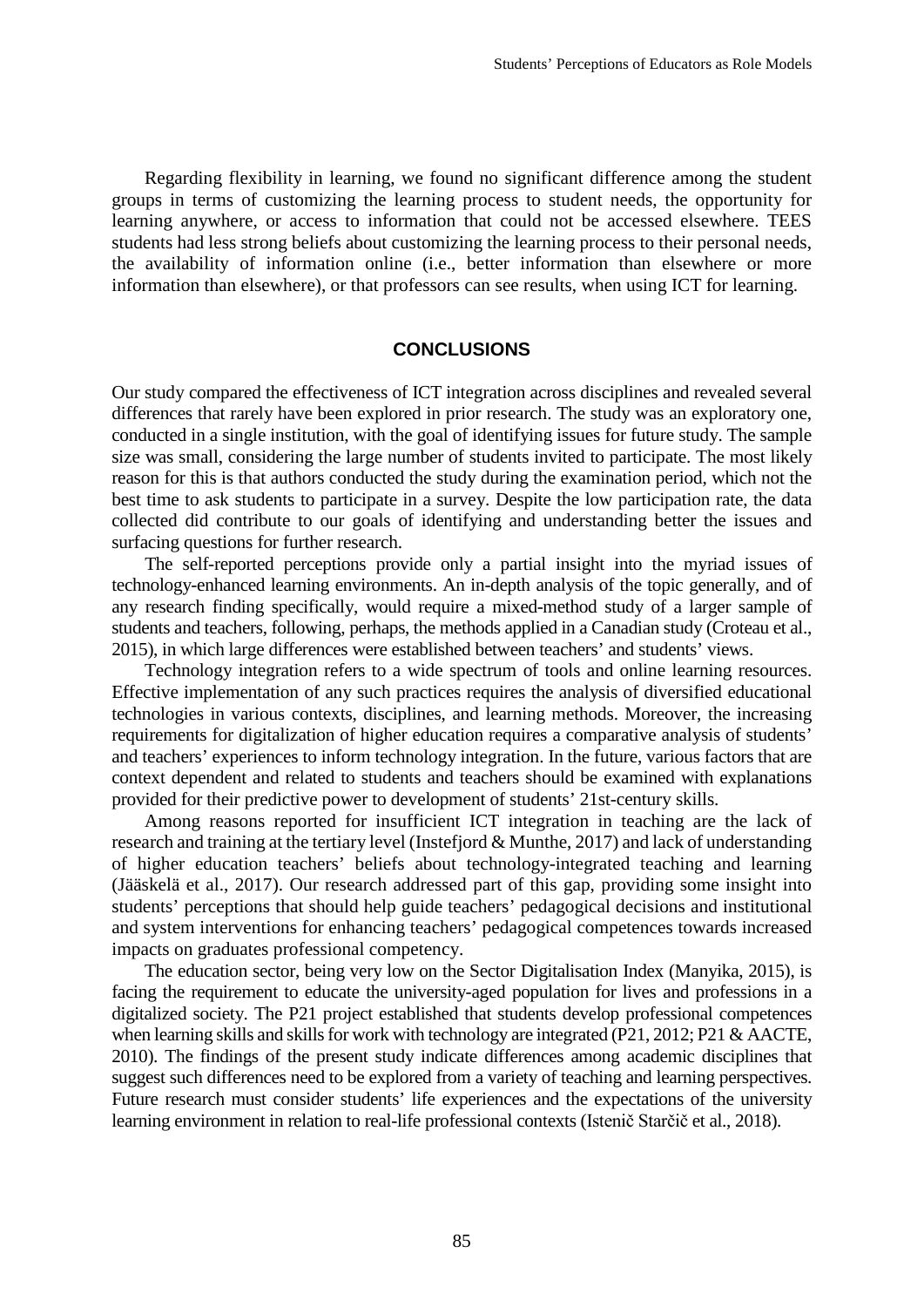The present study identifies teachers as role models, highlighting their leading role in ICT use and advancing the professional use of ICTs. TEES students identified teacher-educators as currently not playing the role of leaders in bringing technological innovation into the classroom or curriculum. Students' beliefs about ICT use show that TEES students have less strong beliefs about ICTs supporting interaction and devising online information. This is in line with the deficiency identified in social network practices, discussing in social networks in the study field, posting blogs, deploying recommendation systems, and co-creating documents, when compared to students in other disciplines.

Based on findings, we identified a need for teacher-educators addressing rapidly developing technological innovation and its efficiency for interaction in learning process and learning environment design. In the future, these needs, among many, require broader examination as a foundation for preparing future educational professionals for ongoing work with technology and for technology use in lifelong learning. In a technologically rapidly developing society, teachereducators must design their teaching practices in the present for their students' benefit in the future, and thus must critically address the constantly evolving technology.

In line with related studies, the findings of the present study establish the difference in ICT implementation in teaching and learning among higher education professional disciplines (Croteau et al., 2015). So although this paper has focused on the implications of our findings for students in the education discipline, broader and deeper exploration other disciplines regarding these issues are needed in the future.

#### **IMPLICATIONS FOR RESEARCH AND APPLICATION**

The findings of this exploratory study raise questions about instructional design in all disciplines when integrating a guided learning environment, which is imposed by a university, with the unstructured learning environment driven by student planning. From a research perspective, this study contributes to the limited current findings regarding students' perceptions of technology integration as useful for their current learning and future professional applications. Thus, it provides a basis for larger studies of this nature and for deeper investigation into the myriad issues related to the triad of technology-enhanced learning—from the universities' directives, to the teachers' implementations of new ICT-based pedagogical practices, to the students' embracing and encouraging effective and integrated use of technologies that will prepare them better for their transitions to ICT-infused professional environments. It is especially important to look at authentic ICT use, which enhances teaching and learning in and of itself as well as develops students' subject-specific professional competences.

With students and teacher-educators in the education field as a focus in this study, our research provides evidence that more study of the specific formation of future teachers is essential for creating environments and academic structures aimed at the influences on future learning. Even now, however, instructional design must provide student teachers with opportunities for selecting and making decisions in creating their personal digital learning environments and networks. This emphasis on studying and developing the ICT-based skills for tomorrow's teaching professionals rests particularly on social media, activities widely engaged by the current young generation of students. Teachers' social media use and competences should be examined more closely. Moreover, current and future teachers need support and data to address the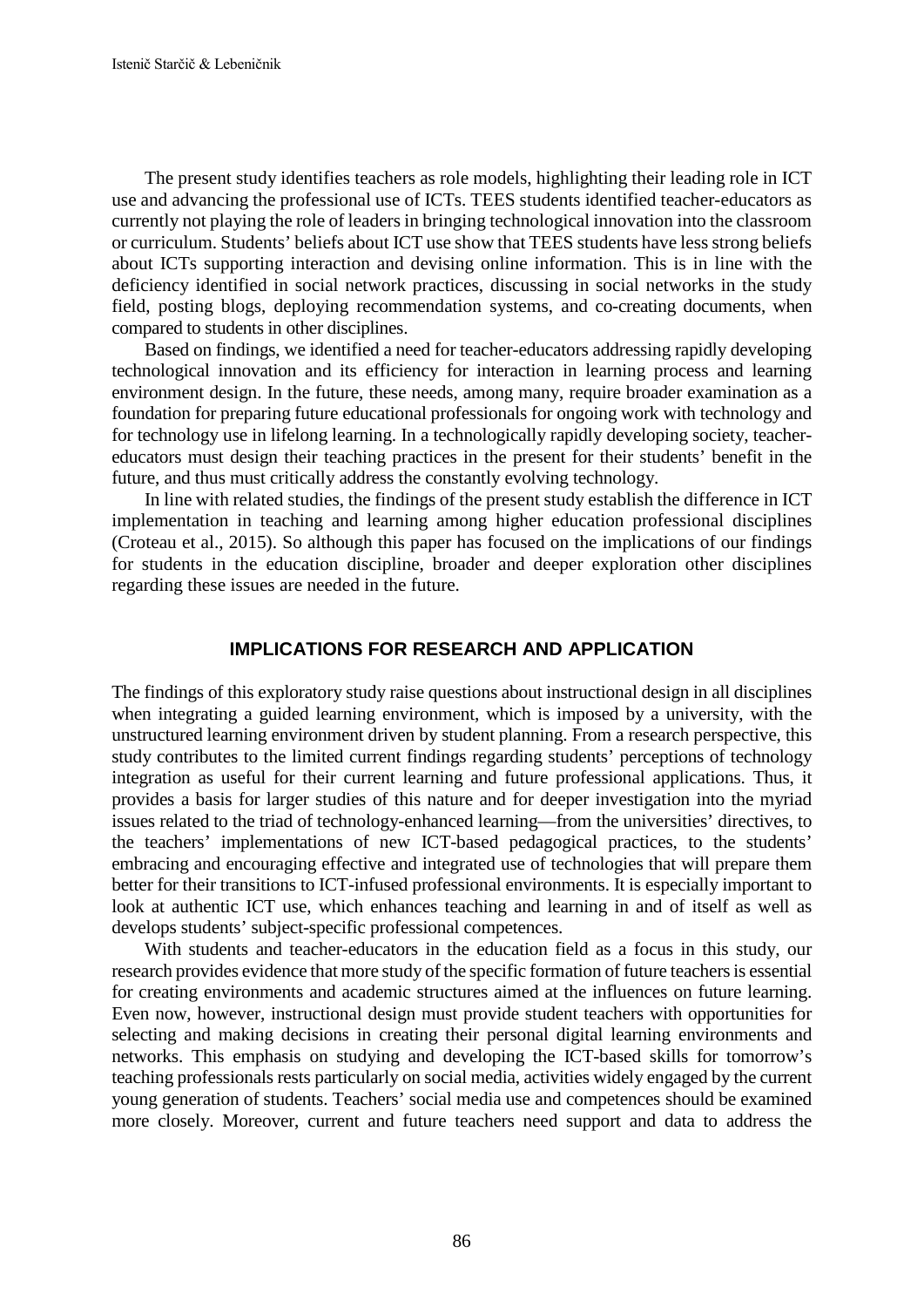challenges raised by the digitalization of childhood, in terms of both the learning potential of students' familiarity with specific ICTs and the consequent problems and educational impact caused by compulsive use of social media.

From the application perspective, the results of our study clearly indicate that some changes already can be implemented in ICT-based higher education. At the university level, planning for the digitalized curriculum requires sufficient time, training, and investment in a larger variety of learning methods, learning technologies, and collaborative activities for both teachers and students. For the teachers, tools and research already exist on ways they can design their current and future curricula and pedagogical decisions to address students' creativity and engagement in collaborative work with technology to raise their capabilities for being autonomous, selfdirective, and self-efficient in their workplaces. Teachers also can immediately take on the clear understanding that they, as professionals, are role models for ICT use and for the ongoing process of lifelong learning of new processes and technologies. On the other hand, students need to develop not only an understanding of the various ways ICTs can enhance their current studies and future work-related activities, but also take an active role in underscoring the need for these with both university administrators and in-class educators. In that way, students serve as cocreators—or at least motivators—of flexible and responsive curricula for their fields of study.

### **REFERENCES**

- Adams Becker, S., Cummins, M., Davis, A., Freeman, A., Hall Giesinger, C., & Ananthanarayanan, V. (2017). *NMC Horizon Report: 2017 Higher Education Edition.* Austin, TX, USA: The New Media Consortium.
- Ajzen I. (1988). *Attitudes, personality, and behaviour*. Chicago, IL, USA: Dorsey Press.
- Ajzen, I. (2001). Nature and operation of attitudes. *Annual Review of Psychology, 52*, 27–58. https://doi.org/10.1146/annurev.psych.52.1.27
- Bandura, A. (1986). *Social foundation of thought and action: A social cognitive theory*. Englewood Cliffs, NJ, USA: Prentice Hall.
- Bandura, A. (1971). *Social learning theory*. New York, NY, USA: General Learning Press.
- Bouckaert, M., & Kools, Q. (2017). Teacher educators as curriculum developers: Exploration of a professional role. *European Journal of Teacher Education, 41*(1), 32–49. https://doi.org/10.1080/02619768.2017.1393517
- Cantono, S., & Silverberg, G. (2009). A percolation model of eco-innovation diffusion: The relationship between diffusion, learning economies and subsidies. *Technological Forecasting & Social Change, 76,* 487–496. https://doi.org/10.1016/j.techfore.2008.04.010
- Chandra, V., & Mills, K. A. (2015). Transforming the core business of teaching and learning in classrooms through ICT. *Technology, Pedagogy and Education, 24*(3), 285–301. https://doi.org/10.1080/1475939X.2014.975737
- Chen, R. (2010). Investigating models for preservice teachers' use of technology to support student-centered learning. *Computers & Education, 55*(1), 32–42. https://doi.org/10.1016/j.compedu.2009.11.015
- Churchill, D. (2007). Towards a useful classification of learning objects. *Educational Technology Research and Development, 55*, 479–497. https://doi.org/10.1007/s11423-006-9000-y
- Clark, L. A., & Watson, D. (1995). Constructing validity: Basic issues in objective scale development. *Psychological Assessment, 7*(3), 309–319.<https://doi.org/10.1037/1040-3590.7.3.309>
- Cohen, J. (1988). *Statistical power analysis for the behavioral sciences* (2nd ed.). Hillsdale, NJ, USA: Lawrence Earlbaum Associates.
- Conole, G., & Dyke, M. (2004). What are the affordances of information and communication technologies? *Research in Learning Technology, 12*(2), 113–124. https://doi.org/10.1080/0968776042000216183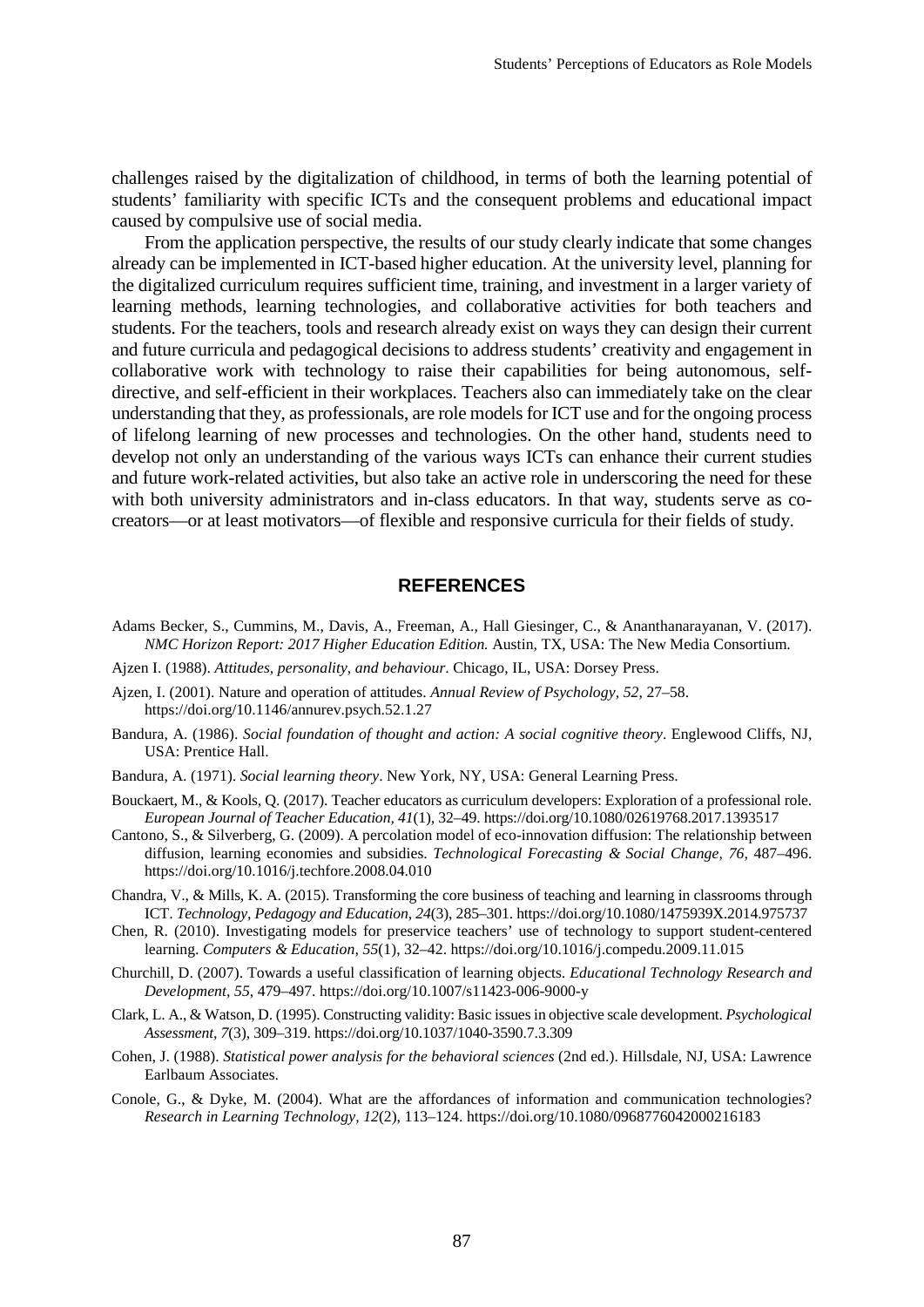- Conole, G., Dyke, M., Oliver, M., & Seale, J. (2004). Mapping pedagogy and tools for effective learning design. *Computers & Education, 43,* 17–33. https://doi.org/10.1016/j.compedu.2003.12.018
- Crossler, R. E., Long, J. H., Loraas, T. M., & Trinkle, B. S. (2014). Understanding compliance with bring your own device policies utilizing protection motivation theory: Bridging the intention–behavior gap. *Journal of Information Systems, 28*(1), 209–226. https://doi.org/10.2308/isys-50704
- Croteau, A. M., Venkatesh, V., Beaudry, A., & Rabah, J. (2015). The role of information and communication technologies in university students' learning experience: The instructors' perspective. In *Proceedings of the 48th Hawaii International Conference on System Sciences* (HICSS '2015; pp. 111–120) Kauai, HI, USA: IEEE. https://doi.org/10.1109/HICSS.2015.23
- Dabbagh, N., & Kitsantas, A. (2012). Personal learning environments, social media, and self-regulated learning: A natural formula for connecting formal and informal learning. *Internet and Higher Education, 15*, 3–8. https://doi.org/10.1016/j.iheduc.2011.06.002
- Dabbagh, N., & Reo, R. (2011). Back to the future: Tracing the roots and learning affordances of social software. In M. J. W. Lee & C. McLoughlin (Eds.), *Web 2.0-based e-learning: Applying social informatics for tertiary teaching* (pp. 1–20)*.* Hershey, NY, USA: Information Science Reference.
- Dahlstrom, E. (with Brooks, C. D., Grajek, S., & Reeves, J.). (2015, December). *ECAR study of students and information technology* [Research Report]. Louisville, CO: Educause Center for Analysis and Research.
- Darling-Hammond, L. (2017). Teacher education around the world: What can we learn from international practice? *European Journal of Teacher Education, 40*(3), 291–309. https://doi.org/10.1080/02619768.2017.1315399
- Davies, D., Jindal-Snape, D., Collier, C., Digby, R., Hay, P., & Howe, A. (2013). Creative learning environments in education: A systematic literature review. *Thinking Skills and Creativity, 8*, 80–91. http://dx.doi.org/10.1016/j.tsc.2012.07.004
- Drent, M., & Meelissan, M. (2008). Which factors obstruct or stimulate teacher educators to use ICT innovatively? *Computers & Education, 51*(1), 187–199. https://doi.org/10.1016/j.compedu.2007.05.001
- Ebert-May, D., Derting, T. L., Hodder, J., Momsen, J. L., Long, T. M., & Jardeleza, S. E. (2011). What we say is not what we do: Effective evaluation of faculty professional development programs. *BioScience, 61*(7), 550– 558. https://doi.org/10.1525/bio.2011.61.7.9
- Ertmer, P. A., Ottenbreit-Leftwich, A. T., Sadik, O., Sendurur, E., & Sendurur, P. (2012). Teacher beliefs and technology integration practices: A critical relationship. *Computers & Education, 59*(2), 423–435. https://doi.org/10.1016/j.compedu.2012.02.001
- Gašević, D., & Siemens, G. (2015). Let's not forget: Learning analytics are about learning. *TechTrends 59*(1), 64–71. https://doi.org/10.1007/s11528-014-0822-x
- Gudmundsdottir, G. B., & Hatlevik, O. E. (2018). Newly qualified teachers' professional digital competence: Implications for teacher education. *European Journal of Teacher Education, 41*(2), 214–231. https://doi.org/10.1080/02619768.2017.1416085
- Hakkarainen, K., Ilomaki, L., Lipponen, L., Muukkonen, H., Rahikainen, M., Tuominen, T., Lakkala, M., & Lehtinen, E. (2000). Students' skills and practices of using ICT: Results of a national assessment in Finland. *Computers & Education, 34*, 103–117. https://doi.org/10.1016/S0360-1315(00)00007-5
- Hammond, M. (2014). Introducing ICT in schools in England: Rationale and consequences. *British Journal of Educational Technology, 45*(2), 191–201. https://doi.org/10.1111/bjet.12033
- Hao, Y., & Lee, K. S. (2017). Inquiry of pre-service teachers' concern about integrating Web 2.0 into instruction. *European Journal of Teacher Education, 40*(2), 191–209. https://doi.org/10.1080/02619768.2017.1285278
- Hattie, J. (2009). *Visible learning: A synthesis of meta-analyses relating to achievement.* New York, NY, USA: Routledge.
- Idris, N., & Nor, N. M. (2010). Mathematical creativity: Usage of technology. *Procedia-Social and Behavioral Sciences, 2*(2), 1963–1967. https://doi.org/10.1016/j.sbspro.2010.03.264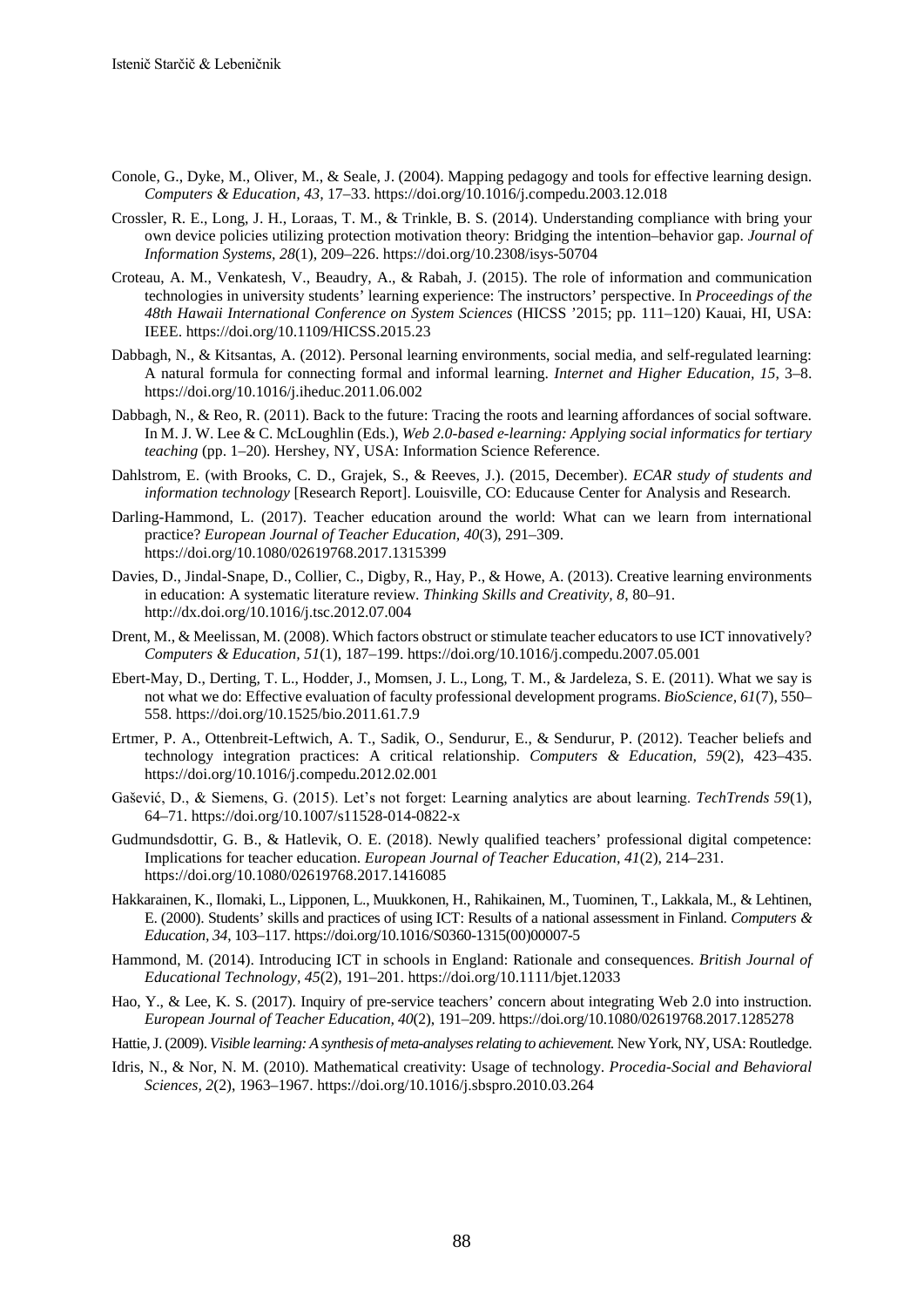- Instefjord, E. J., & Munthe, E. (2017). Educating digitally competent teachers: A study of integration of professional digital competence in teacher education. *Teaching and Teacher Education 67*, 37–45. https://doi.org/10.1016/j.tate.2017.05.016
- Istenič Starčič, A. (2019). Human learning and learning analytics in the age of artificial intelligence. *British Journal of Educational Technology*, *50*(6), 2974–2976. https://doi.org/10.1111/bjet.12879
- Istenič Starčič, A., Terlevic, M., Lin, L., & Lebeničnik, M. (2018). Designing learning for sustainable development: Digital practices as boundary crossers and predictors of sustainable lifestyles. *Sustainability*, *10*, 20–30. https://doi.org/10.3390/su10062030
- Istenič Starčič, A., & Turk, Z. (2016). Ubiquitous learning and digital literacy practices connecting teacher and learner. In *WWW '16 Companion: Proceedings of the 25th International Conference Companion on World Wide Web* (pp. 823–827). New York, NY, USA: ACM Digital Library. https://dl.acm.org/doi/10.1145/2872518.2890580
- Jääskelä, P., Häkkinen, P., & Rasku-Puttonen, H. (2017). Teacher beliefs regarding learning, pedagogy, and the use of technology in higher education. *Journal of Research on Technology in Education, 49*(3–4), 198–211. <https://doi.org/10.1080/15391523.2017.1343691>
- Jones, S., Johnson-Yale, C., Millermaier, S., Perez, F. S. (2008). Academic work, the Internet and U.S. college students. *Internet and Higher Education*, *11*, 165–177. https://doi:10.1016/j.iheduc.2008.07.001
- Karakaya, A. F., & Demirkan, H. (2015). Collaborative digital environments to enhance the creativity of designers. *Computers in Human Behavior, 42*, 176–186. https://doi.org/10.1016/j.chb.2014.03.029
- Katyal, K. K., & Evers, C. W. (2004). Teacher leadership and autonomous student learning: Adjusting to the new realities. *International Journal of Educational Research, 41*, 367–382. https://doi.org/10.1016/j.ijer.2005.08.007
- Kelcherman, G. (2009). Who I am in how I teach is the message: Self-understanding, vulnerability and reflection. *Teachers and Teaching*: *Theory and Practice, 15*(2), 257–272. https://doi.org/10.1080/13540600902875332
- Kessels, J., & Korthagen, F. A. J. (2001). The relation between theory and practice: Back to the classics. In F. A. J. Korthagen (with Kessels, J., Kessels, B., Lagerwerf, B., & Wubbels, T.). (Eds.), *Linking practice and theory: The pedagogy of realistic teacher education* (pp. 20–31). London, UK: Lawrence Erlbaum.
- Lai, C. (2015). Modelling teachers' influence on learners' self-directed use of technology for language learning outside the classroom. *Computers & Education, 82*, 74–83. https://doi.org/10.1016/j.compedu.2014.11.005
- Lai, C., Wang, Q., & Lei, J. (2012). What factors predict undergraduate students' use of technology for learning? A case from Hong Kong. *Computers & Education, 59*, 569–579. https://doi.org/10.1016/j.compedu.2012.03.006
- LaRose, R., & Eastin, M. S. (2004). A social cognitive theory of Internet uses and gratifications: Toward a new model of media attendance. *Journal of Broadcasting & Electronic Media, 48*(3), 358–377. https://doi.org/10.1207/s15506878jobem4803\_2
- Laurillard, D. (2002). *Rethinking university teaching: A conversational framework for the effective use of learning technologies* (2nd ed.). London, UK: Routledge.
- Lebeničnik, M., & Istenič Starčič, A. (2018a). Factors related to the use of online learning resources: The perception of environmental and contextual barriers of students with special educational needs and their peers. In T. Wu, Y. Huang, R. Shadijev, L. Lin, & A. Istenič Starčič (Eds.), *Innovative technologies in learning, ICITL 2018: Learning Notes in Computer Science* (Vol. 11003, pp. 329–366). Cham, Germany: Springer. https://doi.org/10.1007/978-3-319-99737-7\_35
- Lebeničnik, M., & Istenič Starčič, A. (2018b). The online learning resources definition and students' use in higher education across disciplines. In T. Wu, Y. Huang, R. Shadijev, L. Lin, & A. Istenič Starčič (Eds.), *Innovative technologies in learning, ICITL 2018: Learning Notes in Computer Science* (Vol. 11003, pp. 371–480). Cham, Germany: Springer. https://doi.org/10.1007/978-3-319-99737-7\_40
- Loveless, A., Burton, J., & Turvey, K. (2003). Developing conceptual frameworks for creativity, ICT and teacher education. *Thinking Skills and Creativity, 1*, 3–13. https://doi.org/10.1016/j.tsc.2005.07.001
- Manyika, J. (2015). *Digital economy: Trends, opportunities and challenges. Extracts from McKinsey Global Institute research.* Retrieved December 27, 2018, from [https://www.ntia.doc.gov/files/ntia/publications/james\\_manyika\\_digital\\_economy\\_deba\\_may\\_16\\_v4.pdf](https://www.ntia.doc.gov/files/ntia/publications/james_manyika_digital_economy_deba_may_16_v4.pdf)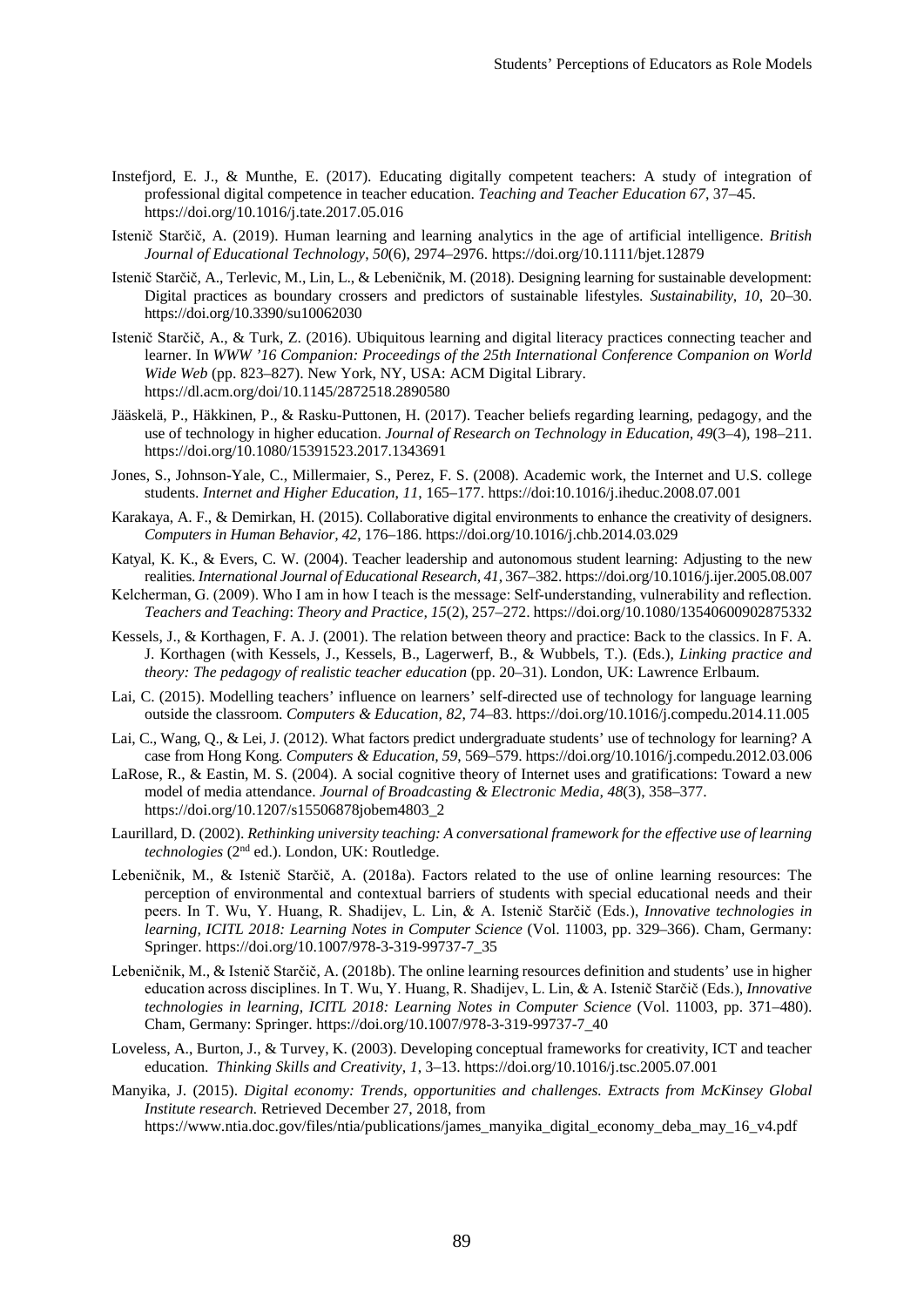- McGraw-Hill. (2017, October)*. 2017 Digital Study Trends Survey prepared by Hanover Research.* Retrieved September 19, 2017, fro[m https://www.mheducation.com/highered/explore/studytrends.html](https://www.mheducation.com/highered/explore/studytrends.html)
- Means, B., & Olson, K. (1997). *Technology and education reform: Studies of education reform*. Washington, DC, USA: U.S. Government Printing Office.
- Milrad, M., Spector, J. M., & Davidsen, P. I. (2002). *Model facilitated learning.* In S. Naidu (Ed.), *Learning and teaching with technology: Principles and practice* (pp. 13–27). London, UK: Kogan Page.
- Mishra, P., Koehler, M. J., & Kereluik, K. (2009). The song remains the same: Looking back to the future of educational technology. *Techtrends, 53*(5), 48–53. https://doi.org/10.1007/s11528-009-0325-3
- Muldner, K., & Burleson, W. (2015). Utilizing sensor data to model students' creativity in a digital environment. *Computers in Human Behavior, 42*, 127–137. https://doi.org/10.1016/j.chb.2013.10.060
- Owens, J., & Lilly, F. (2017). The influence of academic discipline, race, and gender on web-use skills among graduate-level students. *Journal of Computing Higher Education, 2*, 286–308. [https://doi.org/1](https://doi.org/)0.1007/s12528-017-9137-1
- Paratore, J. R., O'Brien, L. M., Jiménez, L., Salinas, A., & Ly, C. (2016). Engaging preservice teachers in integrated study and use of educational media and technology in teaching reading. *Teacher and Teaching Education, 59*, 247–260. https://doi.org/10.1016/j.tate.2016.06.003
- Partnership for 21st Century Skills (P21). (2012). *Learn for the 21st century: A report and mile guide for 21st century skills.* Retrieved September 19, 2017, from [http://www.p21.org/storage/documents/P21\\_Report.pdf](http://www.p21.org/storage/documents/P21_Report.pdf)
- Partnership for 21st Century Skills (P21) & American Association of Colleges of Teacher Education (AACTE). (2010). *21st century knowledge and skills in educator preparation* [White paper]. Retrieved September 19, 2017, from [http://www.p21.org/storage/documents/aacte\\_p21\\_whitepaper2010.pdf](http://www.p21.org/storage/documents/aacte_p21_whitepaper2010.pdf)
- Pintrich, P., & Schunk, D. (1996). *The role of expectancy and self-efficacy beliefs.* Englewood Cliffs, NJ, USA: Prentice-Hall.
- Prosser, M., & Trigwell, K. (2000). *Understanding learning and teaching: Experiences in higher education.* Buckingham, UK: The Society for Research into Higher Education & Open University press.
- Reeves, T. C., Herrington, J., & Oliver, R. (2002). Authentic activities and online learning. In T. Herrington (Ed.), *Quality conversations: Research and development in higher education* (pp. 562–567). Perth, Australia: HERSDA. https://ro.ecu.edu.au/ecuworks/3900/
- Reiser, R. A. (2001). A history of instructional design and technology: Part II: A history of instructional design. *Educational Technology Research and Development, 49*(1), 57–67. https://link.springer.com/article/10.1007/BF02504928
- Republic of Slovenia, Ministry of Education, Science and Sport. (2018). Retrieved December 27, 2018, from [http://www.mizs.gov.si/si/delovna\\_podrocja/direktorat\\_za\\_visoko\\_solstvo/sektor\\_za\\_visoko\\_solstvo/statistik](http://www.mizs.gov.si/si/delovna_podrocja/direktorat_za_visoko_solstvo/sektor_za_visoko_solstvo/statistika_in_analize_s_podrocja_visokega_solstva/) [a\\_in\\_analize\\_s\\_podrocja\\_visokega\\_solstva/](http://www.mizs.gov.si/si/delovna_podrocja/direktorat_za_visoko_solstvo/sektor_za_visoko_solstvo/statistika_in_analize_s_podrocja_visokega_solstva/)
- Sang, G., Valcke, M., van Braak, J., & Tondeur, J. (2010). Student teachers' thinking processes and ICT integration: Predictors of prospective teaching behaviors with educational technology. *Computers & Education, 54*, 103– 112. https://doi.org/10.1016/j.compedu.2009.07.010
- Schunk, D. H. (2012). *Learning theories: An educational perspective.* Boston, MA, USA: Pearson.
- Senkbeil, M., & Ihme, J. M. (2017). Motivational factors predicting ICT literacy: First evidence on the structure of an ICT motivation inventory. *Computers & Education, 108*, 145–158. https://doi.org/10.1016/j.compedu.2017.02.003
- Siddiq, F., Gochyyev, P., & Wilson, M. (2017). Learning in digital networks—ICT literacy: A novel assessment of students' 21st century skills. *Computers & Education, 109,* 11–37. https://doi.org/10.1016/j.compedu.2017.01.014
- Statistical Office of Republic of Slovenia. (2017). E-Iskalnik KLASIUS Klasifikacijski sistem izobraževanja in usposabljanja [E-search CLASIUS – Classification system of education and training]. Retrieved December 27, 2018, from<http://www.stat.si/klasius/Esearch.aspx>
- Sun, Z., Xie, K., & Anderman, L. (2018). The role of self-regulated learning in students' success in flipped undergraduate math courses. *Internet and Higher Education, 36*(1), 41–53. https://doi.org/10.1016/j.iheduc.2017.09.003